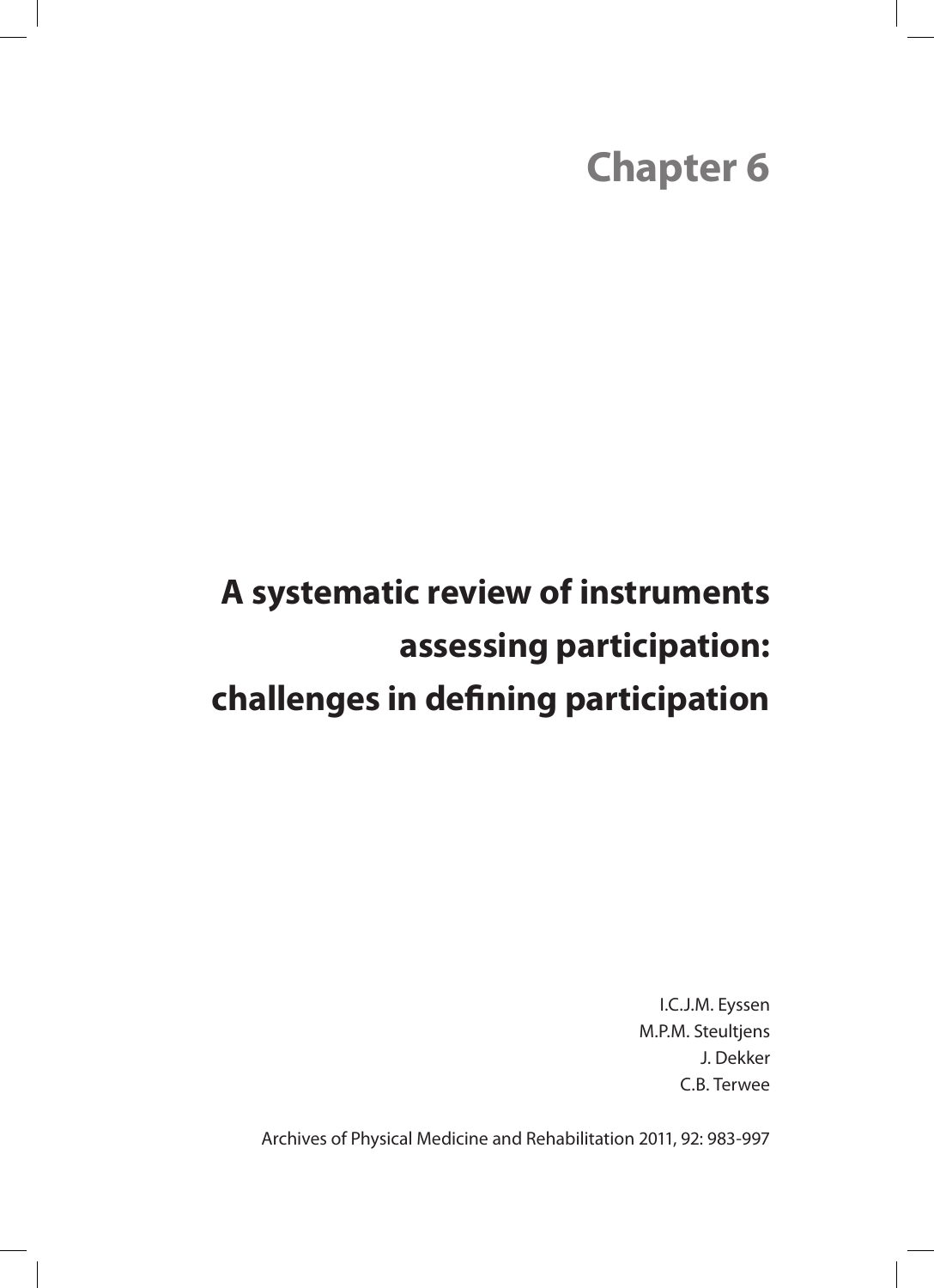# **Abstract**

### **Objective**

To evaluate: (1) whether instruments which intend to measure participation actually do and (2) how frequently specific aspects and domains of participation are addressed.

### **Data sources**

A systematic search was performed in PubMed.

#### **Study selection**

Included were patient-reported instruments that primarily aim to measure participation.

#### **Data extraction**

The full-text instruments were extracted from the articles or obtained from the authors. Two reviewers independently rated each item of the included instruments as measuring participation (yes, no, or undetermined). For each item, the specific aspect and domain of participation were categorized.

### **Data synthesis**

Included were 103 instruments (2445 items). Of the included items, 619 items concerned participation and 217 concerned undetermined items. In total, 68 instruments contained at least 1 (sub)scale with 50% or more participation or undetermined items. The participation items referred to the participation aspects: participation problems (53%), participation accomplishment (31%), and satisfaction with participation (9%). The domains of the participation items concerned: work/ study (27%), social life (27%), general participation (19%), and home (11%). The undetermined items mainly referred to domains about leisure (43%), transport (26%), and shopping (12%).

#### **Conclusions**

According to our working definition of participation, most instruments that aim to measure participation do so only to a limited extent. These instruments mainly assess aspects of participation problems and participation accomplishment. The domains of participation covered by these instruments primarily include work/ study, social life, general participation, home, leisure, transport, and shopping.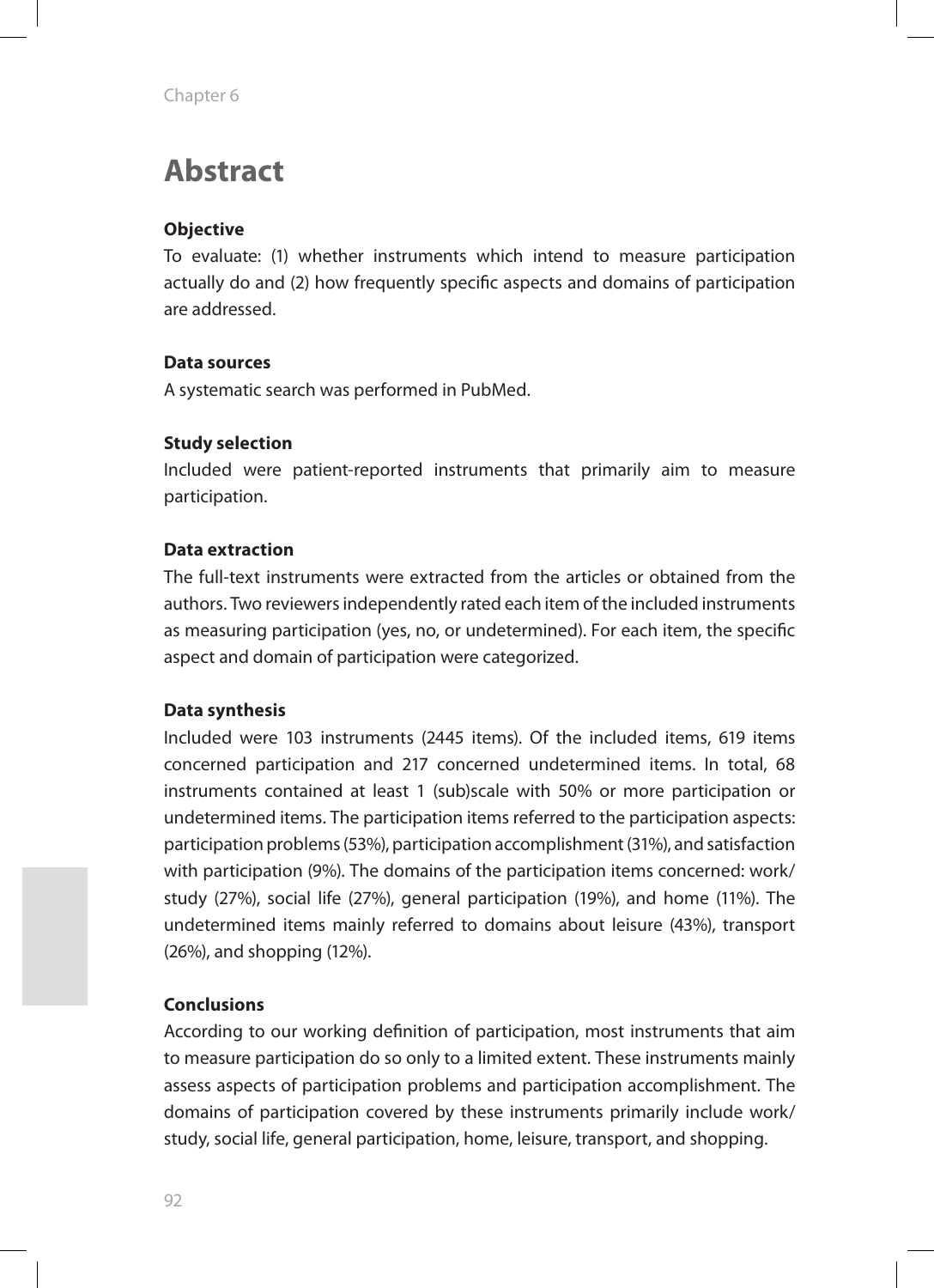# **Introduction**

In healthcare and in research, there is an increased focus on the assessment of a person's participation. Functioning and health are increasingly conceptualized as including involvement in life situations and including personal and environmental factors instead of just including the disease.<sup>1</sup> Several definitions of participation are available and new participation measures have been developed. These participation measures seem to include a wide range of participation items, domains, and aspects. It is not clear if these instruments measure participation in a valid way. In order to measure participation in a valid way, it is important to have a clear definition of the construct of participation. However, consensus on a criterion standard for defining and measuring participation is lacking.<sup>2</sup>

The International Classification of Functioning, Disability and Health (ICF) defines participation as an individual's involvement in life situations in relation to health conditions, body functions and structure, activities, and contextual factors.<sup>3</sup> Activity is defined as the execution of a task or action by an individual.<sup>3</sup> Although there are 2 definitions for activity and participation they are treated as 1 category in the ICF, which makes it difficult to clearly operationalize these different concepts in measurements.4-6

Several other definitions of participation have been provided. For example, Wood<sup>7</sup> called participation "handicap," referring to a disadvantage, which limits or prevents the fulfilment of a role that is normal for an individual. Nagi<sup>8</sup> called participation "disability," referring to a limitation in performing socially defined roles.<sup>9</sup> Cardol et al.<sup>10</sup> described perceived participation as a complex concept in which many factors are involved, and that rehabilitation treatment should address physical, social, emotional, and environmental aspects to make a contribution to meaningful participation. Jette et al.<sup>6</sup> suggested that participation involves more complex behaviors that can be accomplished using a variety of tasks or component actions, rather than activities that reflect relatively simple physical tasks. Perenboom and Chorus<sup>11</sup> defined participation as "the involvement in life situations, which includes being autonomous to some extent or being able to control your own life, even if one is not actually doing things themselves. This means that not only the actual performance should be the key indicator, but also the fulfilment of personal goals and societal roles."11(p578) Another operationalization of participation can be found in Wilkie et al.<sup>12</sup> They combined several factors and considered items as participation only if they obtained information relating to an action, task, or life situation that occurs in relation to contextual factors.<sup>12</sup> Levasseur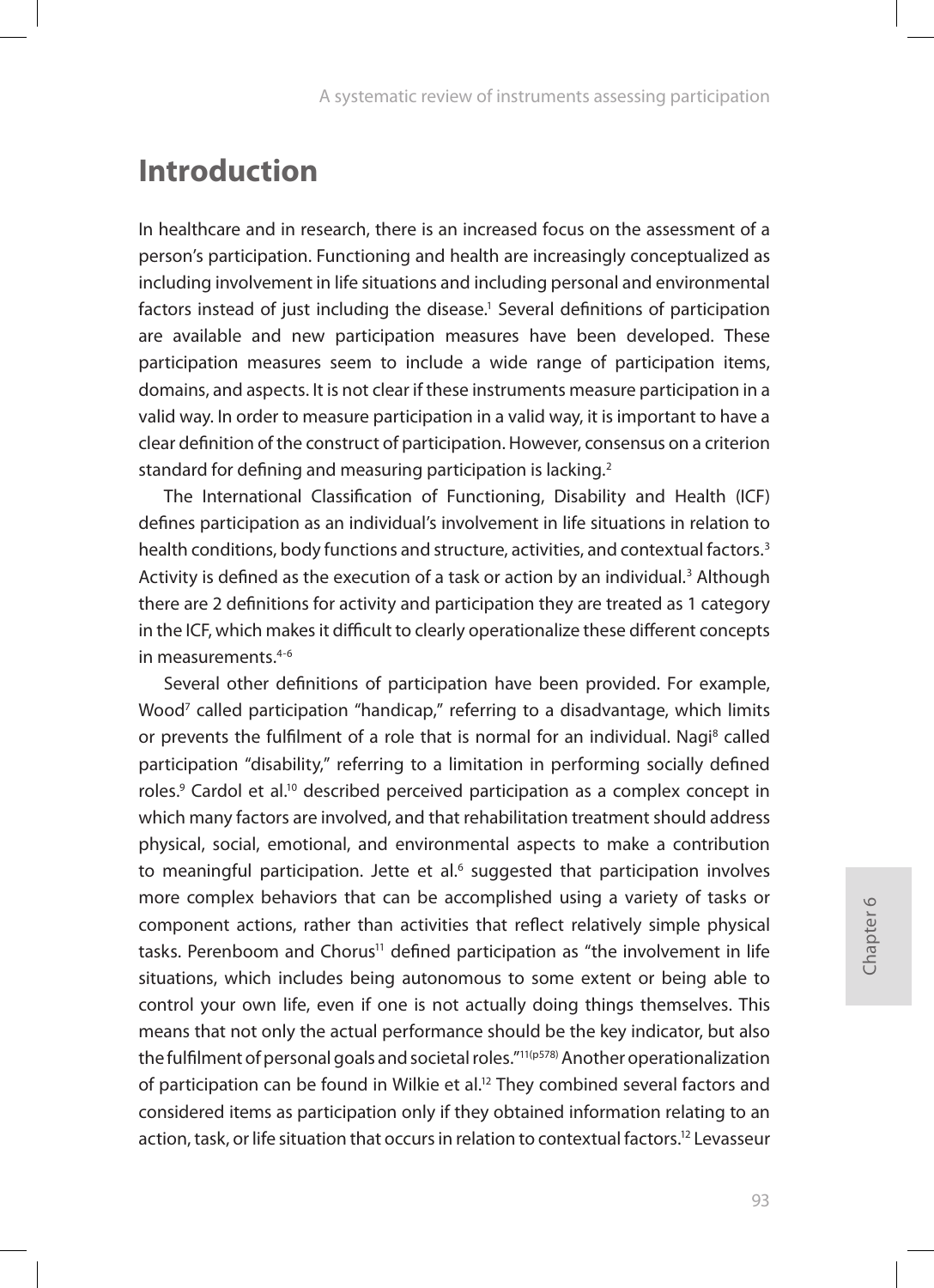et al.13 defined social participation as the accomplishment level and satisfaction with participation in social roles. In the different definitions of participation, some key elements can be identified: the importance of the context or environment; the meaning of community; client-centeredness; determinants other than the health condition; and interdependence and social networks rather than independence.14

Several instruments have been developed that intend to measure participation. These instruments vary widely in the operationalization of participation.15 For example, some instruments contain typical participation items addressing role issues like "My chances of fulfilling my role at home as I would like are . . . very good-very poor" (Impact on Participation and Autonomy [IPA])<sup>16,17</sup> or "I spend most of my days occupied in a work activity that is necessary or important to me" (Reintegration to Normal Living Index [RNL]).18 However, instruments may also contain nontypical participation items that are focusing on the impact of body function on functional activities, such as "How much time did you spend on your health condition or its consequences" (World Health Organization Disability Assessment Schedule II [WHO-DASII])19 or "Worked for short periods of time or taken frequent rests because of your health . . . All the time–none of the time" (Functional Status Questionnaire [FSQ]).20

Different domains of participation can be distinguished in instruments that intend to measure participation. Some instruments mainly focus on one specific domain of participation like work, social involvement, or leisure, whereas other instruments combine several domains of participation. Some authors<sup>11,15,21,22</sup> use the ICF subdomain Activity and Participation to categorize participation items. For example, chapters d3 to d9 in the activities and participation component of the ICF are one of the suggested options for operationalizing participation.15 Other authors argue that of the 9 ICF domains, the first 3 domains (d1, learning and applying knowledge; d2, general tasks and demands; and d3, communication) focus on activities and not on participation and that 2 ICF domains (d4, mobility and d5, self-care) contain a mixture of activities and participation.<sup>12</sup> The 4 other ICF domains (d6, domestic life; d7, interpersonal interactions and relationships; d8, major life areas [eg, work]; and d9, community social and civic life) deem to measure participation.12

Another distinguishing factor is the different aspects of participation. The literature often refers to 2 aspects to assess participation: objective and subjective participation. An example of objective participation is society-perceived participation, which is based on a social standard (societal perspective). An example of subjective participation is person-perceived participation,<sup>23</sup> also called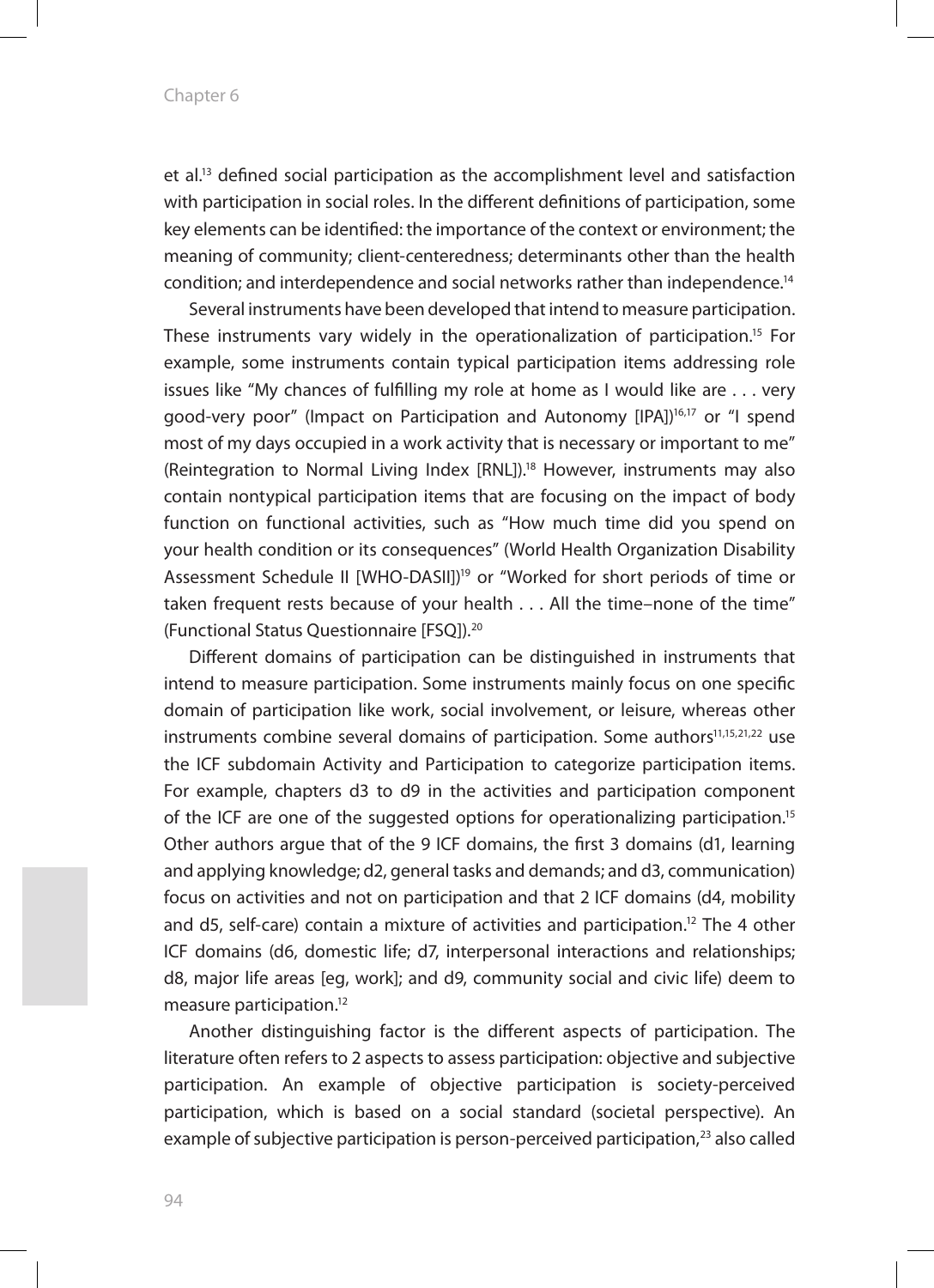handicap, which is based on an individual's life experiences and preferences (individual's perspective).<sup>24</sup> Levasseur et al.<sup>13</sup> also described 2 aspects: an objective aspect, participation accomplishment (eg, difficulty with and assistance used to carry out roles), and a subjective aspect, satisfaction with participation (eg, satisfaction with the accomplishment of social roles).<sup>9,13</sup>

The present review evaluates: (1) to what extent instruments that intend to measure participation actually do so according to our working definition of participation (based on the key elements and general ideas in literature); and (2) how frequently specific aspects and domains of participation are addressed by these instruments. Problems and potential solutions related to the operationalization of participation are discussed.

# **Methods**

### **Defining participation**

Our definition of participation is based on definitions found in the literature.7-9,11,12 We defined participation as performing roles in the domains of social functioning, family, home, financial, work/education, or in a general domain. First, activities were distinguished from participation by stating that participation requires a social context, involving not just an environmental factor, but mainly involving other people. For example, we considered visiting friends as participation, but moving around the home may not involve other people and was therefore not considered as participation. We also excluded self-care activities, even if it included other people, because there is no social context involved. Second, we decided that participation should include a combination of multiple activities; these activities should be related to a role. In the models of Wood<sup>7</sup> and Nagi, $^8$  performing social roles was an important factor in distinguishing participation from activities.<sup>9</sup> According to Whiteneck and Dijkers,<sup>9</sup> activities are tasks performed by individuals. Activities focus on functional performance of an individual that can be done alone, while participation is the social role performance as a member of society with or for others.<sup>9</sup> Activities tend to be simple and distinct, while participation tends to be more complex and will broadly encompass several activities.<sup>9</sup> For example, visiting friends contains multiple activities (transport, communication) and is related to a role (being a friend) and is thus considered participation. Going to the movies also contains multiple activities, but is not necessarily related to a role and was therefore not considered participation.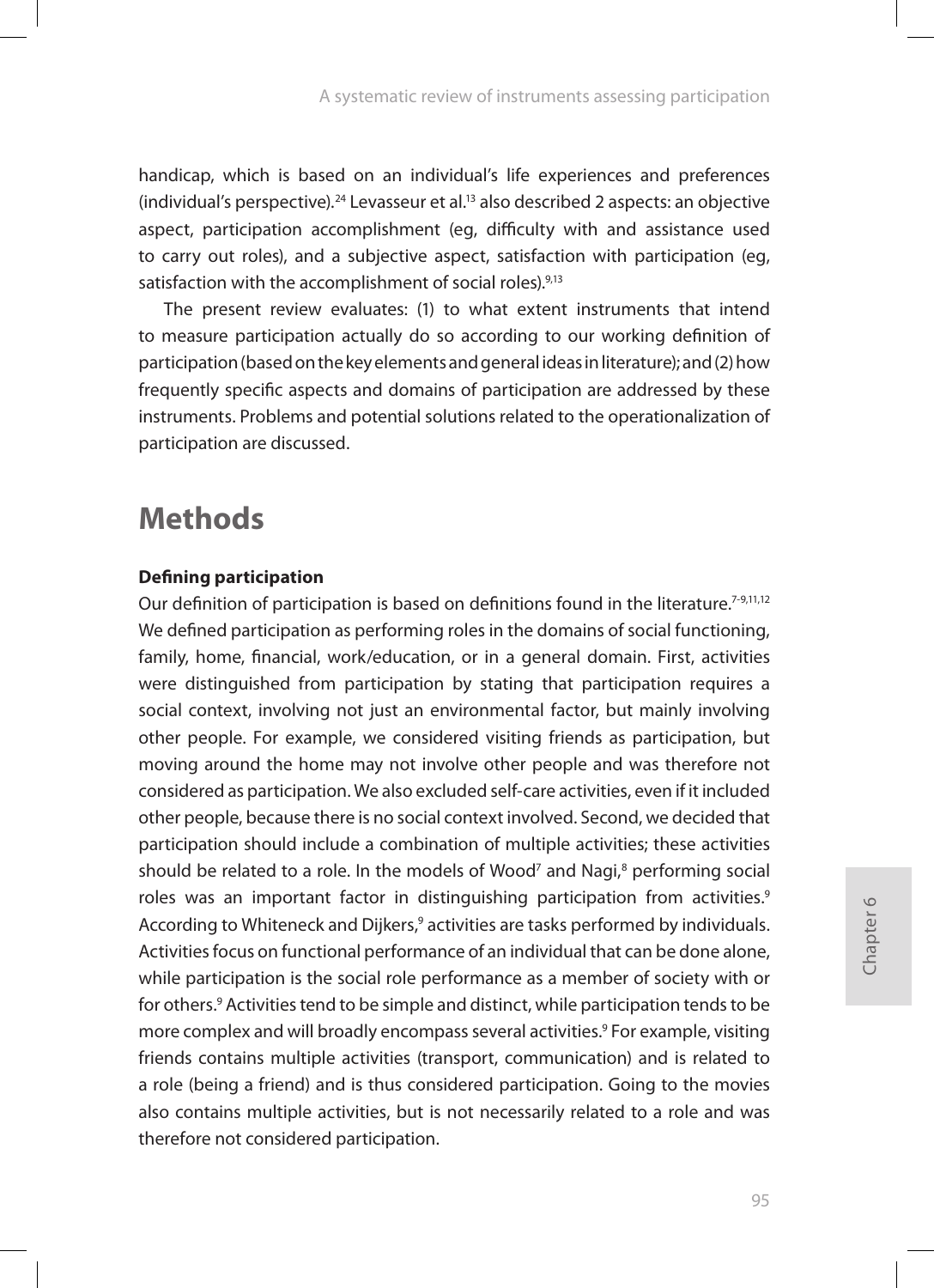Chapter 6

Despite the definition, there are items that do not clearly meet the defined aspects of participation. Items related to shopping, sexual life, leisure, transport, and religion were felt to be undetermined. While such items can be seen as related to a social context and contain multiple activities, it is unclear if these items are related to a specific role function. Another undetermined domain is perception. According to the ICF, perception seems to be a personal contextual factor.<sup>3</sup> It is unclear if perception items, such as: "Because of your problem, do you feel handicapped?" (Dizziness Handicap Inventory)<sup>25</sup> or "I feel like part of this community, like I belong here" (Community Integration Measure),<sup>26</sup> belong to participation. The undetermined items are included in this review and labelled as undetermined.

We considered related concepts, such as autonomy, quality of life (QOL) and well-being, as not being equal to participation. Because autonomy is based on an individual's own values, needs, and choices it is narrowly connected to perceived participation. Autonomy gives a personal dimension to participation.16 Although we agree with Cardol et al.<sup>10</sup> that the concept of autonomy is crucial to the successful operationalization of participation, we have decided not to consider autonomy as equivalent to participation because it can also be seen as a prerequisite for participation,10 like other concepts such as interdependence and self-awareness. In the literature, QOL instruments are also often considered as participation measures.13 Although participation is regarded as an important component of overall health-related QOL,<sup>27-29</sup> measures of QOL include other aspects of health, which do not concern participation. However, subscales of QOL instruments that aimed to measure participation were included.

Furthermore, one can question whether concepts like performance, work productivity, work ability, and work limitations should be considered as participation. Although these concepts seem to be closely related to participation accomplishment, we have not defined them as participation because they give information about the ability or the intensity of work rather than about participation in which a social context and role is involved.

#### **Search strategy**

A systematic search was performed in PubMed (up to February 2009) to identify instruments that intend to measure participation in an adult population. Several key words were used: *participation*, *handicap*, *client-centered*, *role*, *social disability*, and *reintegration*. Variants and combinations of the key words were used. The complete search strategy can be found in Appendix 6.1.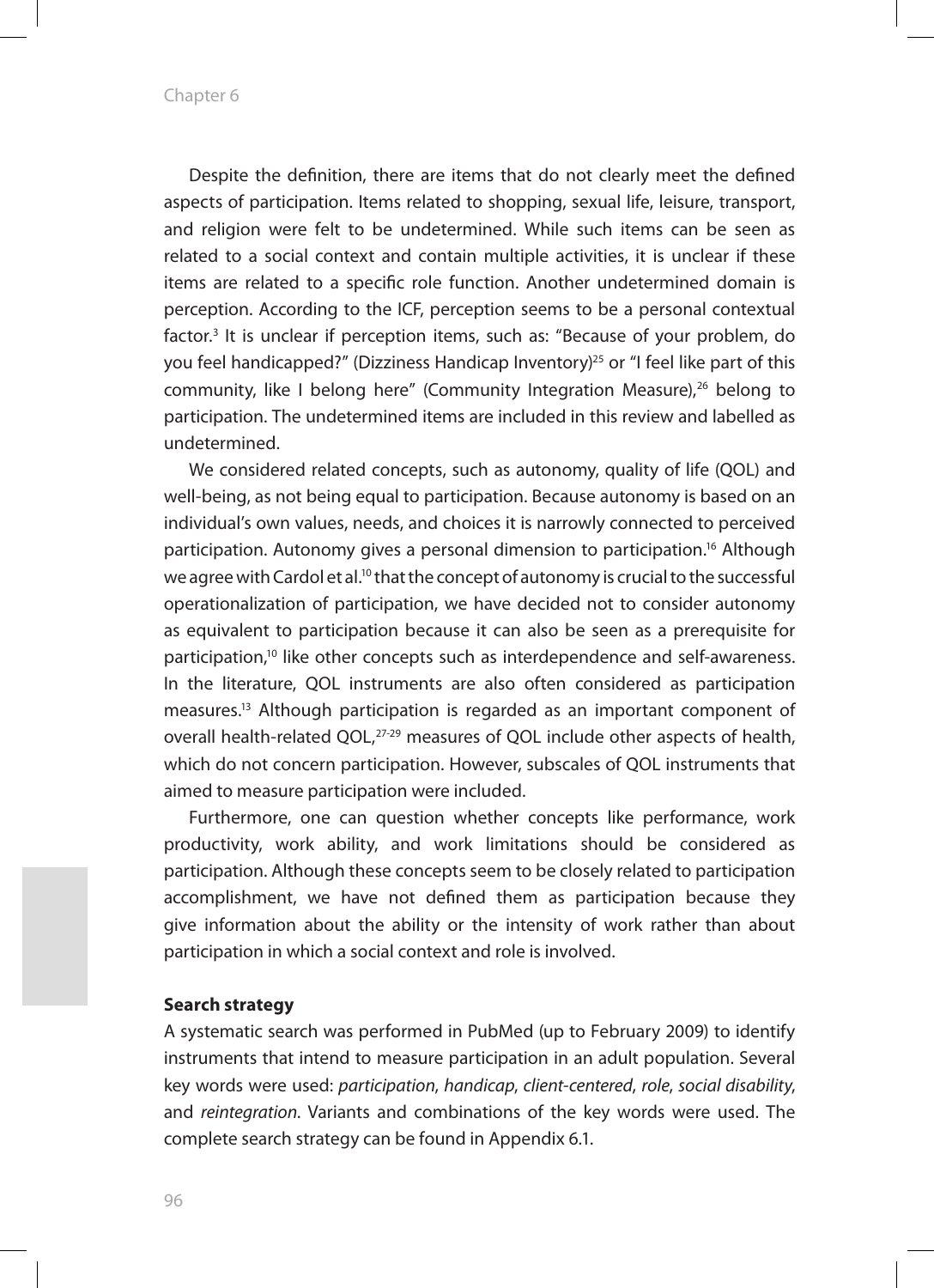#### **Screening abstracts and articles**

Abstracts were included if: (1) the instrument was generic or disease-specific and primarily aimed to measure participation, handicap, or role functioning according to the authors of the articles. (2) The instrument aimed to measure at least 1 of the 3 participation aspects: participation accomplishment, participation problem, or satisfaction with participation. The first aspect, participation accomplishment,<sup>13</sup> refers to the extent or degree of participation. For example, "How often did you get together with friends or relatives, such as going out together, visiting each other's homes, or talking on the phone?" (FSQ).20 The second aspect, participation problem, includes the difficulty in accomplishing social roles, that is, a person's experience of a participation problem or the meaning of the personal burden of the problem. For example, "Does your health limit your work or leisure activities?" (London Handicap Scale).<sup>30</sup> In addition to these 2 participation aspects, a third aspect can be distinguished: satisfaction with participation.<sup>13</sup> This aspect refers to perceived participation, that is, a person's current perception of participation according to what the person wants or expects. It can be seen as the level of satisfaction with participation in relation to the current situation. For example, "I participate in social activities with family and friends as is necessary or desirable to me" (RNL).18 (3) The instrument was a self-report questionnaire or an instrument that had to be filled out by a health professional together with a client. (4) There was information available on the measurement properties, because these properties are important for implementing measures and instruments in clinical practice and in research. (5) The article was written in the Dutch or English language.

Abstracts were excluded if: (1) the article was a review study (except reviews of participation measurements); (2) the instrument measured related concepts of participation, such as impairment, activity (limitation), disability, job satisfaction, selfefficacy, autonomy, QOL, well-being, participation as in taking part in treatment or research, individual capacity and performance (what and how much somebody can perform regardless of context, situation, or social environment), work productivity, work ability, and work limitations; (3) the instruments needed to be completed by proxies; (4) the instrument was developed for people younger than 18 years of age.

Of all selected abstracts, full-text articles were obtained and selected according to the same inclusion and exclusion criteria as listed for the abstracts. If the instruments were not available, the authors were contacted to send the original questionnaire.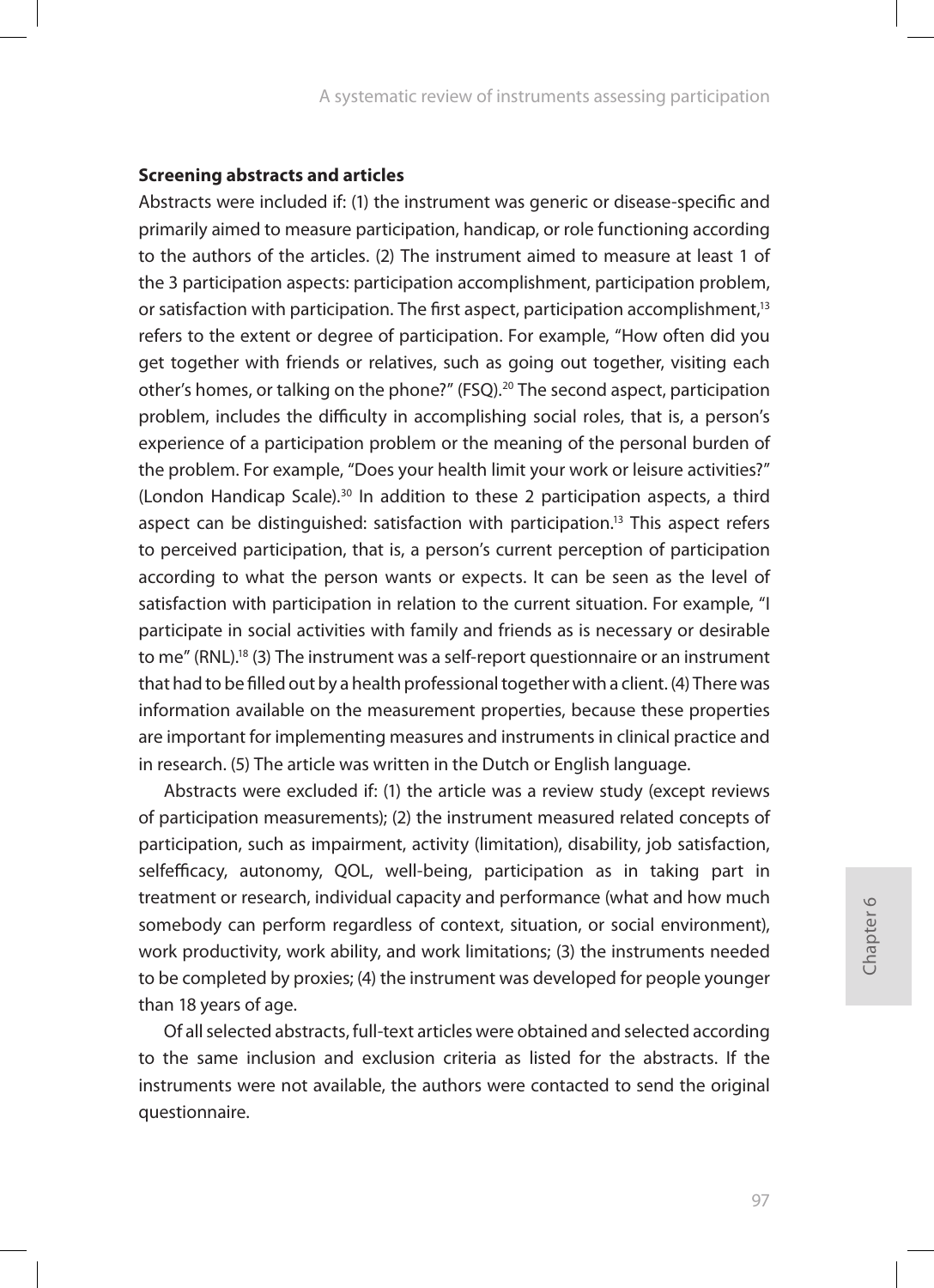Two reviewers independently selected and rated the abstracts, full-text articles, and the instruments' items. Consensus about the criteria was obtained before the assessment process started. Selections and ratings were compared with regard to agreement and disagreement. Differences were discussed until consensus was reached. Based on the original codings of the 2 reviewers, we calculated the interrater agreement and found a kappa of 0.82.

#### **Classification of participation items**

All items of the included instruments were classified as measuring participation: yes (so called white items), no (black items), or undetermined (gray items). The white and gray participation items were classified according to 2 dimensions.

The first dimension, participation domains, classified the items according to which domain of participation was assessed: a social life, family, home, financial participation, work/education, or a general participation domain. The general domain covered items about overall participation like "How much did these difficulties interfere with your life?" (WHO-DASII)19 or "Ask the patient to mark the line below in order to obtain a score for handicap (1: I can perform a completely normal role in life – 5: I am completely prevented from holding a normal role in life by my illness)" (Cambridge Multiple Sclerosis Basic Score [CAMBS]).31 The white items were classified in the following 6 domains: social life, family, home, financial participation, work/education, or a general participation domain. The gray items were classified in the following 6 domains of which it is unclear if they measure participation: shopping, sexual life, leisure, religion, transport, and perception.

The second dimension, participation aspects, described the 3 different aspects of participation: participation accomplishment, participation problem, or satisfaction with participation.

#### **Classification of participation instruments**

Finally, the selected instruments were classified according to the degree to which they measure participation according to our working definition and criteria. For each instrument, the percentage of participation items was calculated for each subscale. If an instrument does not have subscales, the percentage of participation items of the whole instrument was calculated. Instruments or subscales of instruments with at least 50% participation items were labeled as white participation instruments. Instruments that measured at least 50% participation items, including the undetermined items, were labeled as gray participation instruments.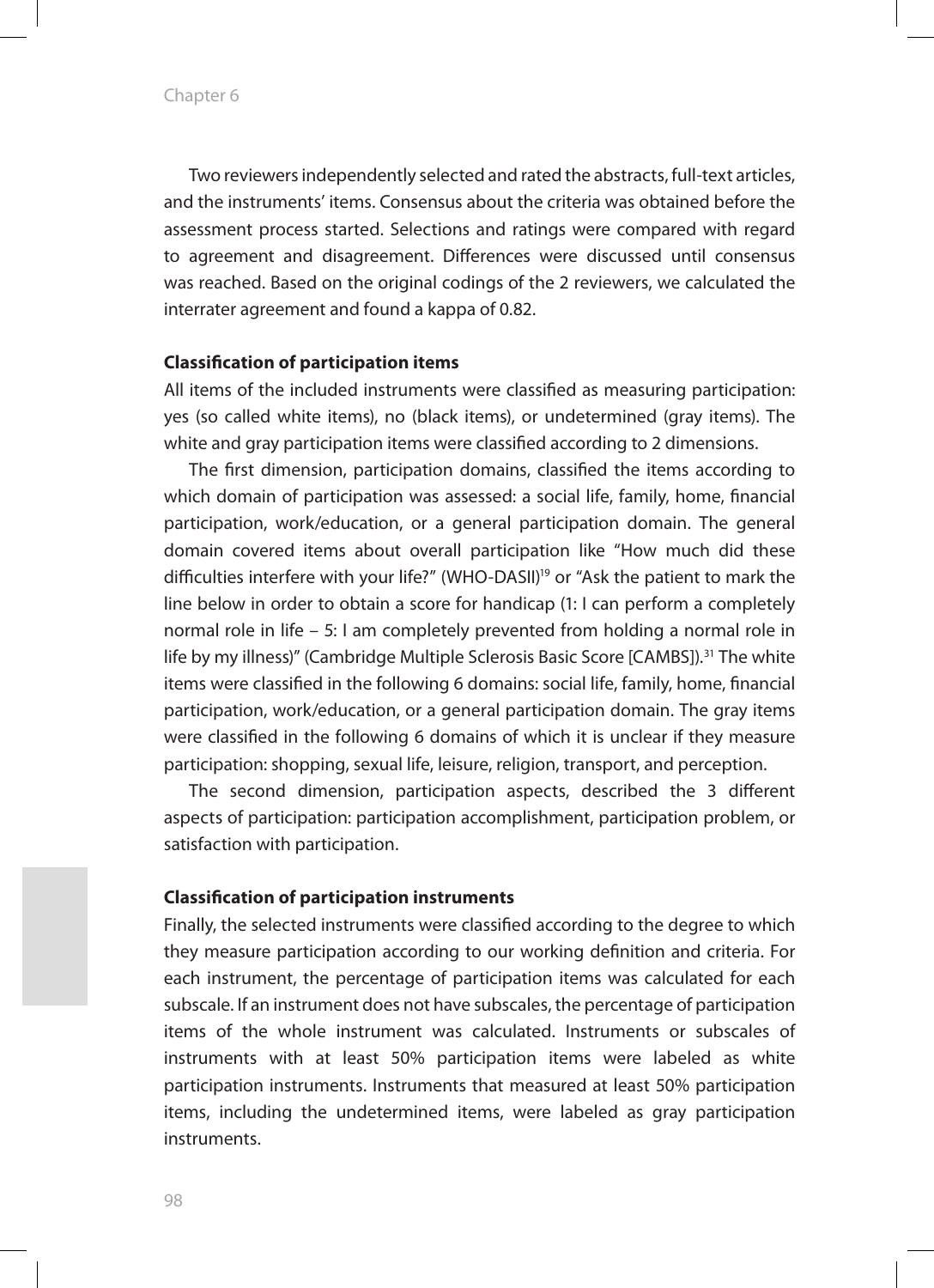# **Results**

### **Screening abstracts and articles**

The reviewers screened 4967 abstracts and 320 full-text articles including 222 instruments. Selected were 189 articles on 112 instruments that measured participation according to the authors of the included articles. The participation items were classified for 103 instruments because 9 instruments could not be retrieved. The selection process of abstracts and full-text articles is described in Figure 6.1.



Figure 6.1 Inclusion of abstracts, articles and instruments

## **Classification of participation items**

### *Number of participation items in the selected instruments*

The 103 selected instruments contained 2445 items. Of the selected items 619 (25%) items were classified as measuring participation (white items), 1609 (66%) were classified as not measuring participation (black items), and 217 (9%) were classified as undetermined (gray items). In Table 6.1, the participation in society subdomain of the WHO-DASII is used to illustrate the white, gray, and black items.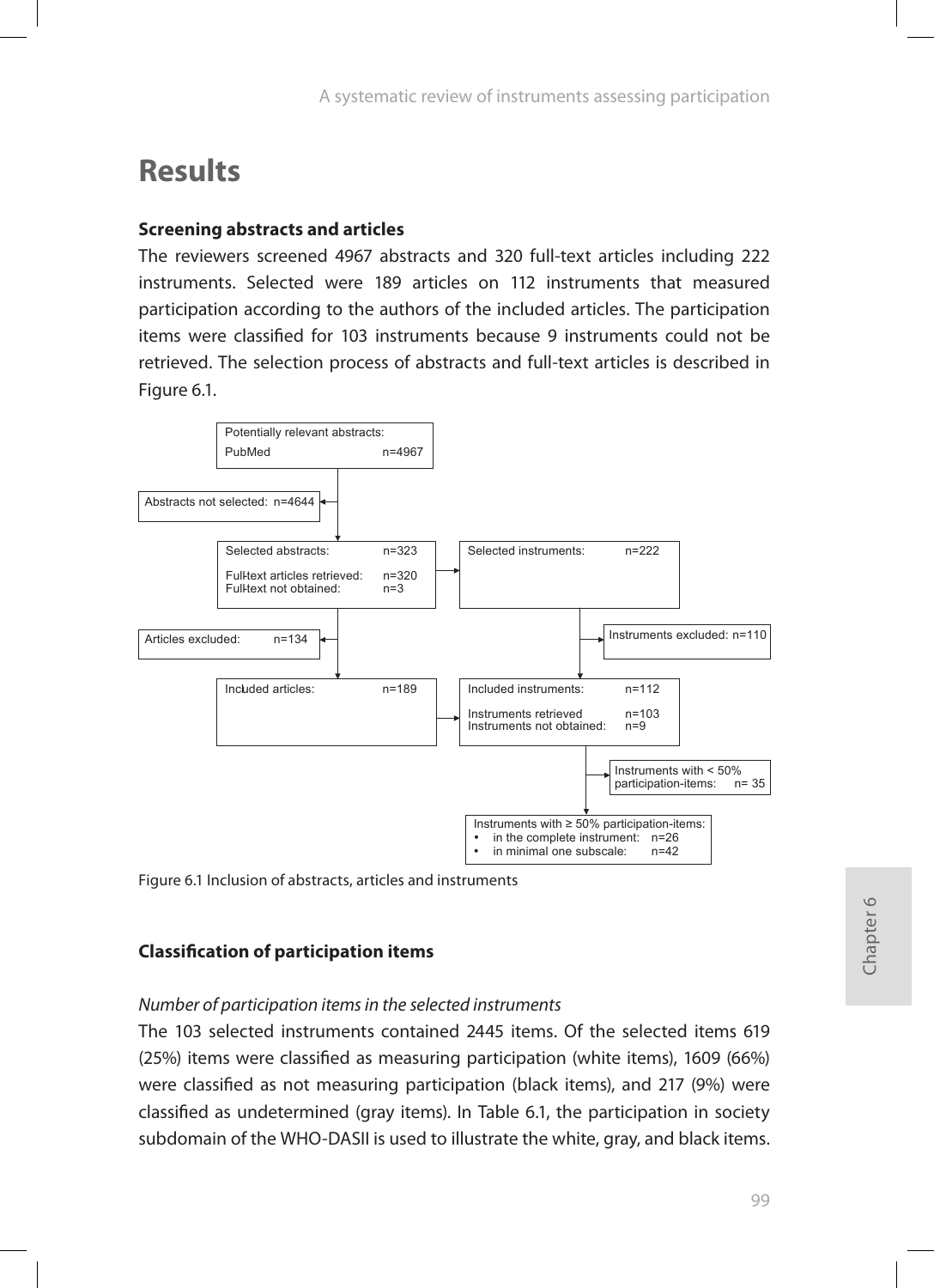D6.1 through D6.3 are white participation items and D6.8 is a gray participation item. The items D6.4 through D6.7 are not measuring participation because they refer to the impact of body functions on activities and feelings.

| Item description                                                                                                                                                               |           | Category Participation<br>grade |
|--------------------------------------------------------------------------------------------------------------------------------------------------------------------------------|-----------|---------------------------------|
| D6.1 How much of a problem did you have in joining in community<br>activities (for example, festivities, religious or other activities) in the<br>same way as anyone else can? | Social    | White                           |
| D6.2 How much of a problem did you have because of barriers of<br>hindrances in the world around you?                                                                          | General   | White                           |
| D6.3 How much of a problem did you have living with dignity<br>because of the attitudes and actions of others?                                                                 | Social    | White                           |
| D6.4 How much time did you spend on your health condition, or its<br>consequences?                                                                                             | <b>NP</b> | NP                              |
| D6.5 How much have you been emotionally affected by your health<br>condition?                                                                                                  | <b>NP</b> | <b>NP</b>                       |
| D6.6 How much has your health been a drain on the financial<br>resources of you or your family?                                                                                | NP        | NP.                             |
| D6.7 How much of a problem did your family have because of your<br>health problems?                                                                                            | <b>NP</b> | <b>NP</b>                       |
| D6.8 How much of a problem did you have in doing things by<br>yourself for relaxation or pleasure?                                                                             | Leisure   | Gray                            |
|                                                                                                                                                                                |           |                                 |

Table 6.1 Example of the WHO-DAS II – Subscale: Participation in society

Answer options: none, mild, moderate, severe, extreme/cannot do Scale references can be found in Appendix 6.1 NP: not measuring participation

#### *Classification of the items in participation domains*

The 619 white participation items were classified in participation domains: 27% in the social life domain, 27% in work/study, 19% in general participation, 11% in home, 8% in family life, 6% in financial participation, and 2% in a combination of categories. The 217 gray items were classified into 6 domains: 43% in leisure activities, 26% in transportation/mobility, 12% in shopping, 7% in perception items, 7% in religion, and 6% in sexual items. Figure 6.2 illustrates the classification in participation domains.

#### *Classification of the items in participation aspects*

Of the 619 white participation items, 189 items (31%) referred to participation accomplishment, 329 items (53%) to a participation problem, 59 items (9%) to a satisfaction with participation problem, 24 items (4%) to a combination of participation accomplishment and problem, 12 items (2%) to a combination of participation accomplishment and satisfaction with participation problem, and 6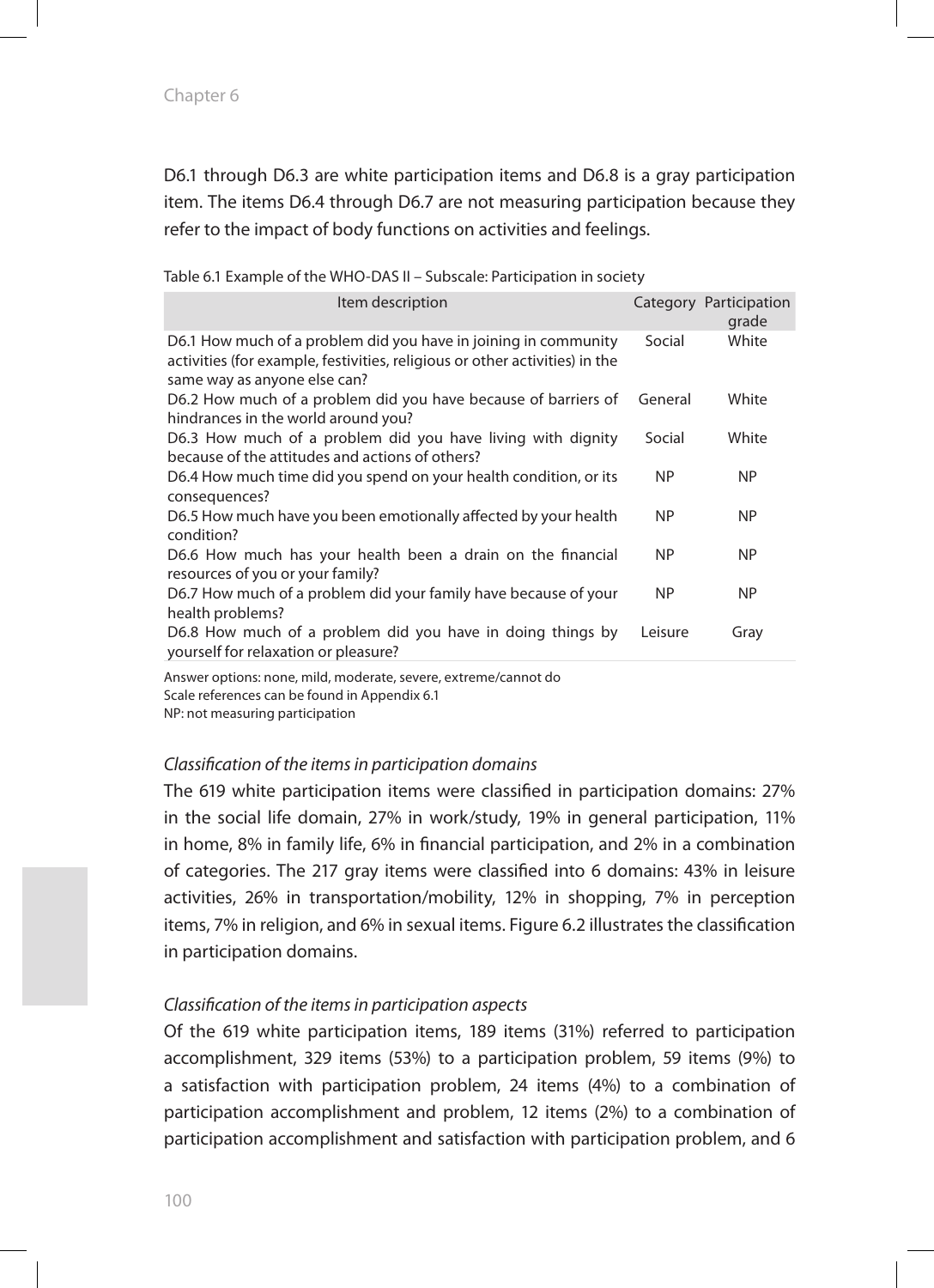items (1%) could not be classified because of missing information in the articles and instruments. Of the 217 gray participation items, 57 items (26%) referred to participation accomplishment, 130 items (60%) to a participation problem, 18 items (8%) to a satisfaction with participation problem, 7 items (3%) to a combination of participation accomplishment and problem, and 5 items (2%) to a combination of participation accomplishment and satisfaction with participation problem.



Figure 6.2 Classification of the items in the participation domains

## **Classification of participation instruments**

Of the 103 selected instruments, 68 instruments contained 50% or more white and gray items in the whole instrument (1-scale instruments: 26 instruments) or in at least 1 subscale (multiscale instrument: 42 instruments). The 1-scale instruments enclosed 18 white and 8 gray instruments. The multiscale instruments enclosed 35 white and 7 gray instruments. Fifty-three instruments contained more than 50% white participation items and 15 instruments contained more than 50% white and gray participation items. The full list of instruments is presented in Table 6.2 (1-scale instruments) and Table 6.3 (multiscale instruments). Appendix 6.2 contains the abbreviations, names, and references of the 68 white and gray instruments.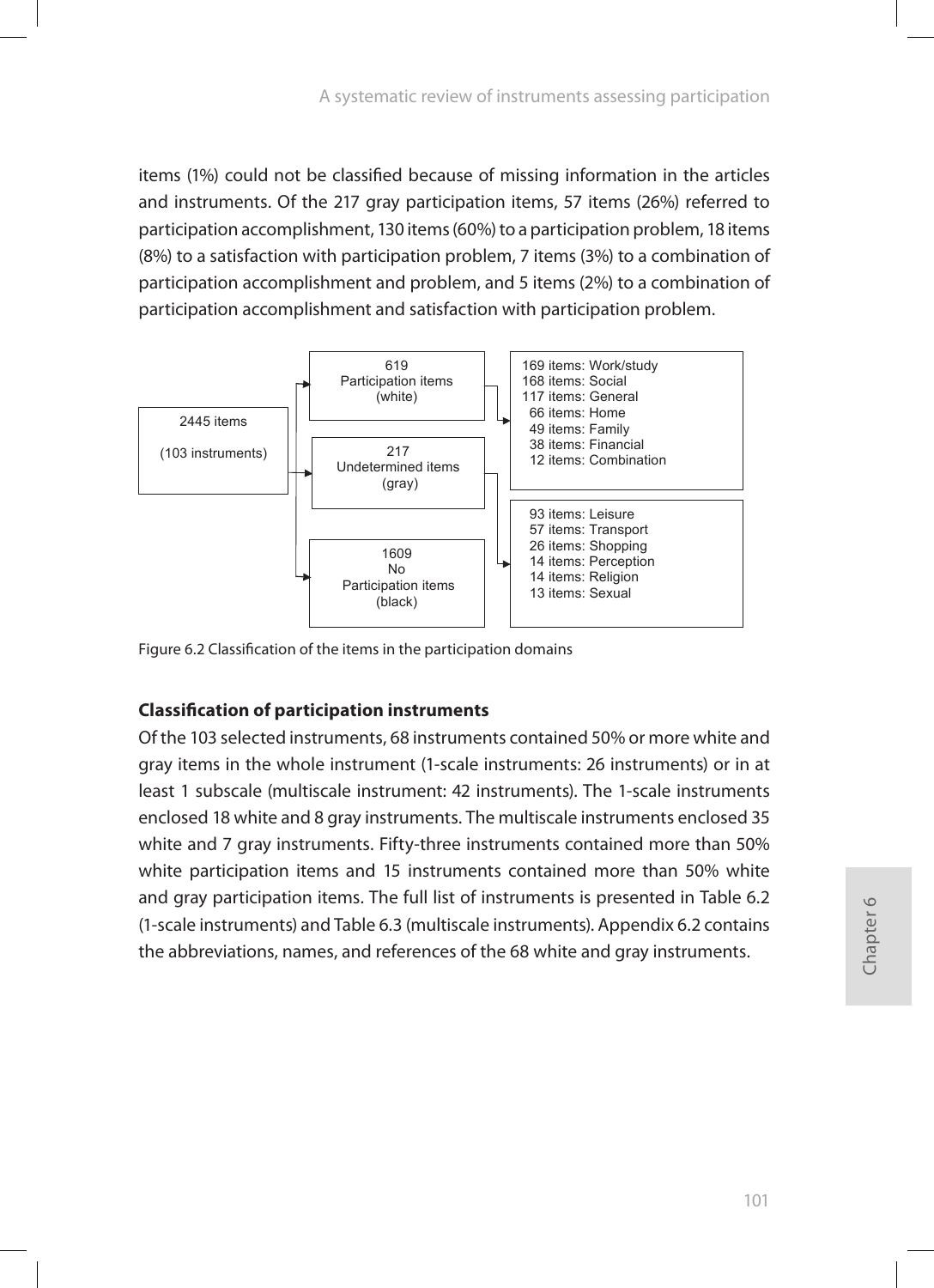| Domains of gray participation<br>Ľ<br><b>Se</b><br>items (n)<br>pe<br>sh<br>ħ<br>$\sim$<br>$\triangleq$<br>co<br>$\sim$<br>Domains of white participation<br>f<br>Γā<br>$\sim$<br>items (n)<br><b>DO</b><br>ge<br>SO<br>VO<br>G<br>participation<br>Ξ<br>$\infty$<br>S<br>$\sim$<br>Aspects of<br>items (n)<br>$\overline{0}$<br>∘<br>$\Omega$<br>$31a+p$<br>20<br>$\sqrt{2}$<br>ā<br>5<br>$\sim$<br>4<br>െന<br>Participation<br>items (%)<br>100<br>$\frac{100}{73}$<br>$\frac{58}{77}$<br>56<br>$8873355$<br>100<br>$\overline{0}$<br>75<br>50<br>7750<br>50<br>78<br>69<br>60<br>no. of<br>items<br>Total<br>$rac{6}{7}$<br><b>106 2049</b><br>202<br>2<br>$\frac{4}{4}$ 5<br>13<br>57<br>$\overline{a}$ 5<br>$\sigma$<br>Q<br>Profile of Occupational Engagement in people with Schizophrenia<br>Hearing Handicap Inventory for the Elderly screening version<br>Strauss and Carpenter revised Outcome Criteria Scale <sup>+</sup><br>Household and Leisure Time Activities Questionnaire <sup>+</sup><br>Social Outcome<br>-Osteoarthritis <sup>+</sup><br>Adapted Illness Intrusiveness Ratings Scale<br>Sydney Psychosocial Reintegration Scalet<br>Australian Therapy Outcome Measure <sup>+</sup><br>Personal and Social Performance scale<br>Instrument<br>Rotterdam nine item handicap scale<br>Activity Participation Questionnaire<br>$\overset{+}{\underline{\mathbb{Q}}}$<br>Global Assessment of Functioning<br>Keele Assessment of Participation<br>Computerized Adaptive Testing<br>Role Activity Performance Scale<br>Work and Social Adjustment Sca<br>Brief Cancer Impact Assessment<br>Community Integration Measure<br>Subjective Index of Physical and<br>Disease Repercussion Profile<br>Environmental Status Scale <sup>+</sup><br>Leisure Time Satisfaction <sup>+</sup><br>Assessment of Life Habit<br>Social Functioning Scale<br>London Handicap Scale <sup>+</sup><br>Role Functioning Scale <sup>+</sup><br>Participation Scale <sup>+</sup><br>Grav |       |  |  |  |  |  |  |  |  |  |
|--------------------------------------------------------------------------------------------------------------------------------------------------------------------------------------------------------------------------------------------------------------------------------------------------------------------------------------------------------------------------------------------------------------------------------------------------------------------------------------------------------------------------------------------------------------------------------------------------------------------------------------------------------------------------------------------------------------------------------------------------------------------------------------------------------------------------------------------------------------------------------------------------------------------------------------------------------------------------------------------------------------------------------------------------------------------------------------------------------------------------------------------------------------------------------------------------------------------------------------------------------------------------------------------------------------------------------------------------------------------------------------------------------------------------------------------------------------------------------------------------------------------------------------------------------------------------------------------------------------------------------------------------------------------------------------------------------------------------------------------------------------------------------------------------------------------------------------------------------------------------------------------------------------------------------------------------------------------------------------|-------|--|--|--|--|--|--|--|--|--|
|                                                                                                                                                                                                                                                                                                                                                                                                                                                                                                                                                                                                                                                                                                                                                                                                                                                                                                                                                                                                                                                                                                                                                                                                                                                                                                                                                                                                                                                                                                                                                                                                                                                                                                                                                                                                                                                                                                                                                                                      |       |  |  |  |  |  |  |  |  |  |
|                                                                                                                                                                                                                                                                                                                                                                                                                                                                                                                                                                                                                                                                                                                                                                                                                                                                                                                                                                                                                                                                                                                                                                                                                                                                                                                                                                                                                                                                                                                                                                                                                                                                                                                                                                                                                                                                                                                                                                                      |       |  |  |  |  |  |  |  |  |  |
|                                                                                                                                                                                                                                                                                                                                                                                                                                                                                                                                                                                                                                                                                                                                                                                                                                                                                                                                                                                                                                                                                                                                                                                                                                                                                                                                                                                                                                                                                                                                                                                                                                                                                                                                                                                                                                                                                                                                                                                      | White |  |  |  |  |  |  |  |  |  |
|                                                                                                                                                                                                                                                                                                                                                                                                                                                                                                                                                                                                                                                                                                                                                                                                                                                                                                                                                                                                                                                                                                                                                                                                                                                                                                                                                                                                                                                                                                                                                                                                                                                                                                                                                                                                                                                                                                                                                                                      |       |  |  |  |  |  |  |  |  |  |
|                                                                                                                                                                                                                                                                                                                                                                                                                                                                                                                                                                                                                                                                                                                                                                                                                                                                                                                                                                                                                                                                                                                                                                                                                                                                                                                                                                                                                                                                                                                                                                                                                                                                                                                                                                                                                                                                                                                                                                                      |       |  |  |  |  |  |  |  |  |  |
|                                                                                                                                                                                                                                                                                                                                                                                                                                                                                                                                                                                                                                                                                                                                                                                                                                                                                                                                                                                                                                                                                                                                                                                                                                                                                                                                                                                                                                                                                                                                                                                                                                                                                                                                                                                                                                                                                                                                                                                      |       |  |  |  |  |  |  |  |  |  |
|                                                                                                                                                                                                                                                                                                                                                                                                                                                                                                                                                                                                                                                                                                                                                                                                                                                                                                                                                                                                                                                                                                                                                                                                                                                                                                                                                                                                                                                                                                                                                                                                                                                                                                                                                                                                                                                                                                                                                                                      |       |  |  |  |  |  |  |  |  |  |
|                                                                                                                                                                                                                                                                                                                                                                                                                                                                                                                                                                                                                                                                                                                                                                                                                                                                                                                                                                                                                                                                                                                                                                                                                                                                                                                                                                                                                                                                                                                                                                                                                                                                                                                                                                                                                                                                                                                                                                                      |       |  |  |  |  |  |  |  |  |  |
|                                                                                                                                                                                                                                                                                                                                                                                                                                                                                                                                                                                                                                                                                                                                                                                                                                                                                                                                                                                                                                                                                                                                                                                                                                                                                                                                                                                                                                                                                                                                                                                                                                                                                                                                                                                                                                                                                                                                                                                      |       |  |  |  |  |  |  |  |  |  |
|                                                                                                                                                                                                                                                                                                                                                                                                                                                                                                                                                                                                                                                                                                                                                                                                                                                                                                                                                                                                                                                                                                                                                                                                                                                                                                                                                                                                                                                                                                                                                                                                                                                                                                                                                                                                                                                                                                                                                                                      |       |  |  |  |  |  |  |  |  |  |
|                                                                                                                                                                                                                                                                                                                                                                                                                                                                                                                                                                                                                                                                                                                                                                                                                                                                                                                                                                                                                                                                                                                                                                                                                                                                                                                                                                                                                                                                                                                                                                                                                                                                                                                                                                                                                                                                                                                                                                                      |       |  |  |  |  |  |  |  |  |  |
|                                                                                                                                                                                                                                                                                                                                                                                                                                                                                                                                                                                                                                                                                                                                                                                                                                                                                                                                                                                                                                                                                                                                                                                                                                                                                                                                                                                                                                                                                                                                                                                                                                                                                                                                                                                                                                                                                                                                                                                      |       |  |  |  |  |  |  |  |  |  |
|                                                                                                                                                                                                                                                                                                                                                                                                                                                                                                                                                                                                                                                                                                                                                                                                                                                                                                                                                                                                                                                                                                                                                                                                                                                                                                                                                                                                                                                                                                                                                                                                                                                                                                                                                                                                                                                                                                                                                                                      |       |  |  |  |  |  |  |  |  |  |
|                                                                                                                                                                                                                                                                                                                                                                                                                                                                                                                                                                                                                                                                                                                                                                                                                                                                                                                                                                                                                                                                                                                                                                                                                                                                                                                                                                                                                                                                                                                                                                                                                                                                                                                                                                                                                                                                                                                                                                                      |       |  |  |  |  |  |  |  |  |  |
|                                                                                                                                                                                                                                                                                                                                                                                                                                                                                                                                                                                                                                                                                                                                                                                                                                                                                                                                                                                                                                                                                                                                                                                                                                                                                                                                                                                                                                                                                                                                                                                                                                                                                                                                                                                                                                                                                                                                                                                      |       |  |  |  |  |  |  |  |  |  |
|                                                                                                                                                                                                                                                                                                                                                                                                                                                                                                                                                                                                                                                                                                                                                                                                                                                                                                                                                                                                                                                                                                                                                                                                                                                                                                                                                                                                                                                                                                                                                                                                                                                                                                                                                                                                                                                                                                                                                                                      |       |  |  |  |  |  |  |  |  |  |
|                                                                                                                                                                                                                                                                                                                                                                                                                                                                                                                                                                                                                                                                                                                                                                                                                                                                                                                                                                                                                                                                                                                                                                                                                                                                                                                                                                                                                                                                                                                                                                                                                                                                                                                                                                                                                                                                                                                                                                                      |       |  |  |  |  |  |  |  |  |  |
|                                                                                                                                                                                                                                                                                                                                                                                                                                                                                                                                                                                                                                                                                                                                                                                                                                                                                                                                                                                                                                                                                                                                                                                                                                                                                                                                                                                                                                                                                                                                                                                                                                                                                                                                                                                                                                                                                                                                                                                      |       |  |  |  |  |  |  |  |  |  |
|                                                                                                                                                                                                                                                                                                                                                                                                                                                                                                                                                                                                                                                                                                                                                                                                                                                                                                                                                                                                                                                                                                                                                                                                                                                                                                                                                                                                                                                                                                                                                                                                                                                                                                                                                                                                                                                                                                                                                                                      |       |  |  |  |  |  |  |  |  |  |
|                                                                                                                                                                                                                                                                                                                                                                                                                                                                                                                                                                                                                                                                                                                                                                                                                                                                                                                                                                                                                                                                                                                                                                                                                                                                                                                                                                                                                                                                                                                                                                                                                                                                                                                                                                                                                                                                                                                                                                                      |       |  |  |  |  |  |  |  |  |  |
|                                                                                                                                                                                                                                                                                                                                                                                                                                                                                                                                                                                                                                                                                                                                                                                                                                                                                                                                                                                                                                                                                                                                                                                                                                                                                                                                                                                                                                                                                                                                                                                                                                                                                                                                                                                                                                                                                                                                                                                      |       |  |  |  |  |  |  |  |  |  |
|                                                                                                                                                                                                                                                                                                                                                                                                                                                                                                                                                                                                                                                                                                                                                                                                                                                                                                                                                                                                                                                                                                                                                                                                                                                                                                                                                                                                                                                                                                                                                                                                                                                                                                                                                                                                                                                                                                                                                                                      |       |  |  |  |  |  |  |  |  |  |
|                                                                                                                                                                                                                                                                                                                                                                                                                                                                                                                                                                                                                                                                                                                                                                                                                                                                                                                                                                                                                                                                                                                                                                                                                                                                                                                                                                                                                                                                                                                                                                                                                                                                                                                                                                                                                                                                                                                                                                                      |       |  |  |  |  |  |  |  |  |  |
|                                                                                                                                                                                                                                                                                                                                                                                                                                                                                                                                                                                                                                                                                                                                                                                                                                                                                                                                                                                                                                                                                                                                                                                                                                                                                                                                                                                                                                                                                                                                                                                                                                                                                                                                                                                                                                                                                                                                                                                      |       |  |  |  |  |  |  |  |  |  |
|                                                                                                                                                                                                                                                                                                                                                                                                                                                                                                                                                                                                                                                                                                                                                                                                                                                                                                                                                                                                                                                                                                                                                                                                                                                                                                                                                                                                                                                                                                                                                                                                                                                                                                                                                                                                                                                                                                                                                                                      |       |  |  |  |  |  |  |  |  |  |
|                                                                                                                                                                                                                                                                                                                                                                                                                                                                                                                                                                                                                                                                                                                                                                                                                                                                                                                                                                                                                                                                                                                                                                                                                                                                                                                                                                                                                                                                                                                                                                                                                                                                                                                                                                                                                                                                                                                                                                                      |       |  |  |  |  |  |  |  |  |  |
|                                                                                                                                                                                                                                                                                                                                                                                                                                                                                                                                                                                                                                                                                                                                                                                                                                                                                                                                                                                                                                                                                                                                                                                                                                                                                                                                                                                                                                                                                                                                                                                                                                                                                                                                                                                                                                                                                                                                                                                      |       |  |  |  |  |  |  |  |  |  |
|                                                                                                                                                                                                                                                                                                                                                                                                                                                                                                                                                                                                                                                                                                                                                                                                                                                                                                                                                                                                                                                                                                                                                                                                                                                                                                                                                                                                                                                                                                                                                                                                                                                                                                                                                                                                                                                                                                                                                                                      |       |  |  |  |  |  |  |  |  |  |
|                                                                                                                                                                                                                                                                                                                                                                                                                                                                                                                                                                                                                                                                                                                                                                                                                                                                                                                                                                                                                                                                                                                                                                                                                                                                                                                                                                                                                                                                                                                                                                                                                                                                                                                                                                                                                                                                                                                                                                                      |       |  |  |  |  |  |  |  |  |  |
|                                                                                                                                                                                                                                                                                                                                                                                                                                                                                                                                                                                                                                                                                                                                                                                                                                                                                                                                                                                                                                                                                                                                                                                                                                                                                                                                                                                                                                                                                                                                                                                                                                                                                                                                                                                                                                                                                                                                                                                      |       |  |  |  |  |  |  |  |  |  |

Table 6.2 Participation instruments (≥ 50% Participation-items): 1-scale\* Table 6.2 Participation instruments (≥ 50% Participation-items): 1-scale\* a: accomplishment; co: combination; fa: family; fi: financial; ge: general; ho: home; le: leisure; p: problem; pe: perception; re: religion; s: satisfaction with participation;<br>se: sexual; sh:shopping; so:social functionin a: accomplishment; co: combination; fa: family; fi: financial; ge: general; ho: home; le: leisure; p: problem; pe: perception; re: religion; s: satisfaction with participation; se: sexual; sh:shopping; so:social functioning; tr: transport; wo:work/education.

\*: Scale references can be found in Appendix 6.2.; †: White instruments containing white and gray participation items.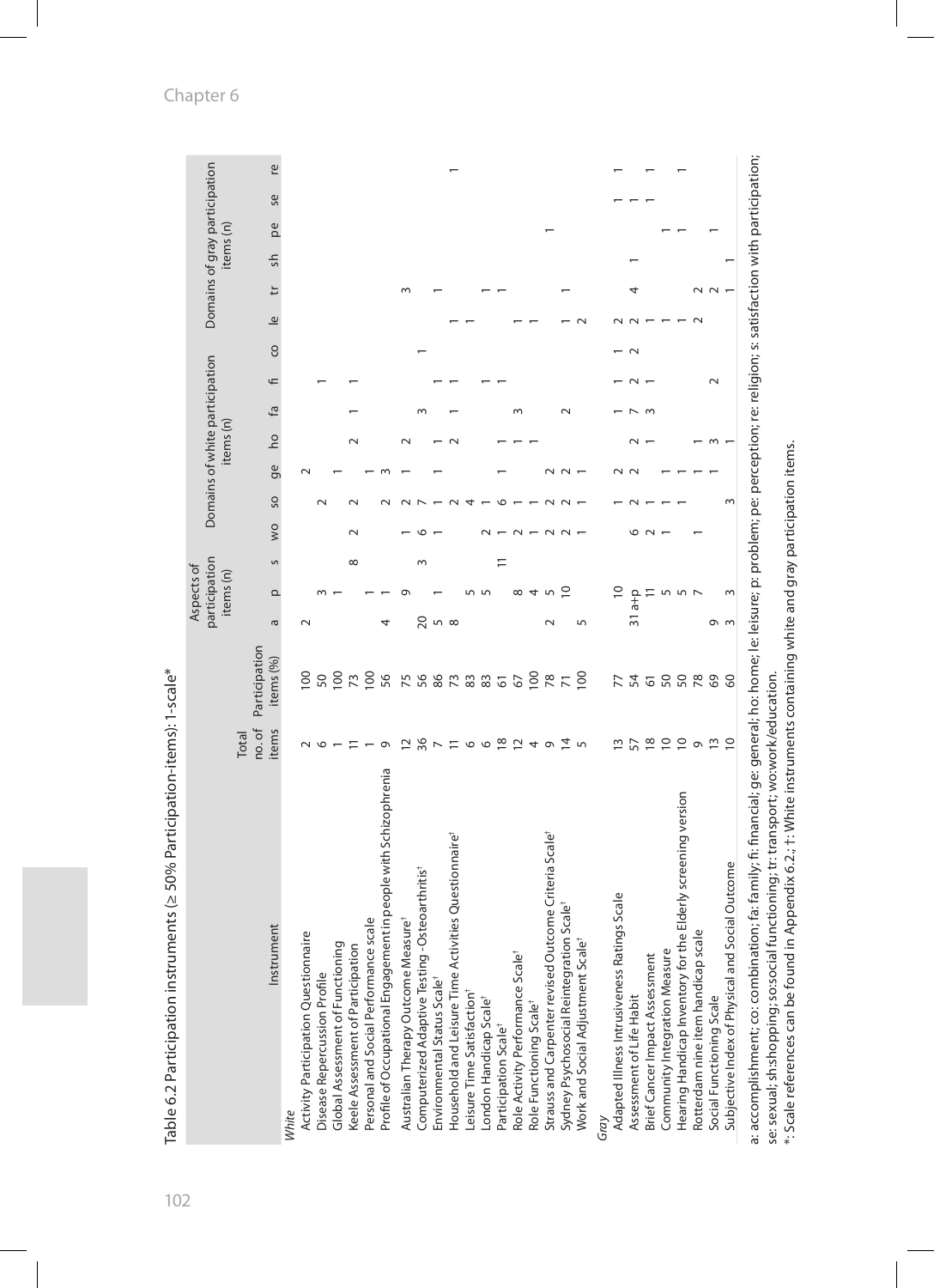|                                      | dole o.3 Paris : Multipologic Darud Multipologic Systems (2 5) % oc < > 0.2 Paris : Farus : Multipologic Darud Multipologic Darud Multipologic Darud Multipologic Darud Multipologic Darud Multipologic Darud Multipologic Dar |                    |               |                 |                            |   |        |          |           |                                |   |    |                         |        |               |    |                               |
|--------------------------------------|--------------------------------------------------------------------------------------------------------------------------------------------------------------------------------------------------------------------------------|--------------------|---------------|-----------------|----------------------------|---|--------|----------|-----------|--------------------------------|---|----|-------------------------|--------|---------------|----|-------------------------------|
| Instrument                           | Subscale                                                                                                                                                                                                                       | Total              | White         | Gray            | Aspects of                 |   |        |          |           | Domains of white participation |   |    |                         |        |               |    | Domains of gray participation |
|                                      |                                                                                                                                                                                                                                | number<br>of items | items<br>(%)  | items<br>(96)   | participation<br>items (n) |   |        |          | items (n) |                                |   |    |                         |        | items (n)     |    |                               |
|                                      |                                                                                                                                                                                                                                |                    |               |                 | $\Omega$<br>$\sigma$       | S | wo     | ge<br>SO | <b>D</b>  | م<br>P                         | F | CO | $\overline{\mathsf{e}}$ | ŧ      | $\frac{1}{2}$ | pe | Ľē<br>Se                      |
| Association Stroke<br>American Heart | Function                                                                                                                                                                                                                       |                    | 100           |                 |                            |   |        |          |           |                                |   |    |                         |        |               |    |                               |
| Outcome Classification               |                                                                                                                                                                                                                                |                    |               |                 |                            |   |        |          |           |                                |   |    |                         |        |               |    |                               |
| Amputee Medical                      | Handicap-physical                                                                                                                                                                                                              |                    | 100           |                 |                            |   |        |          |           |                                |   |    |                         |        |               |    |                               |
|                                      | independence                                                                                                                                                                                                                   |                    |               |                 |                            |   |        |          |           |                                |   |    |                         |        |               |    |                               |
| Rehabilitation Society               | Handicap-mobility                                                                                                                                                                                                              |                    |               | 100             |                            |   |        |          |           |                                |   |    |                         |        |               |    |                               |
| Australian Community                 | Adult learning                                                                                                                                                                                                                 |                    | 100           |                 |                            |   | $\sim$ |          |           |                                |   |    |                         |        |               |    |                               |
| Participation                        | Organized community activities                                                                                                                                                                                                 |                    |               |                 |                            |   |        | $\sim$   |           |                                |   |    |                         |        |               |    |                               |
| Questionnaire                        | Voluntary sector activity                                                                                                                                                                                                      | $M \cap N$         |               |                 |                            |   | $\sim$ |          |           |                                |   |    |                         |        |               |    |                               |
|                                      | Political protest                                                                                                                                                                                                              |                    |               |                 |                            |   |        |          |           |                                |   |    |                         |        |               |    |                               |
|                                      | Contact with extended family                                                                                                                                                                                                   | $\sim$             | 222222        |                 |                            |   |        |          |           |                                |   |    |                         |        |               |    |                               |
|                                      | Contact with friends                                                                                                                                                                                                           |                    |               |                 |                            |   |        |          |           |                                |   |    |                         |        |               |    |                               |
|                                      | Social contact with workmates                                                                                                                                                                                                  | $\sim$ $\sim$      |               |                 |                            |   |        |          |           |                                |   |    |                         |        |               |    |                               |
|                                      | Religious observance                                                                                                                                                                                                           |                    |               | 50              |                            |   |        |          |           |                                |   |    |                         |        |               |    |                               |
| Cambridge Multiple                   | Handicap role in life                                                                                                                                                                                                          |                    | 100           |                 |                            |   |        |          |           |                                |   |    |                         |        |               |    |                               |
| Sclerosis Basis Score                |                                                                                                                                                                                                                                |                    |               |                 |                            |   |        |          |           |                                |   |    |                         |        |               |    |                               |
| Community Integration                | Integration to productive                                                                                                                                                                                                      | 4                  | 75            | 25              | 4                          |   | 3      |          |           |                                |   |    |                         |        |               |    |                               |
| Questionnaire <sup>+</sup>           | activities                                                                                                                                                                                                                     |                    |               |                 |                            |   |        |          |           |                                |   |    |                         |        |               |    |                               |
|                                      | Social integration                                                                                                                                                                                                             | 6                  | $\frac{1}{2}$ | 33              | $\sim$                     |   |        |          |           |                                |   |    |                         |        |               |    |                               |
| Craig Handicap                       | Mobility scale                                                                                                                                                                                                                 | $\overline{ }$     |               | 29              |                            |   | $\sim$ |          |           |                                |   |    |                         |        |               |    |                               |
| Assessment and                       |                                                                                                                                                                                                                                |                    |               |                 |                            |   |        |          |           |                                |   |    |                         |        |               |    |                               |
| Reporting Technique                  |                                                                                                                                                                                                                                |                    |               |                 |                            |   |        |          |           |                                |   |    |                         |        |               |    |                               |
| F Quick - Disabilities of            | Severity pain                                                                                                                                                                                                                  |                    | 100           |                 |                            |   |        |          |           |                                |   |    |                         |        |               |    |                               |
| the Arm Shoulder and                 | Work module                                                                                                                                                                                                                    | 4                  | 75            |                 | $\sim$                     |   | $\sim$ |          |           |                                |   |    |                         |        |               |    |                               |
| Hand                                 | Sport module                                                                                                                                                                                                                   | 4                  |               | 75              | $\sim$                     |   |        |          |           |                                |   |    |                         | $\sim$ |               |    |                               |
| Functional Independence              | Psychosocial adjustment                                                                                                                                                                                                        |                    | 100           |                 |                            |   |        |          |           |                                |   |    |                         |        |               |    |                               |
| Measure                              |                                                                                                                                                                                                                                |                    |               |                 |                            |   |        |          |           |                                |   |    |                         |        |               |    |                               |
| Functional Status Scale              | Social / Role functioning                                                                                                                                                                                                      | 4                  | 57            |                 | $\sim$                     |   | 4      |          |           |                                |   |    |                         |        |               |    |                               |
| Functioning Assessment               | Occupational functioning                                                                                                                                                                                                       |                    | 100           |                 |                            |   | S      |          |           |                                |   |    |                         |        |               |    |                               |
| Short test                           | Financial issues                                                                                                                                                                                                               | 52024              | 100           |                 | $\sim$                     |   |        |          |           |                                |   |    |                         |        |               |    |                               |
|                                      | Interpersonal relationship                                                                                                                                                                                                     |                    | 67            |                 | 5 2 3                      |   |        | $\sim$   |           |                                |   |    |                         |        |               |    |                               |
|                                      | Leisure time                                                                                                                                                                                                                   |                    |               | $\frac{100}{1}$ |                            |   |        |          |           |                                |   |    |                         |        |               |    |                               |
| Health of the Nation                 | Social problems                                                                                                                                                                                                                |                    | 75            |                 |                            |   |        | $\sim$   |           |                                |   |    |                         |        |               |    |                               |
| Outcomes Scales                      |                                                                                                                                                                                                                                |                    |               |                 |                            |   |        |          |           |                                |   |    |                         |        |               |    |                               |

ts (> 50 % white and gray narticination-items); Multi-scale\* Table 6.3 Participation-Instruments (≥ 50 % white and gray participation-items): Multi-scale\*Table 6.3 Participation-Inc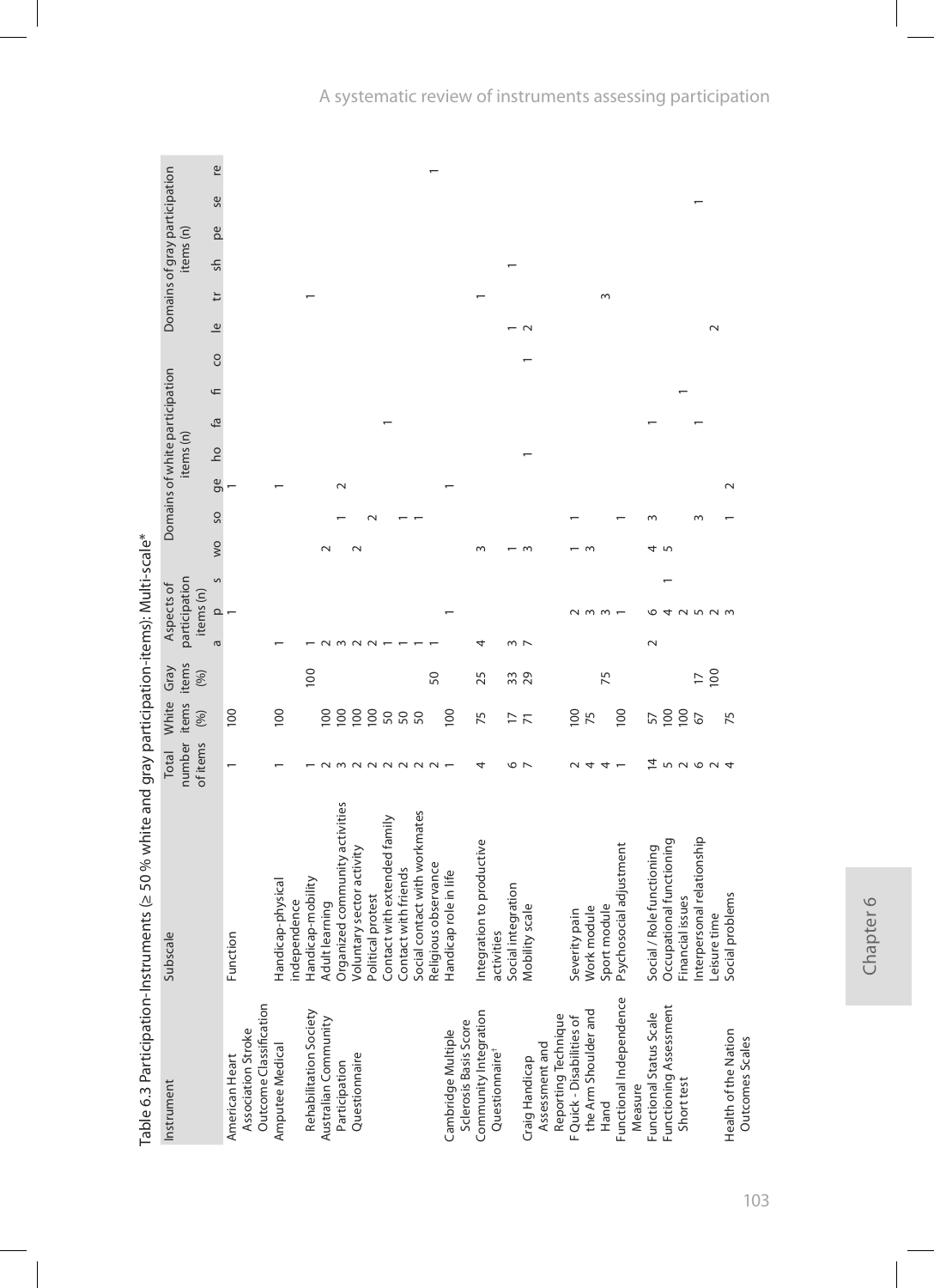|                                                       | Table 6.3 Participation-Instruments (≥ 50 % white and gray participation-items): Multi-scale* |                                      |                        |                       |                                          |                  |    |        |           |                                |   |    |                         |                               |           |    |           |  |
|-------------------------------------------------------|-----------------------------------------------------------------------------------------------|--------------------------------------|------------------------|-----------------------|------------------------------------------|------------------|----|--------|-----------|--------------------------------|---|----|-------------------------|-------------------------------|-----------|----|-----------|--|
| Instrument                                            | Subscale                                                                                      | of items<br>number<br><b>Total</b>   | White<br>items<br>(96) | items<br>Gray<br>(96) | participation<br>Aspects of<br>items (n) |                  |    |        | items (n) | Domains of white participation |   |    |                         | Domains of gray participation | items (n) |    |           |  |
|                                                       |                                                                                               |                                      |                        |                       | $\Omega$<br>Б                            | VO               | SO | ge     | <b>Dd</b> | ΕÀ                             | F | CO | $\overline{\mathbb{Q}}$ | ŧ                             | 등         | pe | <b>Se</b> |  |
| Inventory for Adults <sup>+</sup><br>Hearing Handicap | Social/situational                                                                            | 51                                   | 33                     | 25                    | 4                                        | s<br>3           | S  |        |           |                                |   |    | $\sim$                  |                               |           |    |           |  |
| Hearing Handicap<br>Questionnaire                     | Social restriction                                                                            | 5                                    | 80                     |                       |                                          |                  |    | $\sim$ |           |                                |   |    |                         |                               |           |    |           |  |
| ICF Measure of                                        | Domestic life                                                                                 | $\sim$                               |                        |                       |                                          |                  |    |        |           |                                |   |    |                         |                               |           |    |           |  |
| Participation and                                     | Interpersonal interaction and                                                                 | $\overline{4}$                       | $\frac{52}{100}$       | 25                    |                                          |                  |    |        |           |                                |   |    |                         |                               |           |    |           |  |
| Activities questionnaire                              | relationships                                                                                 |                                      |                        |                       |                                          |                  |    |        |           |                                |   |    |                         |                               |           |    |           |  |
|                                                       | Major life areas                                                                              | $\sim$                               | 100                    |                       |                                          |                  |    |        |           |                                |   |    |                         |                               |           |    |           |  |
|                                                       | Community, social and civic life                                                              | 4                                    | 8485558                | 50                    |                                          |                  |    |        |           |                                |   |    |                         |                               |           |    |           |  |
| Impact of Vision                                      | Social and consumer interaction                                                               | $\Xi$ in $\infty$ $\infty$ $\sim$ in |                        | $\sigma$              |                                          |                  |    | $\sim$ |           |                                |   |    |                         |                               |           |    |           |  |
| Impairment profile <sup>+</sup>                       | Leisure & employment                                                                          |                                      |                        | $\delta$              | 4                                        |                  |    |        |           |                                |   |    |                         |                               |           |    |           |  |
| Impact on Participation                               | Family role                                                                                   |                                      |                        |                       | $\sqrt{2}$                               |                  |    |        |           |                                |   |    |                         |                               |           |    |           |  |
| and Autonomy                                          | Work& education                                                                               |                                      |                        |                       | 4                                        | ١c               |    |        |           |                                |   |    |                         |                               |           |    |           |  |
|                                                       | Social life and relationship                                                                  |                                      |                        |                       | $\sim$ $\sim$                            | $\sim \sim \sim$ |    |        |           |                                |   |    |                         |                               |           |    |           |  |
|                                                       | Autonomy outdoors                                                                             |                                      |                        | $\overline{c}$        |                                          |                  |    |        |           |                                |   |    |                         |                               |           |    |           |  |
| Independent Living Skills                             | Leisure & community                                                                           | $\tilde{c}$                          | ${}^{\circ}$           | 58                    | $\infty$                                 |                  |    |        |           |                                |   |    | ١c                      |                               |           |    |           |  |
| Survey-self report                                    |                                                                                               |                                      |                        |                       |                                          |                  |    |        |           |                                |   |    |                         |                               |           |    |           |  |
| Instrument for Home and                               | Home & community participation                                                                | 20                                   | SO                     | $\overline{a}$        | $\frac{8}{2}$                            | $\sim$           |    |        |           |                                |   |    |                         |                               |           |    |           |  |
| Community participation                               | profile                                                                                       |                                      |                        |                       |                                          |                  |    |        |           |                                |   |    |                         |                               |           |    |           |  |
| Inventory of Functional                               | Social and community activities                                                               |                                      | 100                    |                       |                                          |                  |    |        |           |                                |   |    |                         |                               |           |    |           |  |
| Status-Dialysis                                       | Household activities                                                                          | <b>5955</b>                          | 56<br>80               | $\overline{2}$        |                                          |                  |    |        |           |                                |   |    |                         |                               |           |    |           |  |
| Osteoarthritis Measure<br>Japanese Knee               | General activities                                                                            |                                      |                        |                       |                                          |                  |    | 4      |           |                                |   |    |                         |                               |           |    |           |  |
| Life Functioning                                      | Duties at home (e.g. housework,                                                               | 4                                    | SO                     |                       |                                          |                  |    |        |           |                                |   |    |                         |                               |           |    |           |  |
| Questionnaire                                         | paying bills, grocery, shopping,                                                              |                                      |                        |                       |                                          |                  |    |        |           |                                |   |    |                         |                               |           |    |           |  |
|                                                       | moving lawn, childcare tasks, ca<br>repairs)                                                  |                                      |                        |                       |                                          |                  |    |        |           |                                |   |    |                         |                               |           |    |           |  |
|                                                       | Duties at work, school or activity                                                            | 4                                    | SO                     |                       |                                          |                  |    |        |           |                                |   |    |                         |                               |           |    |           |  |
|                                                       | center                                                                                        |                                      |                        |                       |                                          |                  |    |        |           |                                |   |    |                         |                               |           |    |           |  |
| Living with Dysarthria                                | Role restriction                                                                              | 0                                    | 56                     |                       |                                          | $\sim$           |    |        |           |                                |   |    |                         |                               |           |    |           |  |
| Adaptability Inventory-4<br>Mayo-Portland             | Participation                                                                                 | $\sigma$                             |                        | 22                    |                                          |                  |    |        |           |                                |   |    |                         |                               |           |    |           |  |
| Multidimensional Scale of                             | Global overal                                                                                 |                                      | $\frac{5}{2}$          |                       |                                          |                  |    |        |           |                                |   |    |                         |                               |           |    |           |  |
| Independent Functioning Work                          |                                                                                               |                                      |                        |                       |                                          |                  |    |        |           |                                |   |    |                         |                               |           |    |           |  |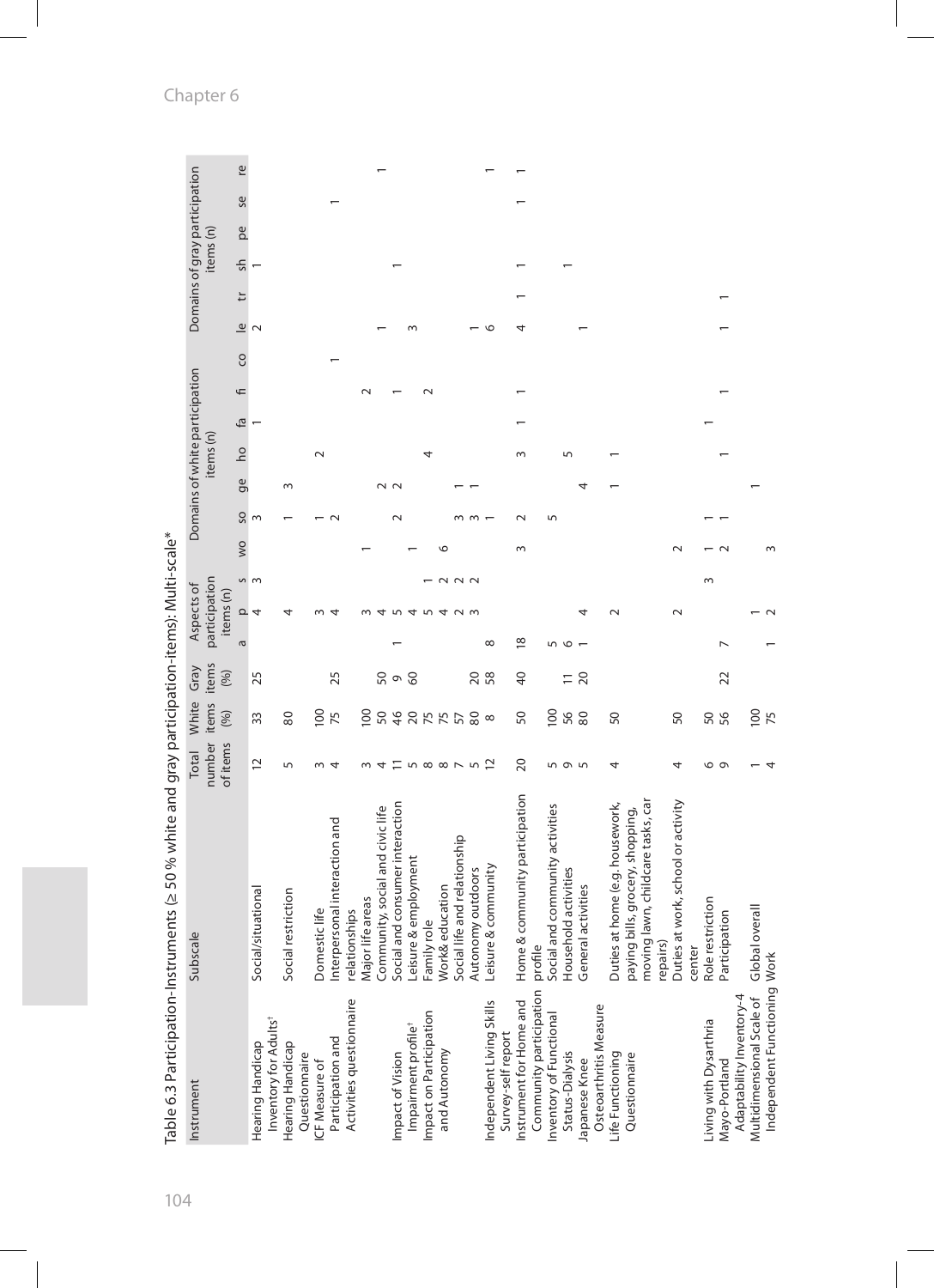|                            | a control de la construction de la construction de la construction de la construction de la construction de la construction de la construction de la construction de la construction de la construction de la construction de |                  |                  |                 |                         |                                          |    |               |                                |                |    |        |    |                               |               |           |    |    |
|----------------------------|-------------------------------------------------------------------------------------------------------------------------------------------------------------------------------------------------------------------------------|------------------|------------------|-----------------|-------------------------|------------------------------------------|----|---------------|--------------------------------|----------------|----|--------|----|-------------------------------|---------------|-----------|----|----|
| Instrument                 | Subscale                                                                                                                                                                                                                      | Total            | White            | Gray            |                         | Aspects of                               |    |               | Domains of white participation |                |    |        |    | Domains of gray participation |               |           |    |    |
|                            |                                                                                                                                                                                                                               | number           | items            | items           |                         | participation                            |    |               |                                | items (n)      |    |        |    |                               |               | items (n) |    |    |
|                            |                                                                                                                                                                                                                               | of items         | (96)             | (96)            |                         | items (n)                                |    |               |                                |                |    |        |    |                               |               |           |    |    |
|                            |                                                                                                                                                                                                                               |                  |                  |                 | $\overline{\mathrm{c}}$ | S<br>$\Omega$                            | VO | SO            | ge                             | $\overline{a}$ | £ā | F      | CO | F<br>$\overline{a}$           | $\frac{1}{2}$ | pe        | Se | re |
|                            | Education                                                                                                                                                                                                                     | 4                | 75               |                 |                         |                                          | 3  |               |                                |                |    |        |    |                               |               |           |    |    |
|                            | Residential                                                                                                                                                                                                                   | 4                |                  |                 |                         |                                          |    |               |                                | $\sim$         |    |        |    |                               |               |           |    |    |
| New Handicap Scale         | Social integration                                                                                                                                                                                                            |                  | 100              |                 |                         |                                          |    |               |                                |                |    |        |    |                               |               |           |    |    |
|                            | Orientation awareness of                                                                                                                                                                                                      | $\sim$           | $\overline{100}$ |                 |                         |                                          |    |               | $\sim$                         |                |    |        |    |                               |               |           |    |    |
|                            | surroundings                                                                                                                                                                                                                  |                  |                  |                 |                         |                                          |    |               |                                |                |    |        |    |                               |               |           |    |    |
|                            | Occupation-work and leisure                                                                                                                                                                                                   |                  |                  | 100             |                         |                                          |    |               |                                |                |    |        |    |                               |               |           |    |    |
| Oral Health Impact Profile | Handicap                                                                                                                                                                                                                      | ۱O               |                  |                 |                         |                                          |    |               |                                |                |    |        |    |                               |               |           |    |    |
| Participation Measure for  | Role-functioning                                                                                                                                                                                                              |                  | <b>28882682</b>  |                 |                         |                                          |    |               |                                |                |    |        |    |                               |               |           |    |    |
| Postacute Care             |                                                                                                                                                                                                                               |                  |                  |                 |                         |                                          |    |               |                                |                |    |        |    |                               |               |           |    |    |
|                            | Work<br>Education                                                                                                                                                                                                             | <b>583343434</b> |                  |                 |                         |                                          |    |               |                                |                |    |        |    |                               |               |           |    |    |
|                            |                                                                                                                                                                                                                               |                  |                  |                 |                         |                                          |    |               |                                |                |    | $\sim$ |    |                               |               |           |    |    |
|                            | Economic Life<br>Domestic Life                                                                                                                                                                                                |                  |                  |                 |                         | $\sim$                                   |    |               |                                |                |    |        |    |                               |               |           |    |    |
|                            | Interpersonal relationship                                                                                                                                                                                                    |                  |                  | 3200            |                         | $\sim$                                   |    |               |                                |                |    |        |    |                               |               |           |    |    |
|                            | Community, social, civic                                                                                                                                                                                                      |                  |                  |                 |                         | $\circ$                                  |    |               |                                |                |    |        |    | $\sim$                        |               |           |    |    |
|                            | Mobility                                                                                                                                                                                                                      |                  |                  |                 |                         | 4                                        |    |               |                                |                |    |        |    | 4                             |               |           |    |    |
| Participation Objective    | Major life areas                                                                                                                                                                                                              |                  | 100              |                 |                         | $\infty$                                 | S  |               |                                |                |    |        |    |                               |               |           |    |    |
| Participation Subjective   |                                                                                                                                                                                                                               |                  |                  |                 |                         |                                          |    |               |                                |                |    |        |    |                               |               |           |    |    |
|                            | Domestic life                                                                                                                                                                                                                 | ${}^{\circ}$     | 38               | 13              |                         | $a + 4$<br>$b + 5$<br>$c + 5$<br>$d + 5$ |    |               |                                |                |    |        |    |                               |               |           |    |    |
|                            |                                                                                                                                                                                                                               |                  |                  |                 |                         |                                          |    |               |                                |                |    |        |    |                               |               |           |    |    |
|                            | Interpersonal interactions and                                                                                                                                                                                                | $\infty$         | 63               | $\tilde{1}$     |                         |                                          |    |               |                                |                |    |        |    |                               |               |           |    |    |
|                            | relationships                                                                                                                                                                                                                 |                  |                  |                 |                         |                                          |    |               |                                |                |    |        |    |                               |               |           |    |    |
|                            | Community, recreational and                                                                                                                                                                                                   | 5                |                  | 80              |                         | $\overline{a}$                           |    |               |                                |                |    |        |    |                               |               |           |    |    |
|                            | civic life                                                                                                                                                                                                                    |                  |                  |                 |                         | $a + 5$                                  |    |               |                                |                |    |        |    |                               |               |           |    |    |
| Perceived Impact of        | Participation                                                                                                                                                                                                                 |                  |                  |                 |                         |                                          |    |               |                                |                |    |        |    |                               |               |           |    |    |
| Problem Profile            | Relationship                                                                                                                                                                                                                  | ₹                | <b>Skgwggggg</b> |                 |                         | $\sim$                                   |    | $\sim$ $\sim$ |                                |                |    |        |    |                               |               |           |    |    |
| Quality of Life Scale      | Relations with others                                                                                                                                                                                                         |                  |                  |                 |                         | 52                                       |    |               |                                |                |    |        |    |                               |               |           |    |    |
| Swedish version            | Active participation                                                                                                                                                                                                          | 4                |                  | 25              |                         |                                          |    |               |                                |                |    |        |    |                               |               |           |    |    |
| Rating of Perceived        | Domestic life and caring                                                                                                                                                                                                      |                  |                  |                 |                         |                                          |    |               |                                |                |    |        |    |                               |               |           |    |    |
| Participation              |                                                                                                                                                                                                                               |                  |                  |                 |                         |                                          |    |               |                                |                |    |        |    |                               |               |           |    |    |
| Questionnaire              | Education<br>Work & employment                                                                                                                                                                                                |                  |                  |                 |                         |                                          |    |               |                                |                |    |        |    |                               |               |           |    |    |
|                            | Economic life                                                                                                                                                                                                                 |                  |                  |                 |                         |                                          |    |               |                                |                |    | $\sim$ |    |                               |               |           |    |    |
|                            | Mobility                                                                                                                                                                                                                      | 4                |                  |                 |                         |                                          |    |               |                                |                |    |        |    | $\infty$                      |               |           |    |    |
|                            | Social relations                                                                                                                                                                                                              | 4                | 75<br>50         | <b>75</b><br>25 |                         |                                          |    |               |                                |                |    |        |    |                               |               |           |    |    |
|                            | Social and civic life                                                                                                                                                                                                         |                  |                  |                 |                         |                                          |    |               |                                |                |    |        |    |                               |               |           |    |    |
|                            |                                                                                                                                                                                                                               |                  |                  |                 |                         |                                          |    |               |                                |                |    |        |    |                               |               |           |    |    |

Table 6.3 Participation-Instruments ( $\geq$  50 % white and gray participation-items): Multi-scale\* Table 6.3 Participation-Instruments (≥ 50 % white and gray participation-items): Multi-scale\*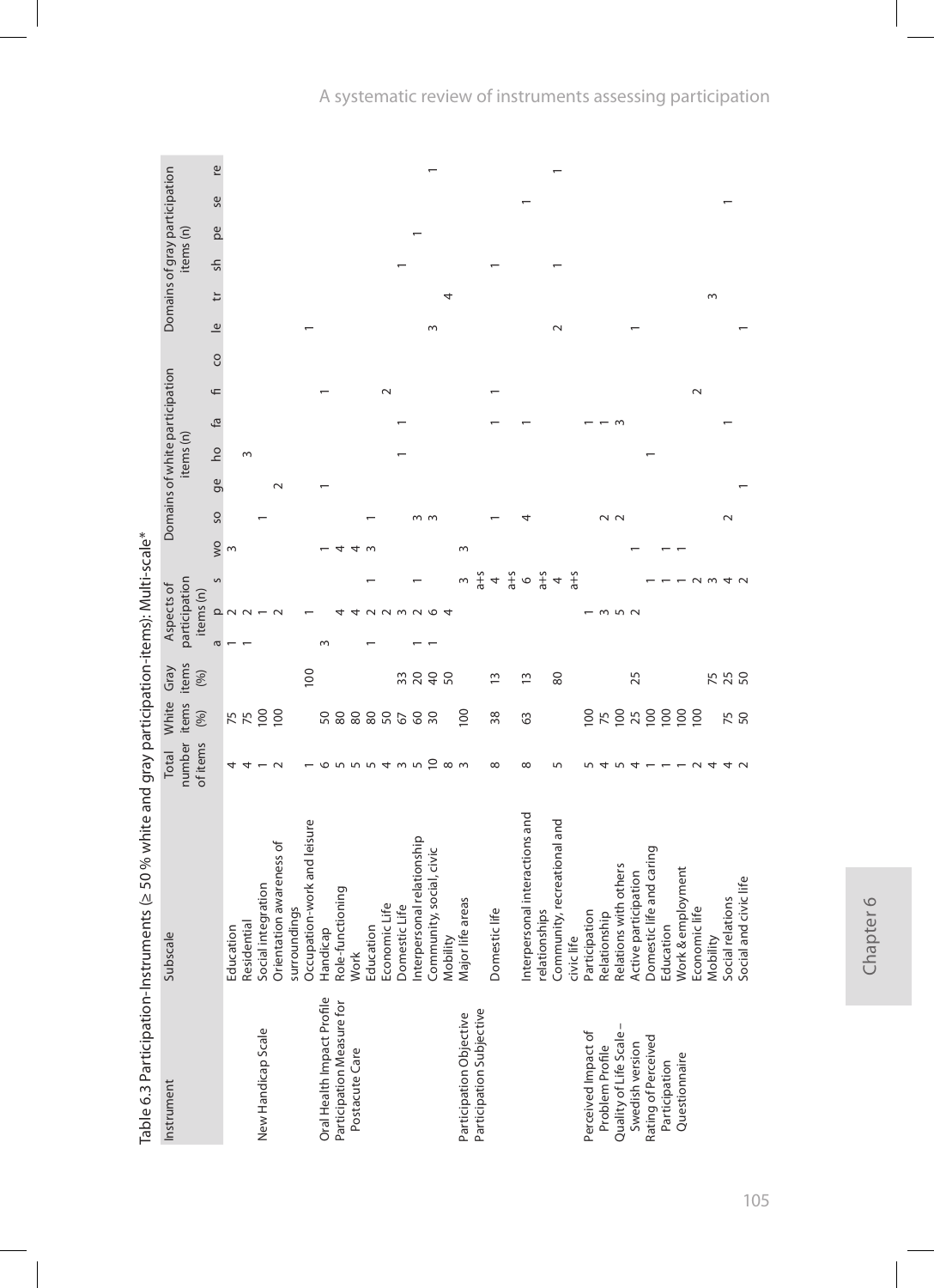| Performance in roles<br>Disability / Handicap<br>Social and personal<br>Time spent in roles<br>Daily functioning<br>Self perception<br>Work and activity<br>Role-emotional<br>Role-physical<br>Participation<br>Instrumental<br>Change<br>Short Form health survey<br>Reintegration to Normal<br>Social Role Participation<br>Stroke Impact Scale-64 <sup>+</sup><br>Activities Daily Living<br>Subjective Handicap of<br>Vestibular disorder<br><b>Tinnitus Handicap</b><br>Questionnaire<br>Epilepsy scale<br>Support Scale<br>Living Index <sup>+</sup><br>$-36$ | number<br>of items<br>$\frac{8}{1}$<br>$\frac{6}{2}$<br>$\sigma$<br>$\infty$ | items<br>(%)    | items          |        | participation              |         |                |    |           | Domains of white participation |                |    |                              |        |           | Domains of gray participation |   |
|---------------------------------------------------------------------------------------------------------------------------------------------------------------------------------------------------------------------------------------------------------------------------------------------------------------------------------------------------------------------------------------------------------------------------------------------------------------------------------------------------------------------------------------------------------------------|------------------------------------------------------------------------------|-----------------|----------------|--------|----------------------------|---------|----------------|----|-----------|--------------------------------|----------------|----|------------------------------|--------|-----------|-------------------------------|---|
|                                                                                                                                                                                                                                                                                                                                                                                                                                                                                                                                                                     |                                                                              |                 |                |        |                            |         |                |    | items (n) |                                |                |    |                              |        | items (n) |                               |   |
|                                                                                                                                                                                                                                                                                                                                                                                                                                                                                                                                                                     |                                                                              |                 | (96)           | ā      | S<br>items (n)<br>$\Omega$ | VO<br>N | SO <sub></sub> | ge | <b>DO</b> | ۴a                             | $\overline{+}$ | CO | ₽<br>$\overline{\mathsf{e}}$ | 우<br>인 | pe        | Se                            | Ľ |
|                                                                                                                                                                                                                                                                                                                                                                                                                                                                                                                                                                     |                                                                              | 38              | 38             |        | G                          |         |                |    |           |                                |                |    |                              |        |           |                               |   |
|                                                                                                                                                                                                                                                                                                                                                                                                                                                                                                                                                                     |                                                                              | 100             |                |        |                            |         |                |    |           |                                |                |    |                              |        |           |                               |   |
|                                                                                                                                                                                                                                                                                                                                                                                                                                                                                                                                                                     |                                                                              | $\overline{0}$  |                |        |                            |         |                |    |           |                                |                |    |                              |        |           |                               |   |
|                                                                                                                                                                                                                                                                                                                                                                                                                                                                                                                                                                     |                                                                              | 69              | <u>م</u>       |        |                            |         |                |    |           |                                |                |    |                              |        |           |                               |   |
|                                                                                                                                                                                                                                                                                                                                                                                                                                                                                                                                                                     |                                                                              | 75              | 5              |        |                            |         |                |    |           |                                |                |    |                              |        |           |                               |   |
|                                                                                                                                                                                                                                                                                                                                                                                                                                                                                                                                                                     |                                                                              | 33              | 33             |        |                            |         |                |    |           |                                |                |    |                              |        |           |                               |   |
|                                                                                                                                                                                                                                                                                                                                                                                                                                                                                                                                                                     |                                                                              | 75              |                |        |                            |         |                |    |           |                                |                |    |                              |        |           |                               |   |
|                                                                                                                                                                                                                                                                                                                                                                                                                                                                                                                                                                     | 4 n 5 n                                                                      | $\infty$        |                |        |                            |         |                |    |           |                                |                |    |                              |        |           |                               |   |
|                                                                                                                                                                                                                                                                                                                                                                                                                                                                                                                                                                     |                                                                              | 69              | ō.             |        | $\bar{4}$                  |         |                |    |           |                                |                |    |                              |        |           |                               |   |
|                                                                                                                                                                                                                                                                                                                                                                                                                                                                                                                                                                     |                                                                              | 57              | $\overline{4}$ |        |                            |         |                |    |           |                                |                |    |                              |        |           |                               |   |
|                                                                                                                                                                                                                                                                                                                                                                                                                                                                                                                                                                     | $\circ$                                                                      | 67              |                | $\sim$ |                            |         |                |    |           |                                |                |    |                              |        |           |                               |   |
|                                                                                                                                                                                                                                                                                                                                                                                                                                                                                                                                                                     |                                                                              |                 |                |        |                            |         |                |    |           |                                |                |    |                              |        |           |                               |   |
|                                                                                                                                                                                                                                                                                                                                                                                                                                                                                                                                                                     |                                                                              | 43              | 29             |        |                            |         |                |    |           |                                |                |    |                              |        |           |                               |   |
|                                                                                                                                                                                                                                                                                                                                                                                                                                                                                                                                                                     |                                                                              |                 |                |        |                            |         |                |    |           |                                |                |    |                              |        |           |                               |   |
| Scalet                                                                                                                                                                                                                                                                                                                                                                                                                                                                                                                                                              |                                                                              |                 |                |        |                            |         |                |    |           |                                |                |    |                              |        |           |                               |   |
| on social communication<br>Effect<br>Voice Activity and                                                                                                                                                                                                                                                                                                                                                                                                                                                                                                             |                                                                              | 75              |                |        |                            |         | 3              |    |           |                                |                |    |                              |        |           |                               |   |
| Effect on job<br>Participation Profile                                                                                                                                                                                                                                                                                                                                                                                                                                                                                                                              |                                                                              | 50 <sub>8</sub> |                |        |                            | $\sim$  |                |    |           |                                |                |    |                              |        |           |                               |   |
| Community<br>Questionnairet<br>Walking Ability                                                                                                                                                                                                                                                                                                                                                                                                                                                                                                                      |                                                                              |                 | 82             |        | $\overline{C}$             |         |                |    |           |                                |                |    | 5                            | 3      |           |                               |   |
| Life activities<br>World Health                                                                                                                                                                                                                                                                                                                                                                                                                                                                                                                                     | $\infty$                                                                     | 100             |                |        | $\infty$                   | 4       |                |    | 4         |                                |                |    |                              |        |           |                               |   |
| Overall<br>Organization                                                                                                                                                                                                                                                                                                                                                                                                                                                                                                                                             | 4                                                                            | 100             |                | $\sim$ |                            |         |                |    |           |                                |                |    |                              |        |           |                               |   |
| Getting along with people<br>- Disability Assessment                                                                                                                                                                                                                                                                                                                                                                                                                                                                                                                | $\sqrt{2}$                                                                   | 80              | $\overline{c}$ |        |                            |         |                |    |           |                                |                |    |                              |        |           |                               |   |
| Participation<br>Schedule <sub>II</sub>                                                                                                                                                                                                                                                                                                                                                                                                                                                                                                                             |                                                                              | 38<br>75        | $\overline{1}$ |        |                            |         | $\sim$         |    |           |                                |                |    |                              |        |           |                               |   |
| Participation<br>Social<br>World Health                                                                                                                                                                                                                                                                                                                                                                                                                                                                                                                             | 4                                                                            |                 |                |        | $\sim$                     |         |                |    |           |                                |                |    |                              |        |           |                               |   |
| Organization Quality Of                                                                                                                                                                                                                                                                                                                                                                                                                                                                                                                                             |                                                                              |                 |                |        |                            |         |                |    |           |                                |                |    |                              |        |           |                               |   |
| Life-version for Older                                                                                                                                                                                                                                                                                                                                                                                                                                                                                                                                              |                                                                              |                 |                |        |                            |         |                |    |           |                                |                |    |                              |        |           |                               |   |
| persons                                                                                                                                                                                                                                                                                                                                                                                                                                                                                                                                                             |                                                                              |                 |                |        |                            |         |                |    |           |                                |                |    |                              |        |           |                               |   |

sexual; sh:shopping; so:social functioning; tr: transport; wo:work/education; \*: Scale references can be found in Appendix 6.2; †: Gray instruments

sexual; sh:shopping; so:social functioning; tr: transport; wo:work/education; \*: Scale references can be found in Appendix 6.2; †: Gray instruments

ante (> 50 % white and aray participation\_iteme): Multi\_ccale\* Table 6.3 Participation-Instruments (≥ 50 % white and gray participation-items): Multi-scale\* Table 6.3 Participation-Instru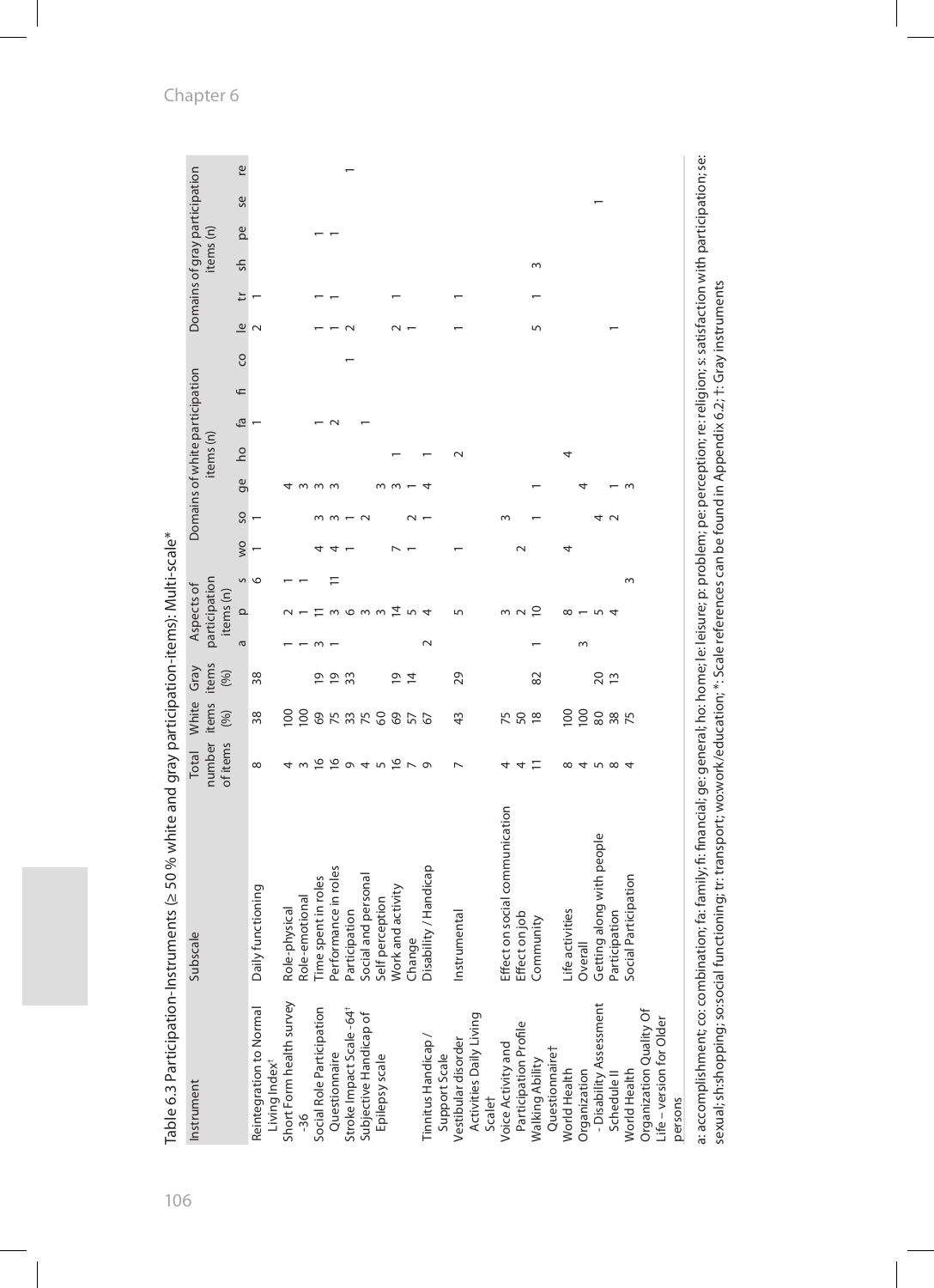# **Discussion**

### **Extent to which participation items and instruments measure participation**

Based on a review of relevant literature, we used a definition of participation which was shared between the 2 raters and classified 25% of the items in our review as addressing participation, 66% as not addressing participation, and 9% of the items as undetermined items. According to our working definition of participation, only a few instruments (the Activity Participation Questionnaire [APaQ], the Global Assessment of Functioning [GAF], and the Personal and Social Performance [PSP] scale) consist entirely of participation items.<sup>32</sup> However, 2 of these instruments comprise a 1-item classification (PSP scale and GAF) and 1 instrument (APaQ) consists of just 2 items. Of the instruments with more items, the Keele Assessment of Participation (KAP) (73%) and the Profile of Occupational Engagement in people with Schizophrenia (56%) contain the most items measuring participation. Some other instruments have subscales that contain only participation items, like the Amputee Medical Rehabilitation Society physical independence, the CAMBS handicap/role in life, the Inventory of Functional Status (IFS) social community activities, and the Medical Outcomes Study Short-Form 36-Item Health Survey role-physical functioning subscale and role-emotional functioning subscale. It seems that instruments designed to capture societal consequences consistent with the participation concept in the ICF contained the greatest proportion of participation items.12

Most instruments also seemed to assess other constructs, including the activity level or even the body function level of the ICF.<sup>11,21,33</sup> Possibly, this is due to the fact that there is still no full consensus about the way participation should be defined.4,9,11,12,22 This is not surprising considering that in the ICF classification, activity and participation are listed together and the user decides how to structure their relationship.<sup>15</sup> For example, Perenboom and Chorus<sup>11</sup> placed recreational activities in the participation category, while Jette et al. $\delta$  placed these activities in a mobility activity domain and not on the hypothesized domain of social participation.

The debate in the literature about the definition and operationalization of participation and activities is important because participation is the outcome that may be most valued to people with disabilities, their family members, and society.<sup>21</sup> Consensus about the concept and assessment of participation is needed to identify or develop adequate instruments for measuring participation. We support the recommendation by Whiteneck and Dijkers<sup>9</sup> to divide the ICF into 2 distinct lists for activity and participation by focusing on social role performance. Activities focus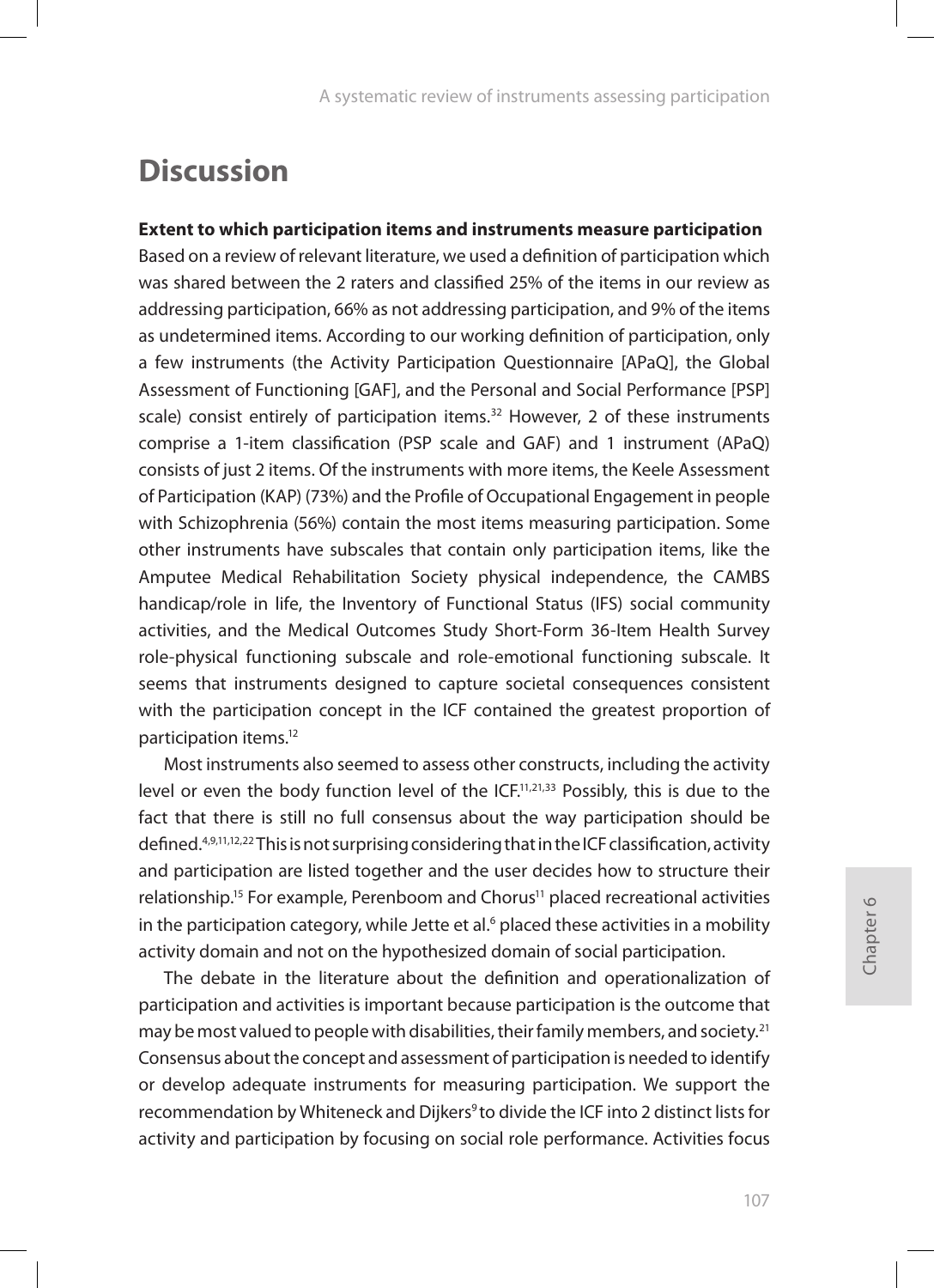more on the individual level and participation at performance on the societal level.<sup>9</sup> This is also in agreement with the concepts introduced by Badley,<sup>4</sup> who distinguishes between acts, tasks, and societal involvement. According to Badley, societal involvement concerns "the individual as a player in socially or culturally recognized areas of human endeavor.<sup>"4(p 2339)</sup> Examples of societal involvement include roles such as work and employment, leisure, parenting, and community, social, and civic life.4

In an attempt to operationalize the difference between activity and participation, we propose that the items that are related to social roles can be considered as important aspects of participation, while items that are related to daily activities on an individual level are aspects of activities and not of participation. To operationalize the concept participation, we therefore suggest that participation items require the performance of roles in a social context, involving not just an environmental factor, but mainly involving other people. Participation items also require a combination of multiple activities and these activities should be related to a role.

#### **Participation domains**

In this review, we found that instruments can focus on different domains of participation. For example, there are instruments that focus more on work (eg, Craig Handicap Assessment and Reporting Technique [CHART] mobility or the Participation Objective, Participation Subjective [POPS] major life areas), social aspects (e.g. FSQ social role functioning or the IFS Dialysis social and community activities), home aspects (e.g. IPA family role, or WHO-DASII), family aspects (e.g. Life Functioning Questionnaire leisure activities with family), or financial aspects (Independent Living Skills Survey, self-report version, money management).

The domains in this review correspond with the participation working definition used in this review. Therefore, the only domains included required a social context and a combination of multiple activities that are related to a role. These domains were extracted from relevant literature. Most items were found in the domains work/study, social life, general participation, and home. Some items concerned the domains family life and financial participation.

In our study, we did not consider items that corresponded with the 3 ICF domains that focused on activities (d1, learning and applying knowledge; d2, general tasks and demands; d3, communication)<sup>12</sup> as measuring participation. Of the 2 ICF domains that contained a mixture of activities and participation (d4, mobility;d5, self-care)<sup>12</sup> we did not consider items about self-care as participation because there is no social context involved. Whiteneck and Dijkers<sup>9</sup> classified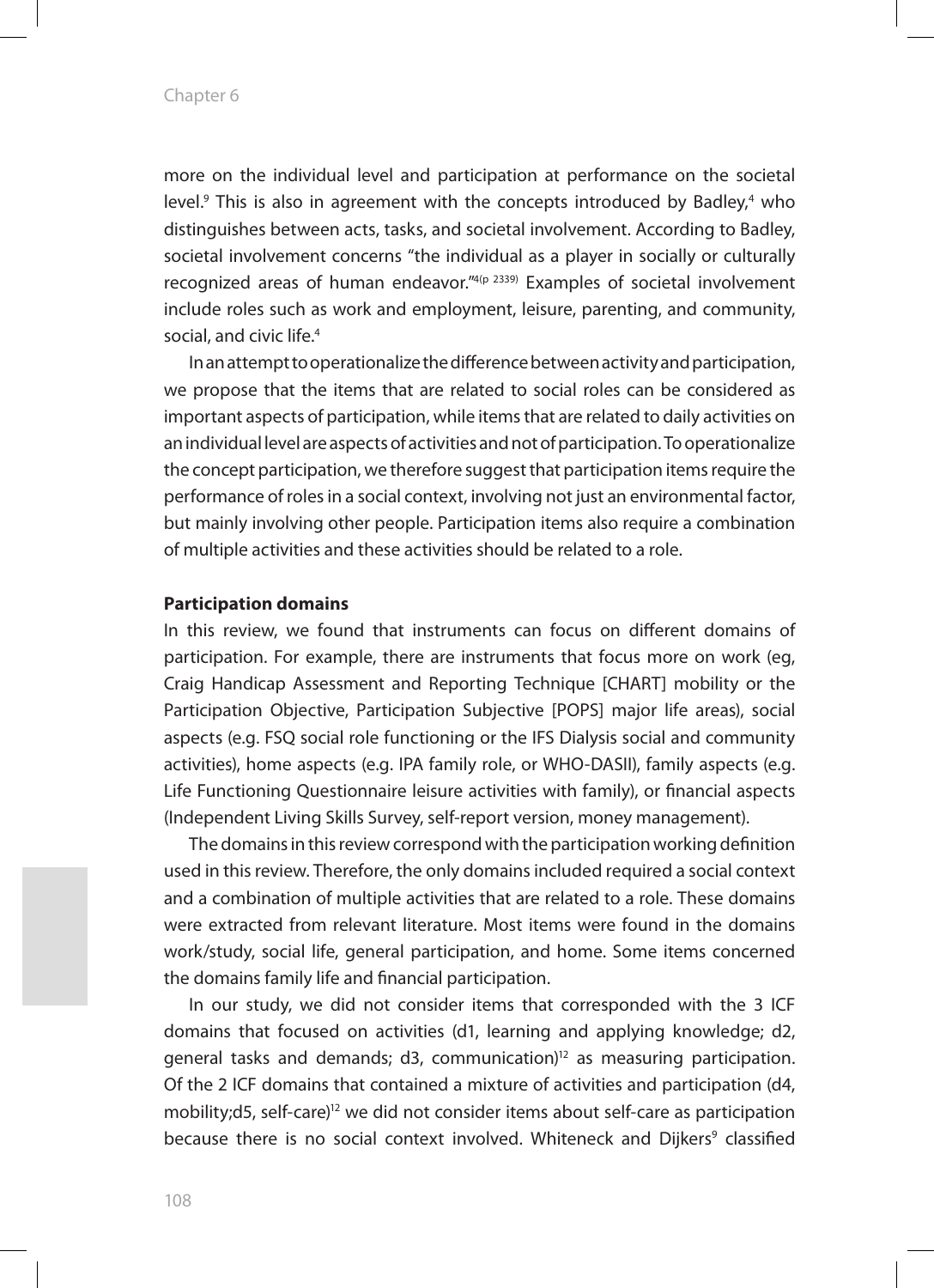all items of the mobility domain as activities. In our study, the mobility domain (transport) items are considered undetermined items because it's questionable if mobility items are performed in an individual or in a social context and if it concerns a social role. Examples of transportation items in outcome measures are: "Can you use your transportation independently?" (CHART), "How often do you travel outside the home?" (Community Integration Questionnaire), and "Manage transportation needs" (Disabilities of the Arm, Shoulder and Hand [DASH]).

Although our undetermined domains: shopping, sexual life, leisure, and religion correspond with the 4 suggested ICF participation domains (d6, domestic life; d7, interpersonal interactions and relationships; d8, major life areas [eg, work]; and d9, community, social and civic life),<sup>12</sup> we still doubt if labeling them as participation is correct because one can question if these domains are necessarily connected to a role. For example, sexual life can be an activity in itself or it can, for example, be related to the social role of intimate partner. There are authors who consider the domestic life category of the ICF mainly as activities (an exception is d660, assisting others) because they focus on individual activities that may or may not involve other people.<sup>9</sup> The ninth category of the ICF (d9, community, social, and civic life) also includes leisure and religion. Some authors consider these items as participation because they can be seen as community-based roles that include engagement in leisure and in spirituality.<sup>9</sup> Because leisure and religion can also be performed on the individual level, with or without the involvement of others, we classified them as undetermined. Despite the differences between our domains and the ICF classification, we found that the used domains in this study were appropriate for operationalizing the concept participation according to the given working definition. Which domains of participation are useful to assess, depends on the purpose of measurement and the target population or situation. The choice for an instrument to measure participation should therefore at least be based on which participation domains one is interested in.

### **Participation aspects**

The participation items in our review mostly referred to a participation problem (53%) and to participation accomplishment (31%). Only a few (9%) items referred to a satisfaction with participation problem. In 1999, Cardol et al.<sup>34</sup> stated that only a few measures tended to partially address the concept of person-perceived participation (participation based on an individual's life experiences and preferences). The authors concluded that the development of a generic personperceived handicap questionnaire is essential for adequate assessment of needs,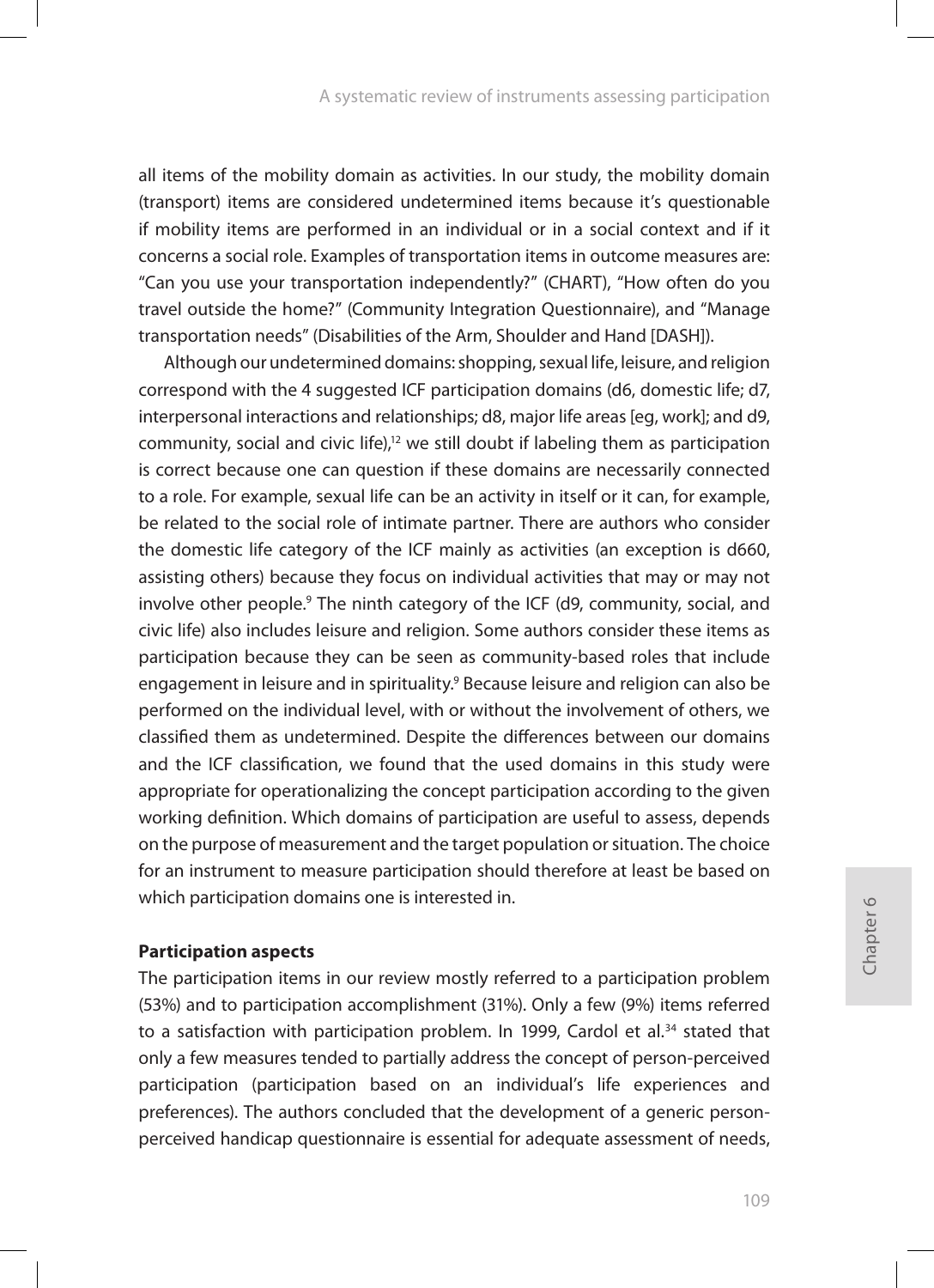outcome, and relevance of rehabilitation interventions from the individual's point of view.34 When participation is evaluated from a societal point of view (participation based on a social standard), this can result in inadequate interventions and the possibility that the needs of the individual are not met or will be misinterpreted.23,34 In our review, only 13 instruments that have 50% or more white or gray participation items, have 1 or more satisfaction with participation items (the KAP, Participation Scale, Functioning Assessment Short Test, Hearing Handicap Inventory for Adults, IPA, Living with Dysarthria, Participation Measure for Postacute Care, POPS, Rating of Perceived Participation Questionnaire, RNL, Medical Outcomes Study Short-Form 36-Item Health Survey, Social Role Participation Questionnaire (SRPQ), World Health Organization Quality Of Life for Older Persons).

From a patient-centered perspective, some people argue that only the satisfaction with participation items should be considered as participation.<sup>17,35</sup> Although this might be an attractive choice from the patient's perspective, one can argue that it is too closely related to satisfaction and may overemphasize the role of the patient in defining participation. In a qualitative research, participation was conceptualized as a cluster of values in which participation not only involves active engagement in life situations at the societal level, but also refers to the personal meaning and satisfaction resulting from that engagement.13

The participation problem aspect that we added to the 2 participation aspects as described by Whiteneck and Dijkers,<sup>9</sup> and Levasseur et al.<sup>13</sup> can be seen as a surplus because difficulty in accomplishing social roles is not described in the accomplishment aspect and not in the satisfaction with participation aspect.<sup>13</sup> The participation accomplishment aspect in our study is focused on performance (to what a person does in the actual environmental context)<sup>36</sup> and the participation problem aspect is focused on capacity (the ability to execute a task or action in a uniform environment).36

We argue that all 3 participation levels provide insight into a person's participation status. For example, information about participation accomplishment can be helpful to describe participation restrictions in epidemiologic studies and enables comparisons between groups or even societies.<sup>37</sup> Information about participation problems can be useful to know how well somebody has adapted and is able to function, while data about problems in satisfaction with participation allows health professionals to set goals and direct treatment plans, as not all restrictions or participation problems are deemed equally important by the respondent.<sup>16,37</sup> Depending on the issue of interest, one can choose an appropriate instrument that assesses the participation aspect(s) of interest.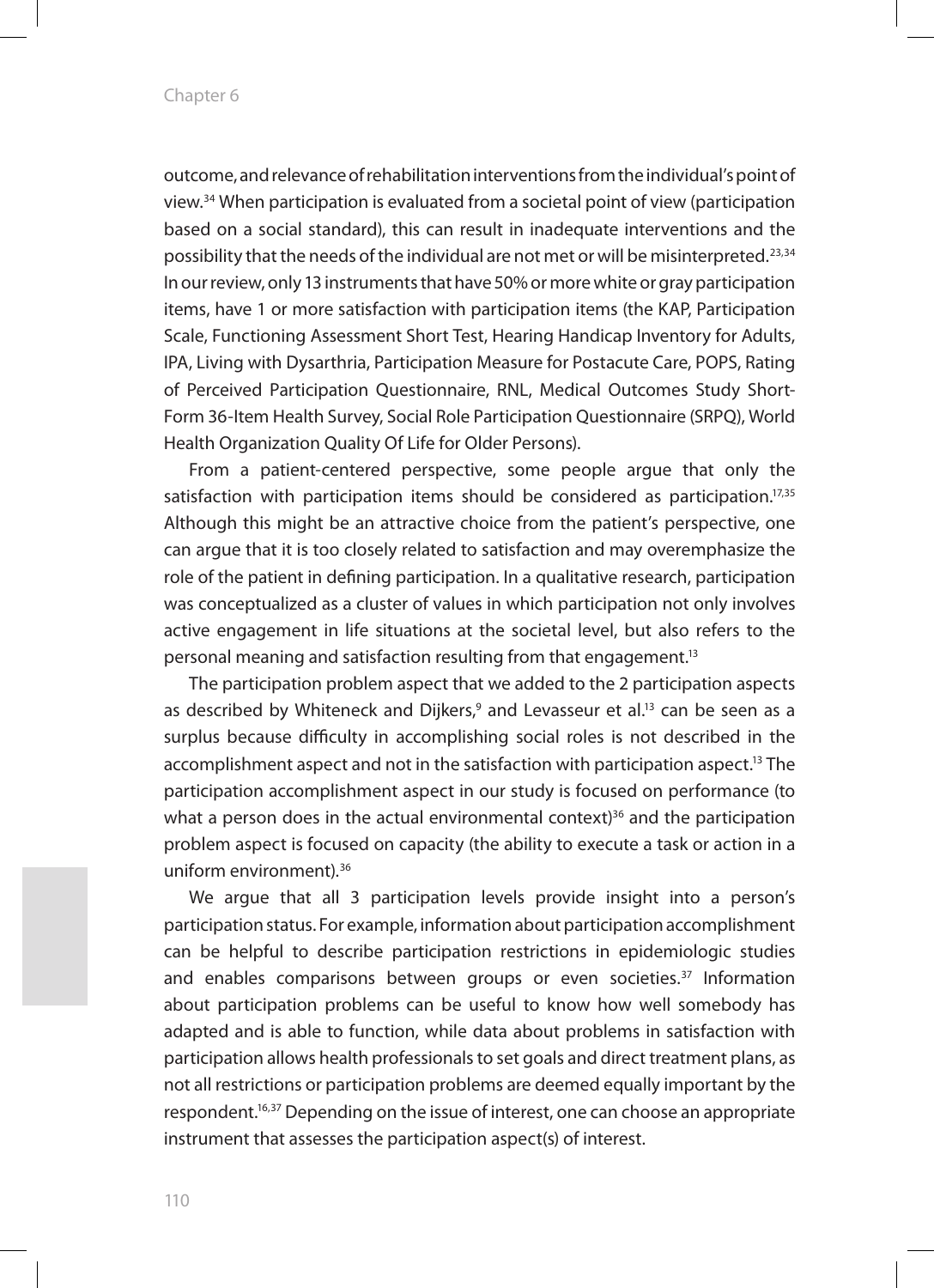#### **Study limitations**

The working definition of participation, the domains, and the participation aspects used in this study are the result of our interpretation of definitions in the literature. We have tried to distinguish the items, domains, instruments, and subscales that measure participation, but we recognize that other authors used different concepts and classifications; for example, authors who have chosen to use the ICF taxonomy. The used definitions and classifications are open for discussion.

In our study, we have tried to contribute to the process of reaching the necessary consensus about participation. We have suggested that participation should involve a combination of 3 key elements: social context, multiple activities, and role performance. Criticism on emphasizing the concept of social role to make a case for the social context of participation refers to leaving out important aspects of social inclusion (eg, interpersonal interaction or major life areas). Other persons can criticize the fact that we have left out certain items because they measure activity according to our working definition of participation, while other persons would have labeled this as participation. This criticism emphasizes the need for a consensus-based definition of the construct participation.

For adequate use of participation instruments in practice and in research, the instruments should have good measurement properties. We included only studies with information available on the measurement properties. Because we did not judge the quality of the instruments, the included instruments in our review do not necessarily endorse psychometric quality. Further reviews of the measurement properties of the participation instruments and scales are recommended. Recently Noonan et al.<sup>15</sup> paid attention to the measurement properties of 11 participation instruments. They concluded that the WHO-DASII has undergone the most psychometric testing, but that future research must continue to assess these instruments in persons with various health conditions to advance the conceptualization and measurement of participation.15

In this study, the gray and white participation scales were based on the information available in the articles and in the instruments. It is possible that other versions use different (sub)scales and are therefore not exactly the same as the (sub)scales we used.

Another limitation of this study can be the accuracy of the search. Because we only reviewed Dutch and English articles published in PubMed, we may have overlooked some important instruments. However, as mentioned in the introduction, the aim of this study was not to give a full review of all instruments that measure participation, but to systematically determine the extent in which participation instruments in literature indeed measure participation.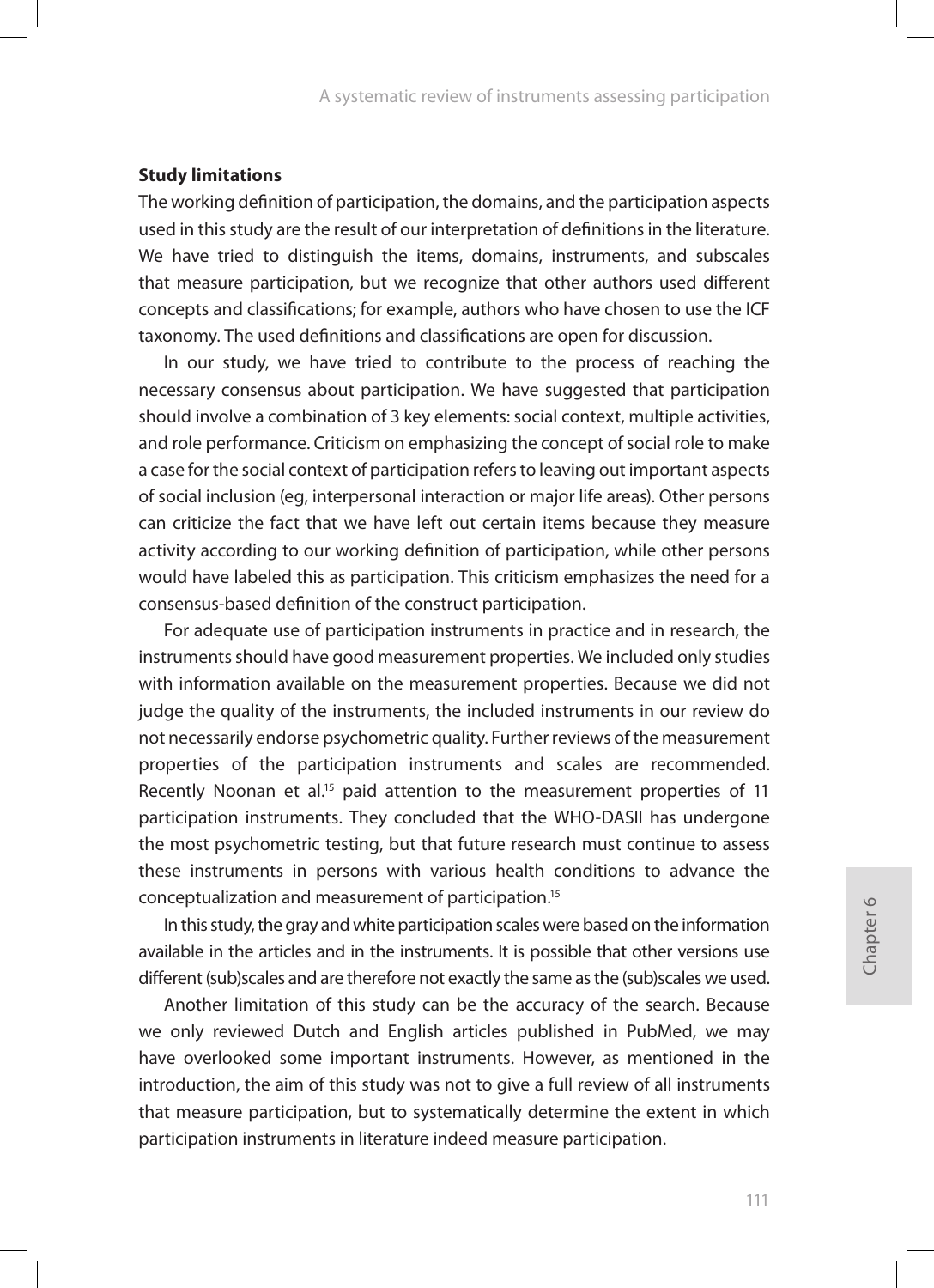# **Conclusions**

Our review shows that, according to our working definition of participation, most instruments that aim to measure participation do so only to a limited extent. Instruments differ in their content and operationalization of the concept participation. Most participation domains concerned the domains of work/ study, social life, general participation, and home; fewer items concerned the domains family life and financial participation. Participation items mostly refer to participation problems and participation accomplishment and much less to satisfaction with participation.

For adequately assessing participation in the aimed populations or situations of interest, future research should focus on empirically assessing consensus about the operationalization of measuring participation, participation domains, and participation aspects.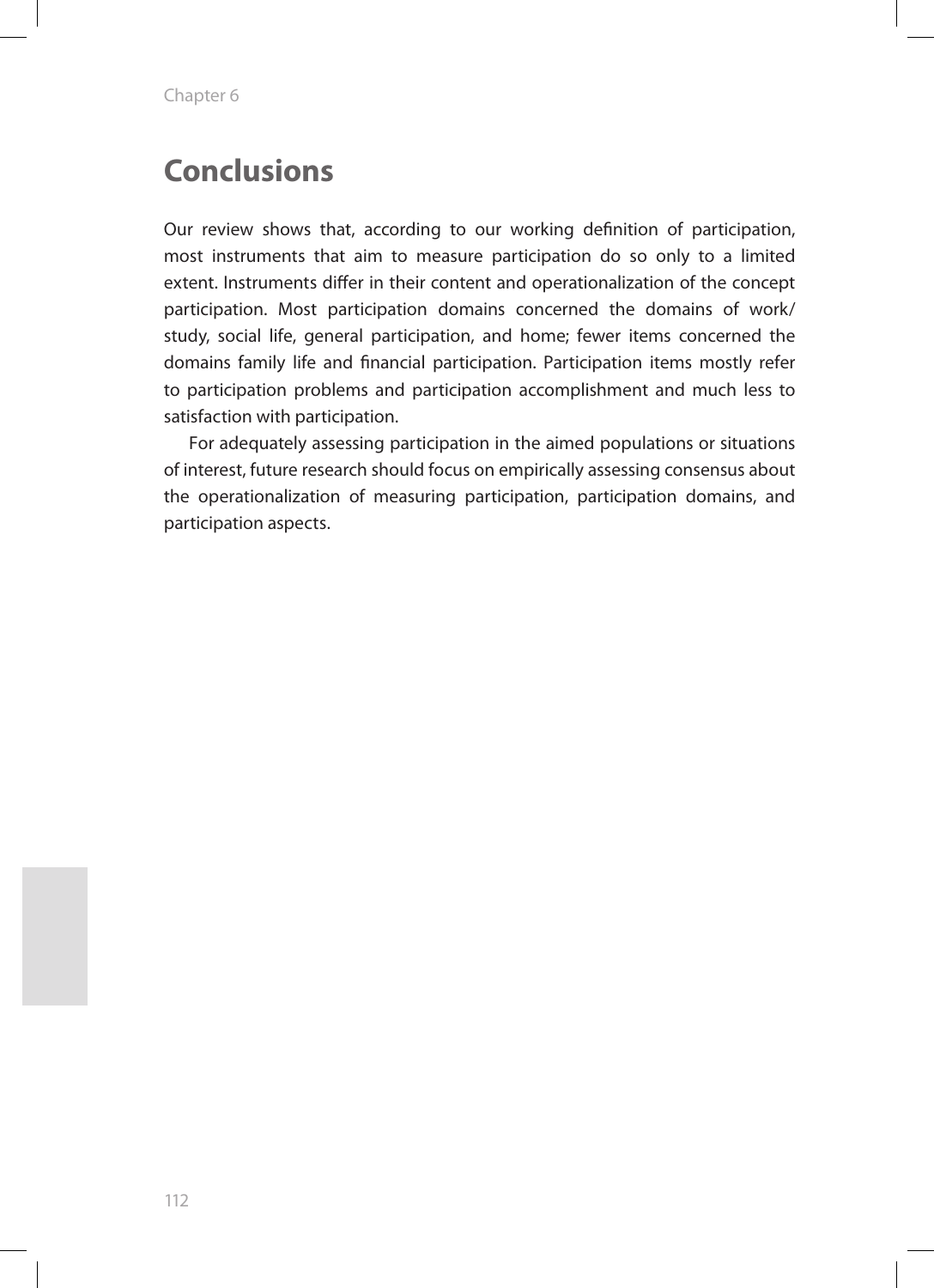# **Appendix**

Search Query

#6 Search #5 NOT #4  $#5$  Search #1 AND #2 and #3

Appendix 6.1 Search strategy in Pubmed (10 February 2009)

| Search infant[MeSH] OR child[MeSH] OR adolescent[MeSH] OR case reports[pt]<br>#4<br>OR congresses[pt] OR editorial[pt] OR clinical trial[pt] OR clinical trials[MeSH] OR<br>(animal[mesh] NOT human[mesh]) OR pregnancy[MeSH] OR systematic[sb] OR<br>"participation in treatment"[tiab] OR refusal to participate[MeSH]<br>Search validation studies [pt] OR reproducibility of results [MeSH] OR<br>#3<br>psychometrics[MeSH] OR Health Status Indicators[MeSH] OR Outcome assessment                                                                                                                                                                                                                                          |  |
|----------------------------------------------------------------------------------------------------------------------------------------------------------------------------------------------------------------------------------------------------------------------------------------------------------------------------------------------------------------------------------------------------------------------------------------------------------------------------------------------------------------------------------------------------------------------------------------------------------------------------------------------------------------------------------------------------------------------------------|--|
|                                                                                                                                                                                                                                                                                                                                                                                                                                                                                                                                                                                                                                                                                                                                  |  |
|                                                                                                                                                                                                                                                                                                                                                                                                                                                                                                                                                                                                                                                                                                                                  |  |
|                                                                                                                                                                                                                                                                                                                                                                                                                                                                                                                                                                                                                                                                                                                                  |  |
| [MeSH:NoExp] OR reproducibility[tiab] OR reproducible[tiab] OR reliability[tiab]<br>OR reliable[tiab] OR "intraclass correlation"[tiab] OR "internal consistency"[tiab] OR<br>valid[tiab] OR validity[tiab] OR responsive[tiab] OR responsiveness[tiab] OR factor<br>analysis[tiab] OR factor analyses[tiab] OR factor structure[tiab] OR "sensitivity to<br>change"[tiab] OR "clinimetric property"[tiab] OR "clinimetric properties"[tiab] OR<br>"psychometric property"[tiab] OR "psychometric properties"[tiab] OR "measurement<br>property"[tiab] OR "measurement properties"[tiab] OR "clinimetric analysis"[tiab]<br>OR "clinimetric analyses"[tiab] OR "psychometric analysis"[tiab] OR "psychometric<br>analyses"[tiab] |  |

#2 Search participation[tiab] OR handicap[tiab] OR client-centered[tiab] OR clientcentred[tiab] OR patient-centered[tiab] OR patient-centred[tiab] OR personcentered[tiab] OR person-centred[tiab] OR patient-perceived[tiab] OR personperceived[tiab] OR "social disability"[tiab] OR "social impact"[tiab] OR "social consequences"[tiab] OR employment[MeSH] OR "work disability"[tiab] OR "work ability"[tiab] OR "work capacity"[tiab] OR "productivity"[tiab] OR "absenteeism"[tiab] OR reintegration[tiab] OR personal autonomy[MeSH] OR professional autonomy[MeSH] OR autonomy[tiab] OR patient-centered care[MeSH] OR self care[MeSH:NoExp] OR social adjustment[MeSH] OR leisure activities[MeSH:NoExp] OR social mobility[MeSH] OR choice behavior[MeSH:NoExp] OR "role functioning"[tiab] OR role[MeSH]

#1 Search instrument[tiab] OR measure[ti] OR interview[tiab] OR scale[tiab] OR diary[tiab] OR questionnaire[tiab] OR "clinical assessment tool"[tiab] OR questionnaires[MeSH] OR copm[tiab] OR "goal attainment scaling"[tiab] OR "life strengths interview"[tiab] OR (IPA[tiab] NOT "independent practice associations"[tiab])

MeSH :Medical Subject Heading; MeSH:NoExp: MeSH-No Explode; pt: Publication Type; ti:Title; tiab: Title/Abstract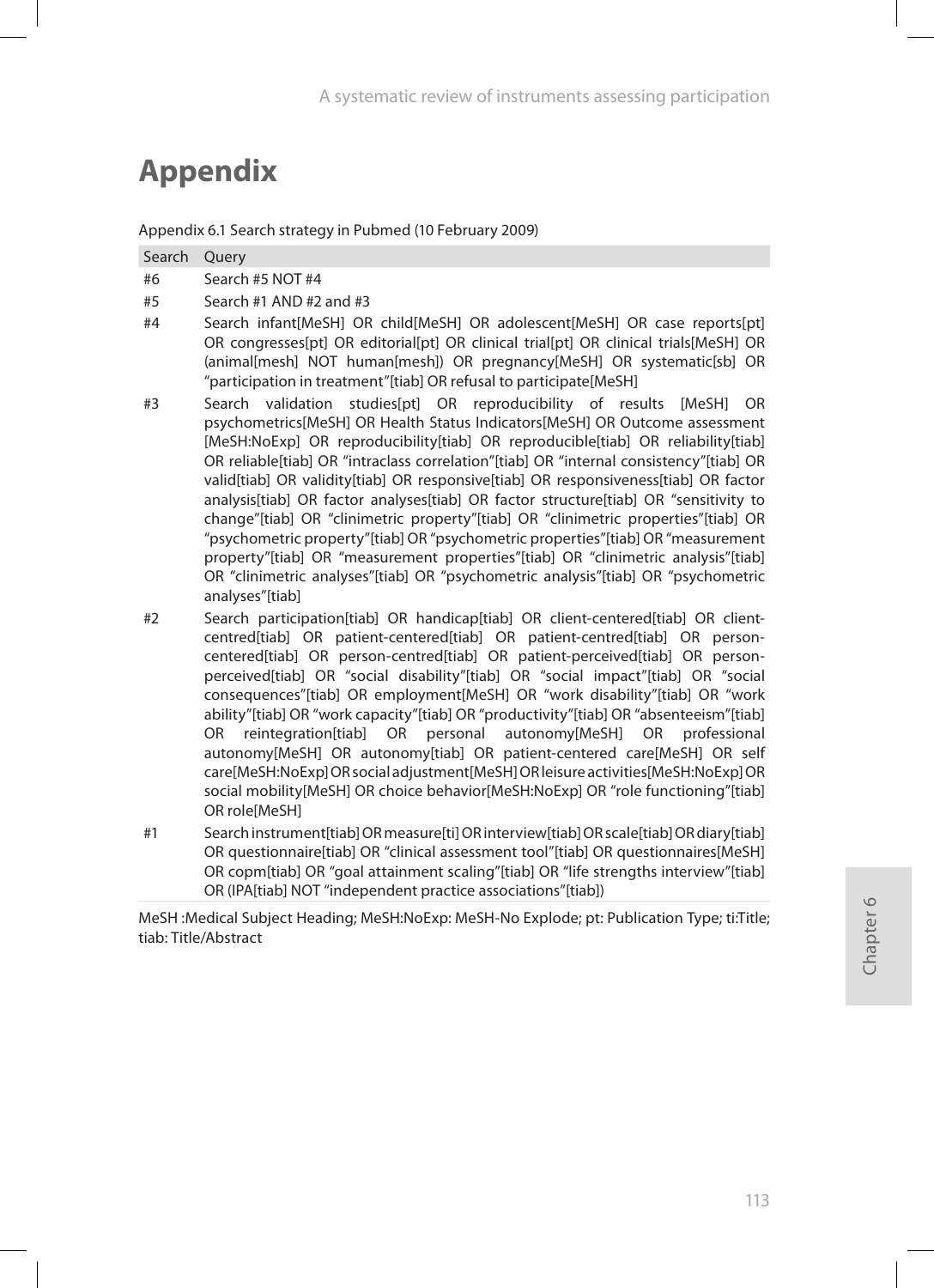| Abbreviation    | <b>Instrument Name</b>                                             | Reference                                                                    |
|-----------------|--------------------------------------------------------------------|------------------------------------------------------------------------------|
| APAQ            | <b>Activity Participation Questionnaire</b>                        | Li et al., 2009 <sup>38</sup>                                                |
| <b>ACPQ</b>     | <b>Australian Community Participation</b><br>Ouestionnaire         | Berry et al., 2007 <sup>39</sup>                                             |
| AHA-SOC         | <b>American Heart Association Stroke Outcome</b><br>Classification | Lai and Duncan, 1999 <sup>40</sup><br>Kelly-Hayes et al., 1998 <sup>41</sup> |
| AMRS            | Amputee Medical Rehabilitation Society                             | Gardiner et al., 2002 <sup>42</sup>                                          |
| AusTOM          | Australian Therapy Outcome Measure                                 | Unsworth, 200843                                                             |
| <b>BCIA</b>     | <b>Brief Cancer Impact Assessment</b>                              | Alfano et al., 200644                                                        |
| CAMBS           | Cambridge Multiple Sclerosis Basis Score                           | Mumford and Compston,<br>199331                                              |
| CAT-OA          | Computerized Adaptive Testing - osteoarthritis                     | Kosinski et al., 2006 <sup>45</sup>                                          |
| <b>CHART</b>    | Craig Handicap Assessment and Reporting<br>Technique               | Segal and Schall, 1995 <sup>46</sup>                                         |
| <b>CIM</b>      | <b>Community Integration Measure</b>                               | McColl et al., 2001 <sup>26</sup>                                            |
| <b>CIQ</b>      | <b>Community Integration Questionnaire</b>                         | Kuipers et al., 2004 <sup>47</sup>                                           |
|                 |                                                                    | Willer et al., 1994 <sup>48</sup>                                            |
| <b>DRP</b>      | <b>Disease Repercussion Profile</b>                                | Harwood et al., 1996 <sup>49</sup>                                           |
|                 |                                                                    | Carr and Thompson, 1994 <sup>23</sup>                                        |
| ESS             | <b>Environmental Status Scale</b>                                  | Stewart et al., 1995 <sup>50</sup>                                           |
| FAST            | <b>Functioning Assessment Short test</b>                           | Rosa et al., 2007 <sup>51</sup>                                              |
| <b>FIM</b>      | Functional Independence Measure                                    | Desrosiers et al., 2003 <sup>52</sup>                                        |
|                 |                                                                    | Gurka et al., 1999 <sup>53</sup>                                             |
| F QuickDASH     | F Quick - Disabilities of the Arm Shoulder and                     | Fayad et al., 2008 <sup>54</sup>                                             |
|                 | Hand                                                               | Jester et al., 2005 <sup>55</sup>                                            |
| FSQ             | <b>Functional Status Scale</b>                                     | Jette et al., 1986 <sup>20</sup>                                             |
| <b>GAF</b>      | <b>Global Assessment of Functioning</b>                            | Hilsenroth et al., 2000 <sup>56</sup>                                        |
| <b>HHIA</b>     | Hearing Handicap Inventory for Adults                              | Newman et al., 1991 <sup>57</sup>                                            |
| HHIE-S          | Hearing Handicap Inventory for the Elderly-                        | López-Vázquez et al.,                                                        |
|                 | screening version                                                  | 200258                                                                       |
|                 |                                                                    | Mulrow et al., 1990 <sup>59</sup>                                            |
| <b>HHQ</b>      | <b>Hearing Handicap Questionnaire</b>                              | Gates et al., 2003 <sup>60</sup>                                             |
| HLTA            | Household and Leisure Time Activities                              | Vidrine et al., 2004 <sup>61</sup>                                           |
|                 | Ouestionnaire                                                      |                                                                              |
| <b>HONOS</b>    | <b>Health of the Nation Outcomes Scales</b>                        | Gigantesco et al., 2007 <sup>62</sup>                                        |
| <b>IMPACT-S</b> | ICF Measure of Participation and Activities                        | Post et al., 2008 <sup>63</sup>                                              |
|                 | questionnaire                                                      |                                                                              |
| IFS-dialysis    | Inventory of Functional Status-Dialysis                            | Thomas-Hawkins, 2005 <sup>64</sup>                                           |
| ILLS-SR         | Independent Living Skills Survey-self report                       | Wallace et al., 2000 <sup>65</sup>                                           |
| <b>IPA</b>      | Impact on Participation and Autonomy                               | Cardol et al., 1999 <sup>17</sup>                                            |
|                 |                                                                    | Vazirinejad et al., 2003 <sup>66</sup>                                       |
| IVI             | Impact of Vision Impairment profile                                | Hassell et al., 2000 <sup>67</sup>                                           |
| <b>IRRS</b>     | Adapted Illness Intrusiveness Ratings Scale                        | Bettazzoni et al., 2008 <sup>68</sup> .                                      |
| <b>JKOM</b>     | Japanese Knee Osteoarthritis Measure                               | Akai et al., 2005 <sup>69</sup>                                              |
| KAP             | Keele Assessment of Participation                                  | Wilkie et al., 2005 <sup>32</sup>                                            |
| <b>LFQ</b>      | Life Functioning Questionnaire                                     | Altshuler et al., 200270                                                     |
| LHS             | London Handicap Scale                                              | Harwood et al., 1994 <sup>30</sup>                                           |
| LIFE-H          | Assessment of Life Habit Scale                                     | Dumont et al., 2003 <sup>71</sup>                                            |
| <b>LTS</b>      | Leisure Time Satisfaction                                          | Stevens et al., 2004 <sup>72</sup>                                           |
| <b>LWD</b>      | Living with Dysarthria                                             | Hartelius et al., 2008 <sup>73</sup>                                         |

Appendix 6.2 References Participation-Instruments (≥ 50 % white and gray participation-items)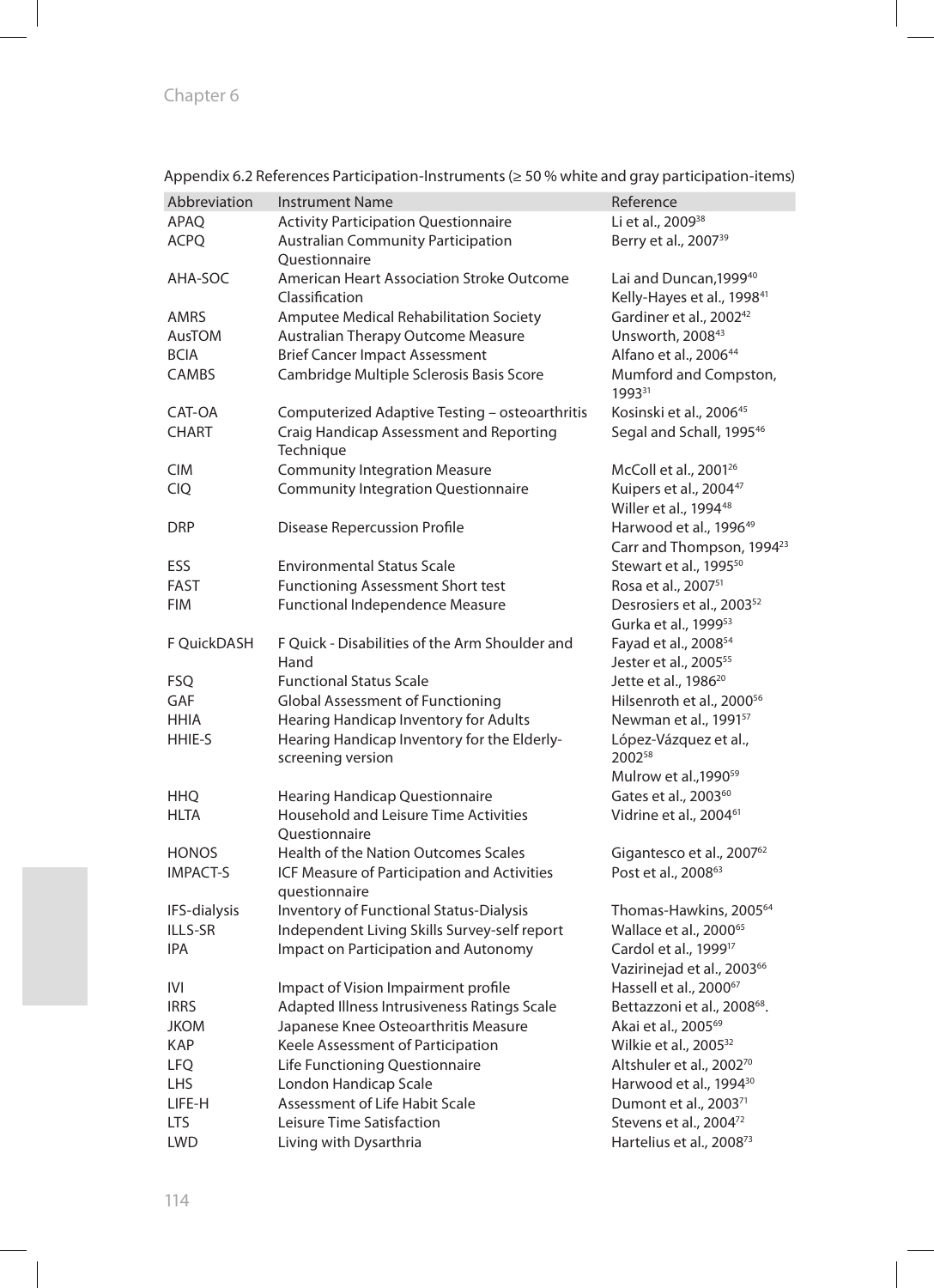| Abbreviation     | Instrument Name                                                                                   | Reference                                                                 |
|------------------|---------------------------------------------------------------------------------------------------|---------------------------------------------------------------------------|
| MPAI-4           | Mayo-Portland Adaptability Inventory-4                                                            | Malec et al., 2000 <sup>74</sup>                                          |
| <b>MSIF</b>      | Multidimensional Scale of Independent                                                             | Jaeger et al., 2003 <sup>75</sup>                                         |
|                  | Functioning                                                                                       | McGuigan and Hutchinson,                                                  |
|                  |                                                                                                   | 200476                                                                    |
|                  |                                                                                                   | Hobert et al., 2001 <sup>77</sup>                                         |
| <b>NHS</b>       | New Handicap Scale                                                                                | Rai et al., 199978                                                        |
| OHIP             | Oral Health Impact Profile                                                                        | Awad et al., 2008 <sup>79</sup>                                           |
| P-Scale          | <b>Participation Scale</b>                                                                        | van Brakel et al., 2006 <sup>80</sup>                                     |
| <b>PARPRO</b>    | Instrument for Home & Community participation                                                     | Ostir et al., 2006 <sup>81</sup>                                          |
| <b>PIPP</b>      | Perceived Impact of Problem Profile                                                               | Pallant et al., 2006 <sup>82</sup>                                        |
| PM-PAC-CAT       | Participation Measure for Post acute Care-<br><b>Computerized Adaptive Test</b>                   | Haley et al., 2008 <sup>83</sup>                                          |
| <b>POES</b>      | Profile of Occupational Engagement in people                                                      | Bejerholm and Eklund,                                                     |
|                  | with Schizophrenia                                                                                | 200684                                                                    |
| <b>POPS</b>      | Participation Objective, Participation Subjective                                                 | Brown et al., 2004 <sup>85</sup>                                          |
| PSP              | Personal and Social Performance scale                                                             | Juckel et al., 2008 <sup>86</sup>                                         |
| QOL-S            | Quality of Life Scale - Swedish version                                                           | Liedberg et al., 2005 <sup>87</sup>                                       |
| RAPS             | Role Activity Performance Scale                                                                   | Good-Ellis et al., 198788                                                 |
| <b>RFS</b>       | <b>Role Functioning Scale</b>                                                                     | Goodman et al., 1993 <sup>89</sup>                                        |
| <b>RNL</b>       | Reintegration to Normal Living Index                                                              | Daneski et al., 2003 <sup>18</sup>                                        |
|                  |                                                                                                   | Tooth et al., 2003 <sup>90</sup>                                          |
|                  | Rotterdam nine Rotterdam nine item handicap scale                                                 | Merkies et al., 2000 <sup>91</sup>                                        |
| item handicap    |                                                                                                   |                                                                           |
| scale            |                                                                                                   |                                                                           |
| <b>ROPP</b>      | Rating of Perceived Participation Questionnaire                                                   | Sandström and Lundin-                                                     |
|                  |                                                                                                   | Olsson, 200792                                                            |
| SCOCS-R          | Strauss and Carpenter revised Outcome Criteria<br>Scale                                           | Poirier et al., 2004 <sup>93</sup>                                        |
| SFS              | <b>Social Functioning Scale</b>                                                                   | Birchwood et al., 1990 <sup>94</sup>                                      |
|                  |                                                                                                   | Vázquez Morejón and                                                       |
|                  |                                                                                                   | Jiménez Ga-Bóveda, 200095                                                 |
| <b>SPRS</b>      | Sydney Psychosocial Reintegration Scale                                                           | Kuipers et al., 2004 <sup>47</sup>                                        |
| SF-36            | Short Form health survey -36                                                                      | Jenkinson et al., 1994 <sup>96</sup>                                      |
| SHE              | Subjective Handicap of Epilepsy scale                                                             | O'Donoghue et al., 199897                                                 |
| <b>SIPSO</b>     | Subjective Index of Physical and Social Outcome                                                   | Kersten et al., 2004 <sup>98</sup>                                        |
| SIS-64           | Stroke Impact Scale -64                                                                           | Duncan et al., 199999                                                     |
|                  |                                                                                                   | Duncan et al., 2003 <sup>100</sup>                                        |
| <b>SRPQ</b>      | Social Role Participation Questionnaire                                                           | Gignac et al., 2008 <sup>101</sup>                                        |
| TH/SS            | Tinnitus Handicap / Support Scale                                                                 | Erlandsson et al., 1992 <sup>102</sup><br>Kuk et al., 1990 <sup>103</sup> |
| VADL             | Vestibular disorder Activities of Daily Living Scale Cohen and Kimball, 2000 <sup>104</sup>       |                                                                           |
| <b>VAPP</b>      | Voice Activity and Participation Profile                                                          | Ma and Yiu, 2001 <sup>105</sup>                                           |
| <b>WAQ</b>       | <b>Walking Ability Questionnaire</b>                                                              | Perry et al., 1995 <sup>106</sup>                                         |
| <b>WHO-DASII</b> | World Health Organization-Disability Assessment Chisolm et al., 2005 <sup>19</sup><br>Schedule II |                                                                           |
| WHOQOL-OLD       | World Health Organization Quality Of Life for                                                     | Halvorsrud et al., 2008 <sup>107</sup>                                    |
|                  | Older persons                                                                                     | Fleck et al., 2006 <sup>108</sup>                                         |
| WSAS             | Work and Social Adjustment Scale                                                                  | Mundt et al., 2002 <sup>109</sup>                                         |

Appendix 6.2 References Participation-Instruments (≥ 50 % white and gray participation-items)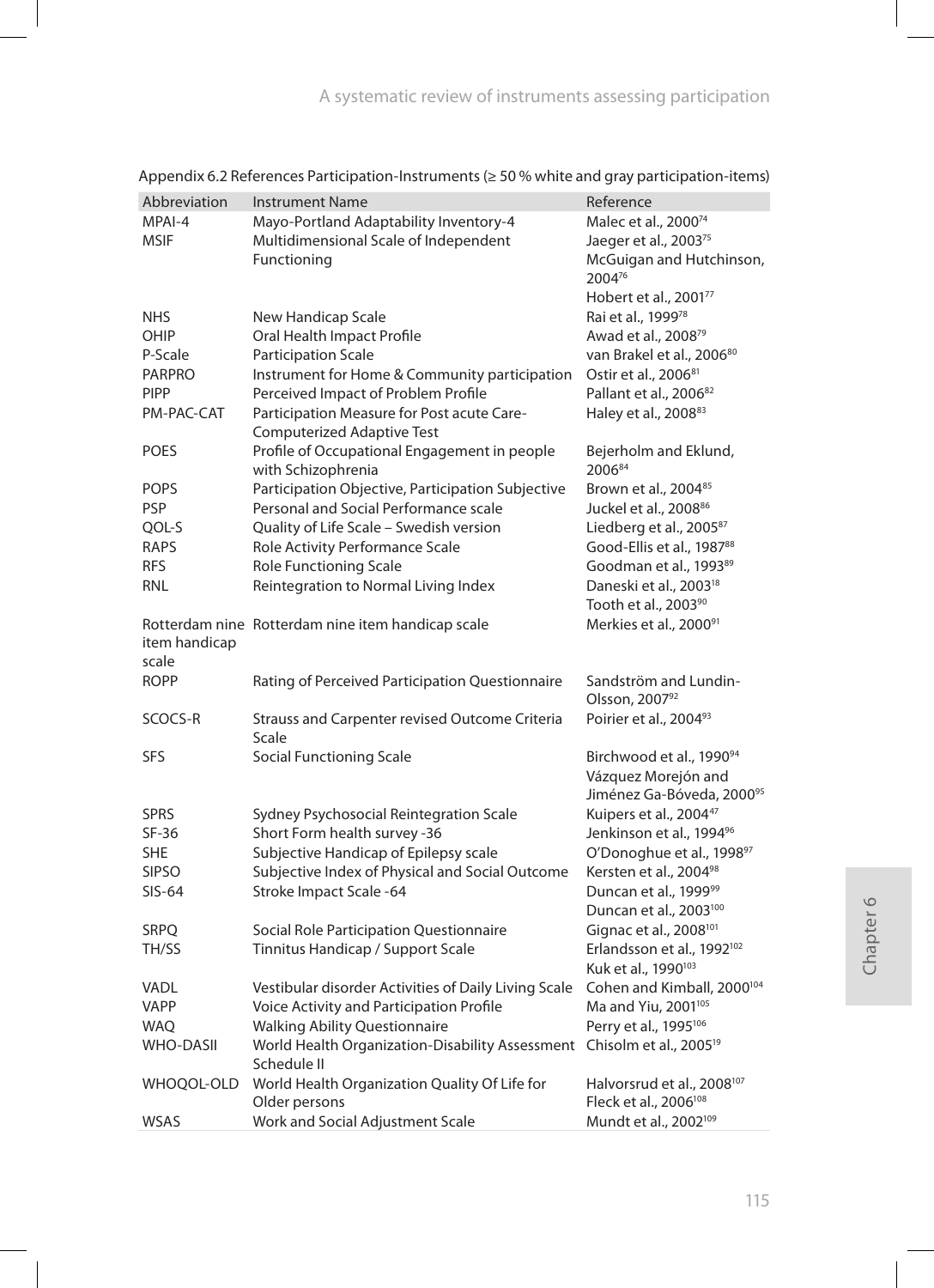# **References**

- 1. Stucki G, Sigl T. Assessment of the impact of disease on the individual. Best practice & research. Clin Rheumatol 2003;17: 451-73.
- 2. Magasi SR, Heinemann AW, Whiteneck GG; Quality of Life/Participation Committee. Participation following traumatic spinal cord injury: an evidence-based review for research. J Spinal Cord Med 2008;31:145-56.
- 3. World Health Organization. International Classification of Functioning, Disability and Health. Geneva: World Health Organization; 2001.
- 4. Badley EM. Enhancing the conceptual clarity of the activity and participation components of the International Classification of Functioning, Disability, and Health. Soc Sci Med 2008;66:2335-45.
- 5. Maini M, Nocentini U, Prevedini A, Giardini A, Muscolo E. An Italian experience in the ICF implementation in rehabilitation: preliminary theoretical and practical considerations. Disabil Rehabil 2008;30:1146-52.
- 6. Jette AM, Haley SM, Kooyoomjian JT. Are the ICF Activity and Participation dimensions distinct? J Rehabil Med 2003;35:145-9.
- 7. Wood PH. Applications of the International Classification of Diseases. World Health Stat Q 1990;43:263-8.
- 8. Nagi SZ. Disability concepts revisited: implications for prevention. In Pope AM, Tarlov AR, eds. Disability in America: toward a national agenda for prevention. Washington (DC): National Academy Pr 1991;309-27.
- 9. Whiteneck G, Dijkers MP. Difficult to measure constructs: conceptual and methodological issues concerning participation and environmental factors. Arch Phys Med Rehabil 2009;90(11 Suppl):S22-35.
- 10. Cardol M, De Jong BA, Ward CD. On autonomy and participation in rehabilitation. Disabil Rehabil 2002;24:970-4.
- 11. Perenboom RJ, Chorus AM. Measuring participation according to the International Classification of Functioning, Disability and Health (ICF). Disabil Rehabil 2003;25:577-87.
- 12. Wilkie R, Peat G, Thomas E, Croft PR. Measuring the consequences of osteoarthritis and joint pain in population-based studies: can existing health measurement instruments capture levels of participation? Arthritis Rheum 2004;51:755-62.
- 13. Levasseur M, Desrosiers J, Whiteneck G. Accomplishment level and satisfaction with social participation of older adults: association with quality of life and best correlates. Qual Life Res 2010;19:665-75.
- 14. Cott C. (Chair Participation Team). Conceptualizing and measuring participation. Participation Team: St John's Rehabilitation Hospital, The Toronto Rehabilitation Institute, University health network, University of Toronto. Toronto, Ontario, Canada; 2005.p 5.
- 15. Noonan VK, Kopec JA, Noreau L, Singer J, Dvorak MF. A review of participation instruments based on the International Classification of Functioning, Disability and Health. Disabil Rehabil 2009;8:1-19.
- 16. Cardol M, de Haan RJ, De Jong BA, van den Bos GA, de Groot IJ. Psychometric properties of the Impact on Participation and Autonomy Questionnaire. Arch Phys Med Rehabil 2001;82:210-6.
- 17. Cardol M, de Haan RJ, van den Bos GA, De Jong B, de Groot IJ. The development of a handicap assessment questionnaire: the Impact on Participation and Autonomy Questionnaire (IPA). Clin Rehabil, 1999;13:411-9.
- 18. Daneski K, Coshall C, Tilling K, Wolfe CD. Reliability and validity of a postal version of the Reintegration to Normal Living Index, modified for use with stroke patients. Clin Rehabil 2003;17:835-9.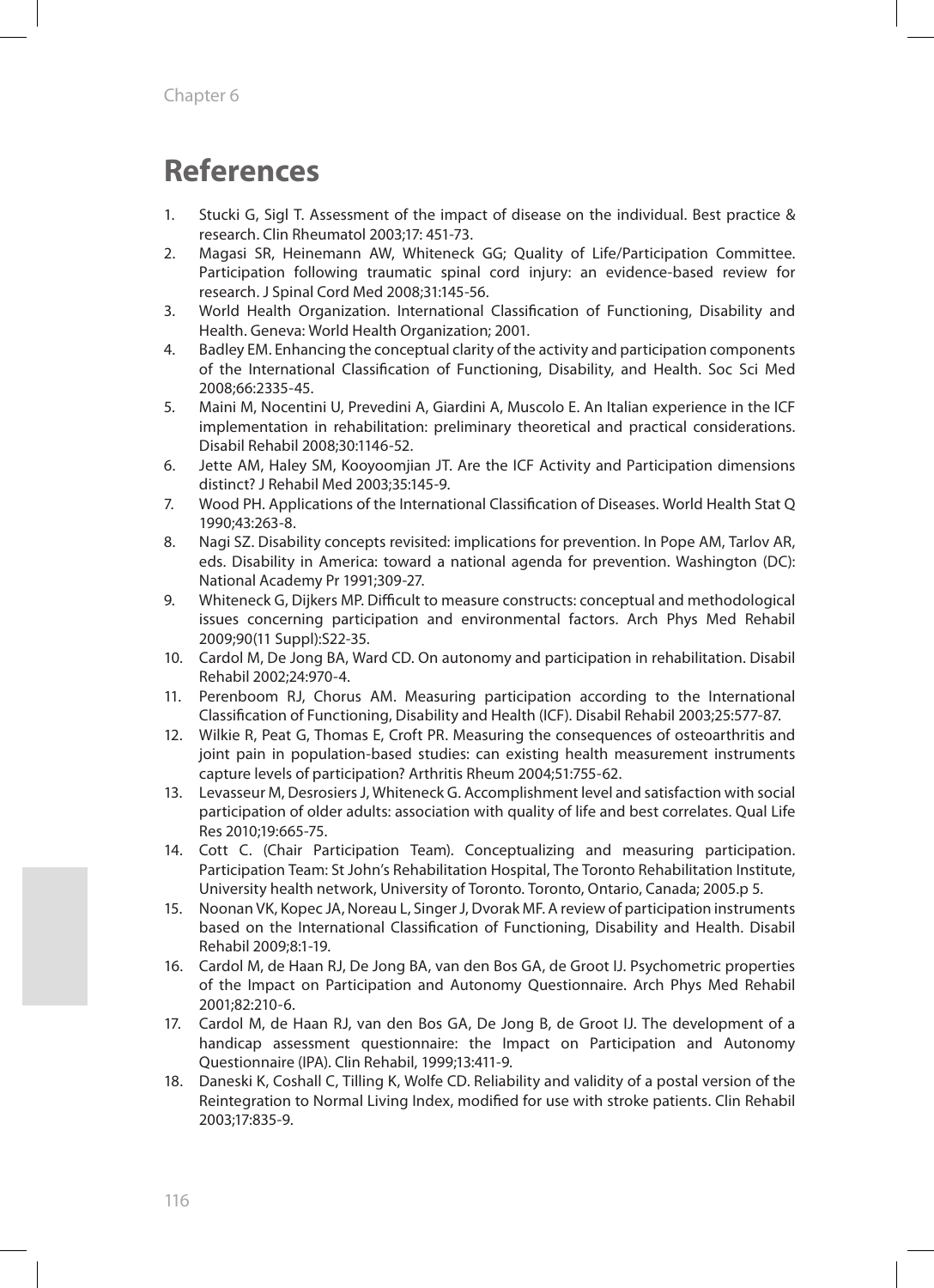- 19. Chisolm TH, Abrams HB, McArdle R, Wilson RH, Doyle PJ. The WHO-DAS II: psychometric properties in the measurement of functional health status in adults with acquired hearing loss. Trends Amplif 2005;9:111-26.
- 20. Jette AM, Davies AR, Cleary PD, et al. The Functional Status Questionnaire: reliability and validity when used in primary care. J Gen Intern Med 1986;1:143-9.
- 21. Resnik L, Plow MA. Measuring participation as defined by the international classification of functioning, disability and health: an evaluation of existing measures. Arch Phys Med Rehabil 2009;90:856-66.
- 22. Jette AM, Tao W, Haley SM. Blending activity and participation sub-domains in the ICF. Disabil Rehabil 2007;29:1742-50.
- 23. Carr AJ, Thompson PW. Towards a measure of patient-perceived handicap in rheumatoid arthritis. Br J Rheumatol 1994;33:378-82.
- 24. Noreau L, Fougeyrollas P, Post M, Asano M. Participation after spinal cord injury: the evolution of conceptualization and measurement. J Neurol Phys Ther 2005;29:147-56.
- 25. Jacobson GP, Newman CW. The development of the Dizziness Handicap Inventory. Arch Otolaryngol Head Neck Surg 1990;116:424-7.
- 26. McColl MA, Davies D, Carlson P, Johnston J, Minnes P. The community integration measure: development and preliminary validation. Arch Phys Med Rehabil 2001;82:429-34.
- 27. Schwartz C, Andresen E, Nosek M, Krahn G. Response shift theory: important implications for measuring quality of life in people with disability. Arch Phys Med Rehabil 2007;88:529- 36.
- 28. van Campen C, Ledema J. Are persons with physical disabilities who participate in society healthier and happier? Structural equation modelling of objective participation and subjective wellbeing. Qual Life Res 2007;16:635-45.
- 29. Ackerly SJ, Gordon HJ, Elston AF, Crawford LM, McPherson KM. Assessment of quality of life and participation within an outpatient rehabilitation setting. Disabil Rehabil 2009;31:906-13.
- 30. Harwood RH, Gompertz P, Ebrahim S. Handicap one year after a stroke: validity of a new scale. J Neurol Neurosurg Psychiatry 1994;57:825-9.
- 31. Mumford CJ, Compston A. Problems with rating scales for multiple sclerosis: a novel approach–the CAMBS score. J Neurol 1993;240:209-15.
- 32. Wilkie R, Peat G, Thomas E, Hooper H, Croft PR. The Keele Assessment of Participation: a new instrument to measure participation restriction in population studies. Combined qualitative and quantitative examination of its psychometric properties. Qual Life Res 2005;14:1889-99.
- 33. Eadie TL, Yorkston KM, Klasner ER, et al. Measuring communicative participation: a review of self-report instruments in speech-language pathology. Am J Speech Lang Pathol 2006;15:307-20.
- 34. Cardol M, Brandsma JW, de Groot IJ, van den Bos GA, Haan de RJ, De Jong BA. Handicap questionnaires: what do they assess? Disabil and Rehabil 1999;21:97-105.
- 35. Poulin V, Desrosiers J. Participation after stroke: comparing proxies' and patients' perceptions. J Rehabil Med 2008;40:28-35.
- 36. World Health Organization. Towards a common language for functioning, disability and health: ICF. Geneva: WHO; 2002. Available at: http://www.who.int/classifications/icf/ training/ icfbeginnersguide.pdf. Accessed October 11, 2010.
- 37. Noonan VK, Miller WC, Noreau L; SCIRE Research Team. A review of instruments assessing participation in persons with spinal cord injury. Spinal Cord 2009;47:435-46.
- 38. Li T, Wells G, Westhovens R, Tugwell P. Validation of a simple activity participation measure for rheumatoid arthritis clinical trials. Rheumatology (Oxford) 2009;48:170-5.
- 39. Berry HL, Rodgers B, Dear KB. Preliminary development and validation of an Australian community participation questionnaire: types of participation and associations with distress in a coastal community. Soc Sci Med 2007;64:1719-37.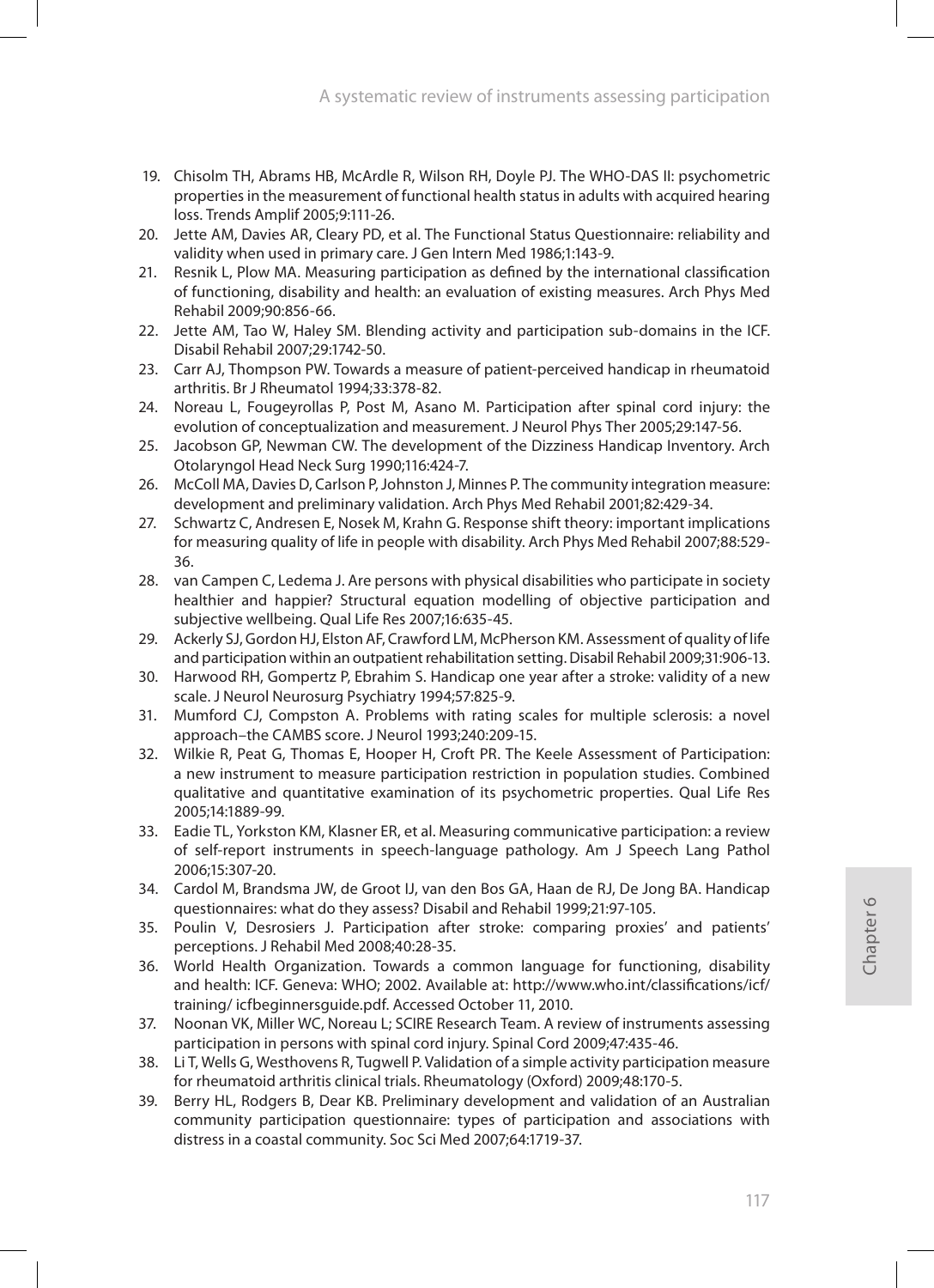- 40. Lai SM, Duncan PW. Evaluation of the American Heart Association Stroke Outcome Classification. Stroke 1999;30:1840-3.
- 41. Kelly-Hayes M, Robertson JT, Broderick JP, et al. The American Heart Association Stroke Outcome Classification. Stroke 1998;29:1274-80.
- 42. Gardiner MD, Faux S, Jones LE. Inter-observer reliability of clinical outcome measures in a lower limb amputee population. Disabil Rehabil 2002;24:219-25.
- 43. Unsworth CA. Using the Australian Therapy Outcome Measures for Occupational Therapy (AusTOMs-OT) to measure outcomes for clients following stroke. Top Stroke Rehabil 2008;15:351-64.
- 44. Alfano CM, McGregor BA, Kuniyuki A, et al. Psychometric evaluation of the Brief Cancer Impact Assessment among breast cancer survivors. Oncology 2006;70:190-202.
- 45. Kosinski M, Bjorner JB, Ware JE Jr, Sullivan E, Straus WL. An evaluation of a patient-reported outcomes found computerized adaptive testing was efficient in assessing osteoarthritis impact. J Clin Epidemiol 2006;59:715-23.
- 46. Segal ME, Schall RR. Assessing handicap of stroke survivors. A validation study of the Craig Handicap Assessment and Reporting Technique. Am J Phys Med Rehabil 1995;74:276-86.
- 47. Kuipers P, Kendall M, Fleming J, Tate R. Comparison of the Sydney Psychosocial Reintegration Scale (SPRS) with the Community Integration Questionnaire (CIQ): psychometric properties. Brain Inj 2004;18:161-77.
- 48. Willer B, Ottenbacher KJ, Coad ML. The community integration questionnaire. A comparative examination. Am J Phys Med Rehabil 1994;73:103-11.
- 49. Harwood RH, Carr AJ, Thompson PW, Ebrahim S. Handicap in inflammatory arthritis. Br J Rheumatol 1996;35:891-7.
- 50. Stewart G, Kidd D, Thompson AJ. The assessment of handicap: an evaluation of the Environmental Status Scale. Disabil Rehabil 1995;17:312-6.
- 51. Rosa AR, Sánchez-Moreno J, Martínez-Aran A, et al. Validity and reliability of the Functioning Assessment Short Test (FAST) in bipolar disorder. Clin Pract Epidemol Ment Health 2007;3:5.
- 52. Desrosiers J, Rochette A, Noreau L, Bravo G, Hébert R, Boutin C. Comparison of two functional independence scales with a participation measure in post-stroke rehabilitation. Arch Gerontol Geriatr 2003;37:157-72.
- 53. Gurka JA, Felmingham KL, Baguley IJ, Schotte DE, Crooks J, Marosszeky JE. Utility of the functional assessment measure after discharge from inpatient rehabilitation. J Head Trauma Rehabil 1999;14:247-56.
- 54. Fayad F, Lefevre-Colau MM, Gautheron V, et al. Reliability, validity and responsiveness of the French version of the questionnaire Quick Disability of the Arm, Shoulder and Hand in shoulder disorders. Man Ther 2009;14:206-12.
- 55. Jester A, Harth A, Wind G, Germann G, Sauerbier M. Disabilities of the arm, shoulder and hand (DASH) questionnaire: determining functional activity profiles in patients with upper extremity disorders. J Hand Surg Br 2005;30:23-8.
- 56. Hilsenroth MJ, Ackerman SJ, Blagys MD, et al. Reliability and validity of DSM-IV Axis V. Am J Psychiatry 2000;157:1858-63.
- 57. Newman CW, Weinstein BE, Jacobson GP, Hug GA. Test-retest reliability of the hearing handicap inventory for adults. Ear Hear 1991;12:355-7.
- 58. López-Vázquez M, Orozco JA, Jiménez G, Berruecos P. Spanish hearing impairment inventory for the elderly. Int J Audiol 2002;41:221-30.
- 59. Mulrow CD, Tuley MR, Aguilar C. Discriminating and responsiveness abilities of two hearing handicap scales. Ear Hear 1990;11:176-80.
- 60. Gates GA, Murphy M, Rees TS, Fraher A. Screening for handicapping hearing loss in the elderly. J Fam Pract 2003;52:56-62.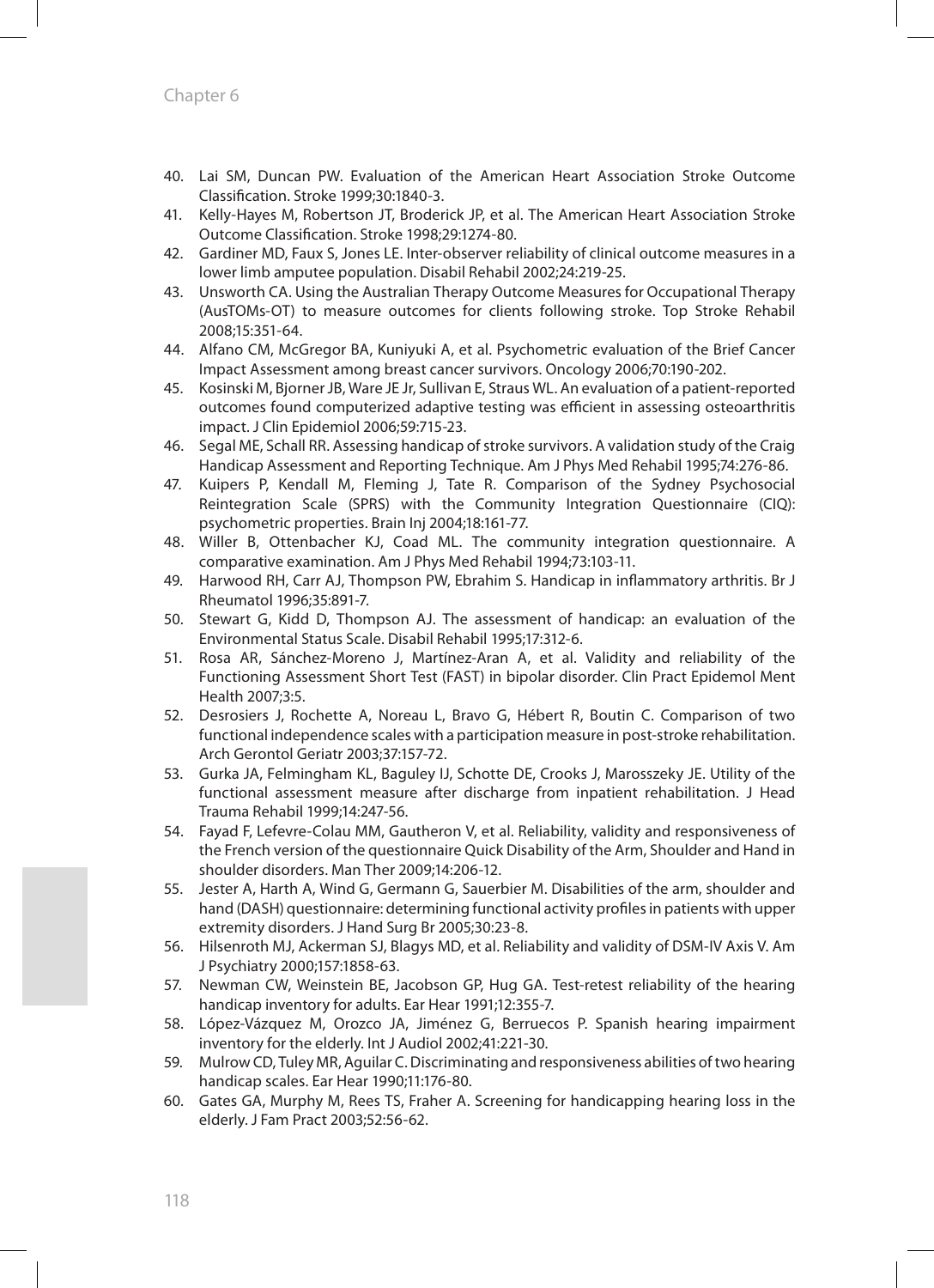- 61. Vidrine DJ, Amick BC 3rd, Gritz ER, Arduino RC. Validity of the Household and Leisure Time Activities questionnaire (HLTA) in a multiethnic HIV-positive population. AIDS Care 2004;16:187-97.
- 62. Gigantesco A, Picardi A, de Girolamo G, Morosini P. Discriminant ability and criterion validity of the HoNOS in Italian psychiatric residential facilities. Psychopathology 2007;40:111-5.
- 63. Post MW, de Witte LP, Reichrath E, Verdonschot MM, Wijlhuizen GJ, Perenboom RJ. Development and validation of IMPACT-S, an ICF-based questionnaire to measure activities and participation. J Rehabil Med 2008;40:620-7.
- 64. Thomas-Hawkins C. Assessing role activities of individuals receiving long-term hemodialysis: psychometric testing of the revised Inventory of Functional Status-Dialysis (IFS-Dialysis). Int J Nurs Stud 2005;42:687-94.
- 65. Wallace CJ, Liberman RP, Tauber R, Wallace J. The independent living skills survey: a comprehensive measure of the community functioning of severely and persistently mentally ill individuals. Schizophr Bull 2000;26:631-58.
- 66. Vazirinejad R, Lilley JM, Ward CD. The 'Impact on Participation and Autonomy': acceptability of the English version in a multiple sclerosis outpatient setting. Mult Scler 2003;9:612-5.
- 67. Hassell JB, Weih LM, Keeffe JE. A measure of handicap for low vision rehabilitation: the impact of vision impairment profile. Clin Experiment Ophthalmol 2000;28:156-61.
- 68. Bettazzoni M, Zipursky RB, Friedland J, Devins GM. Illness intrusiveness and subjective well-being in schizophrenia. J Nerv Ment Dis 2008;196:798-805.
- 69. Akai M, Doi T, Fujino K, Iwaya T, Kurosawa H, Nasu T. An outcome measure for Japanese people with knee osteoarthritis. J Rheumatol 2005;32:1524-32.
- 70. Altshuler L, Mintz J, Leight K. The Life Functioning Questionnaire (LFQ): a brief, genderneutral scale assessing functional outcome. Psychiatry Res 2002;112:161-82.
- 71. Dumont C, Bertrand R, Fougeyrollas P, Gervais M. Rasch modelling and the measurement of social participation. J Appl Meas 2003;4:309-25.
- 72. Stevens AB, Coon D, Wisniewski S, et al. Measurement of leisure time satisfaction in family caregivers. Aging Ment Health 2004;8:450-9.
- 73. Hartelius L, Elmberg M, Holm R, Lovberg AS, Nikolaidis S. Living with dysarthria: evaluation of a self-report questionnaire. Folia Phoniatr Logop 2008;60:11-9.
- 74. Malec JF, Moessner AM, Kragness M, Lezak MD. Refining a measure of brain injury sequelae to predict postacute rehabilitation outcome: rating scale analysis of the Mayo-Portland Adaptability Inventory. J Head Trauma Rehabil 2000;15:670-82.
- 75. Jaeger J, Berns SM, Czobor P. The multidimensional scale of independent functioning: a new instrument for measuring functional disability in psychiatric populations. Schizophr Bull 2003;29:153-67.
- 76. McGuigan C, Hutchinson M. The multiple sclerosis impact scale (MSIS-29) is a reliable and sensitive measure. Neurol Neurosurg Psychiatry 2004;75:266-9.
- 77. Hobert J, Lamping D, Fitzpatrick R, Riaz A, Thompson A. The Multiple Sclerosis Impact Scale (MSIS-29): A new patient-based outcome measure. Brain 2001;124:962-73.
- 78. Rai GS, Kiniorns M, Burns W. New handicap scale for elderly in hospital. Arch Gerontol Geriatr 1999;28:99-104.
- 79. Awad M, Al-Shamrany M, Locker D, Allen F, Feine J. Effect of reducing the number of items of the Oral Health Impact Profile on responsiveness, validity and reliability in edentulous populations. Community Dent Oral Epidemiol 2008;36:12-20.
- 80. van Brakel WH, Anderson AM, Mutatkar RK, et al. The Participation Scale: measuring a key concept in public health. Disabil Rehabil 2006;28:193-203.
- 81. Ostir GV, Granger CV, Black T, et al. Preliminary results for the PAR-PRO: a measure of home and community participation. Arch Phys Med Rehabil 2006;87:1043-51.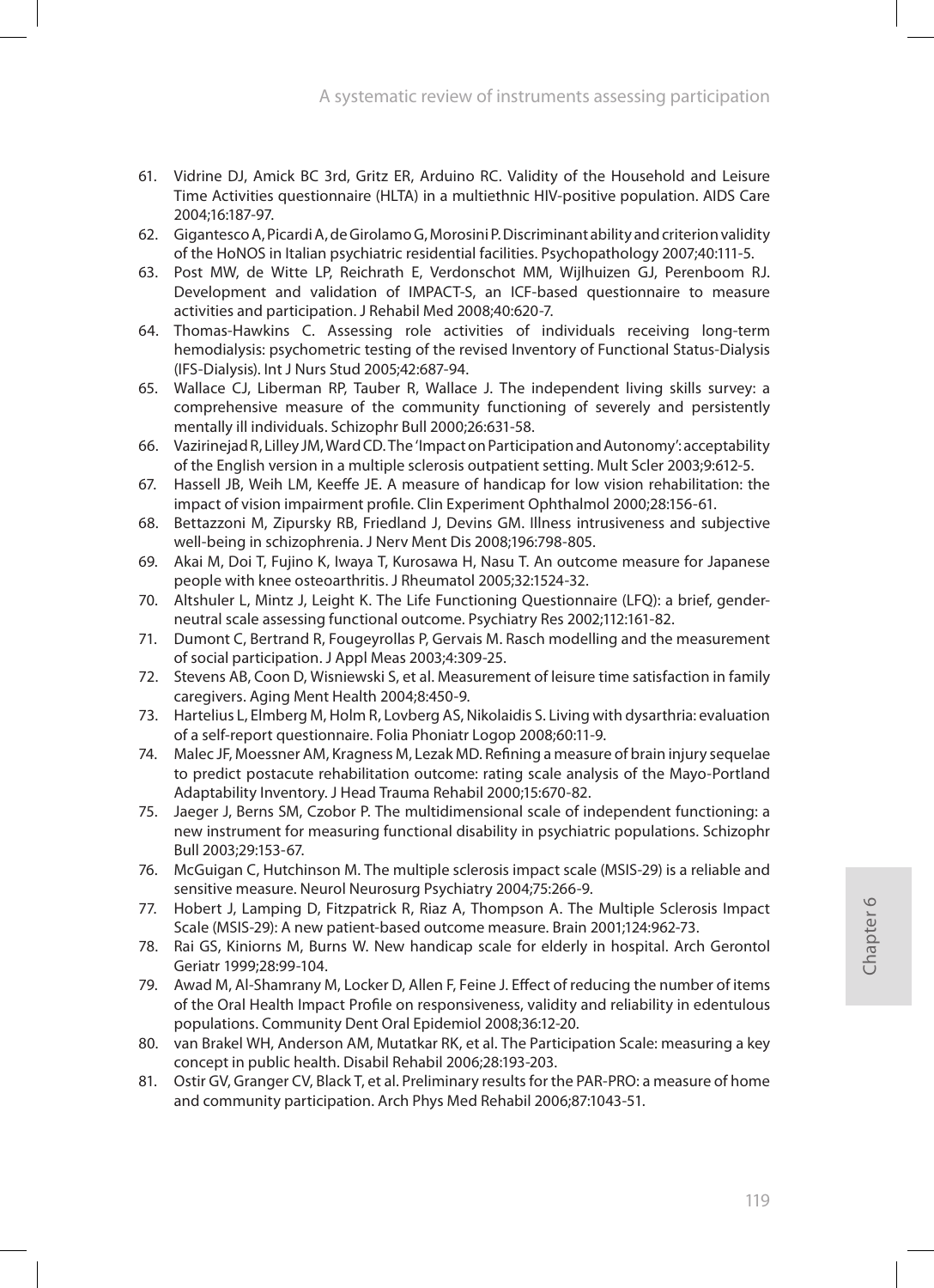- 82. Pallant JF, Misajon R, Bennett E, Manderson L. Measuring the impact and distress of health problems from the individual's perspective: development of the Perceived Impact of Problem Profile (PIPP). Health Qual Life Outcomes 2006;4:36.
- 83. Haley SM, Gandek B, Siebens H, et al. Computerized adaptive testing for follow-up after discharge from inpatient rehabilitation: II. Participation outcomes. Arch Phys Med Rehabil 2008;89:275-83.
- 84. Bejerholm U, Eklund M. Construct validity of a newly developed instrument: profile of occupational engagement in people with schizophrenia, POES. Nord J Psychiatry 2006;60:200-6.
- 85. Brown M, Dijkers MP, Gordon WA, Ashman T, Charatz H, Cheng Z. Participation objective, participation subjective: a measure of participation combining outsider and insider perspectives. J Head Trauma Rehabil 2004;19:459-81.
- 86. Juckel G, Schaub D, Fuchs N, et al. Validation of the Personal and Social Performance (PSP) Scale in a German sample of acutely ill patients with schizophrenia. Schizophr Res 2008;104:287-93.
- 87. Liedberg GM, Burckhardt CS, Henriksson CM. Validity and reliability testing of the Quality of Life Scale, Swedish version in women with fibromyalgia–statistical analyses. Scand J Caring Sci 2005;19:64-70.
- 88. Good-Ellis MA, Fine SB, Spencer JH, DiVittis A. Developing a Role Activity Performance Scale. Am J Occup Ther 1987;41:232-41.
- 89. Goodman SH, Sewell DR, Cooley EL, Leavitt N. Assessing levels of adaptive functioning: the Role Functioning Scale. Community Ment Health J 1993;29:119-31.
- 90. Tooth LR, McKenna KT, Smith M, O'Rourke PK. Reliability of scores between stroke patients and significant others on the Reintegration to Normal Living (RNL) Index. Disabil Rehabil 2003;25:433-40.
- 91. Merkies IS, Schmitz PI, van der Meché FG, van Doorn PA. Psychometric evaluation of a new sensory scale in immunemediated polyneuropathies. Neurology 2000;54:943-9.
- 92. Sandström M, Lundin-Olsson L. Development and evaluation of a new questionnaire for rating perceived participation. Clin Rehabil 2007;21:833-45.
- 93. Poirier S, Bureau V, Lehoux C, et al. A factor analysis of the Strauss and Carpenter revised outcome criteria scale: a validation of the French translation. J Nerv Ment Dis 2004;192: 864-7.
- 94. Birchwood M, Smith J, Cochrane R, Wetton S, Copestake S. The Social Functioning Scale. The development and validation of a new scale of social adjustment for use in family intervention programmes with schizophrenic patients. Br J Psychiatry 1990;157:853-9.
- 95. Vázquez Morejón AJ, Jiménez Ga-Bóveda R. Social functioning scale: new contributions concerning its psychometric characteristics in a Spanish adaptation. Psychiatry Res 2000;93:247-56.
- 96. Jenkinson C, Wright L, Coulter A. Criterion validity and reliability of the SF-36 in a population sample. Qual Life Res 1994;3:7-12.
- 97. O'Donoghue MF, Duncan JS, Sander JW. The subjective handicap of epilepsy. A new approach to measuring treatment outcome. Brain 1998:121:317-43.
- 98. Kersten P, George S, Low J, Ashburn A, McLellan L. The Subjective Index of Physical and Social Outcome: its usefulness in a younger stroke population. Int J Rehabil Res 2004;27: 59-63.
- 99. Duncan PW, Wallace D, Lai SM, Johnson D, Embretson S, Laster LJ. The stroke impact scale version 2.0 evaluation of reliability, validity, and sensitivity to change. Stroke;1999;30:2131-40.
- 100. Duncan PW, Lai SM, Bode RK, Perera S, DeRosa J. Stroke Impact Scale-16: a brief assessment of physical function. Neurology 2003;60:291-6.